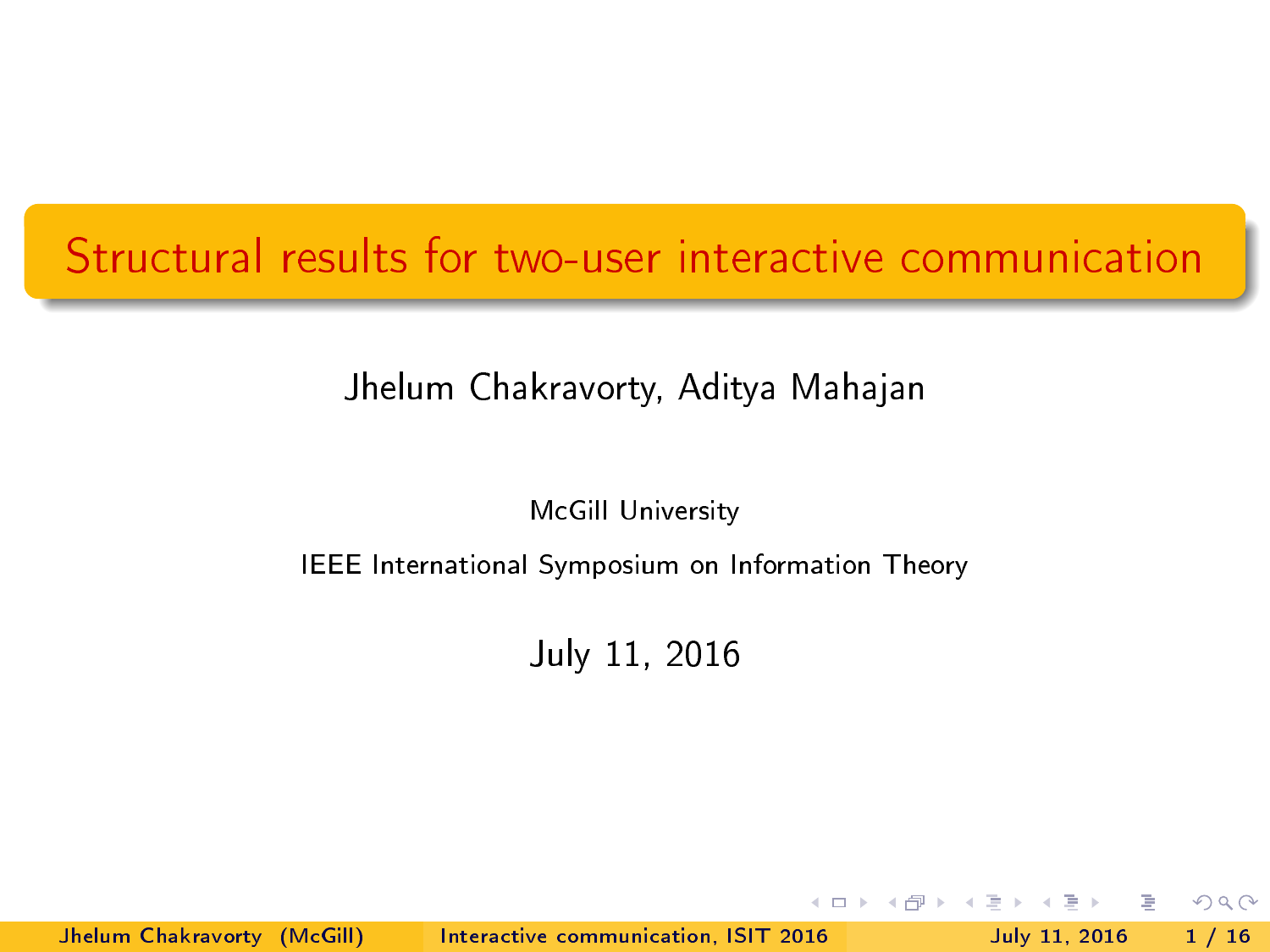#### Motivating example: self-driven cars



Jhelum Chakravorty (McGill) [Interactive communication, ISIT 2016](#page-0-0) July 11, 2016 2 / 16

э

 $2990$ 

 $\leftarrow$   $\Box$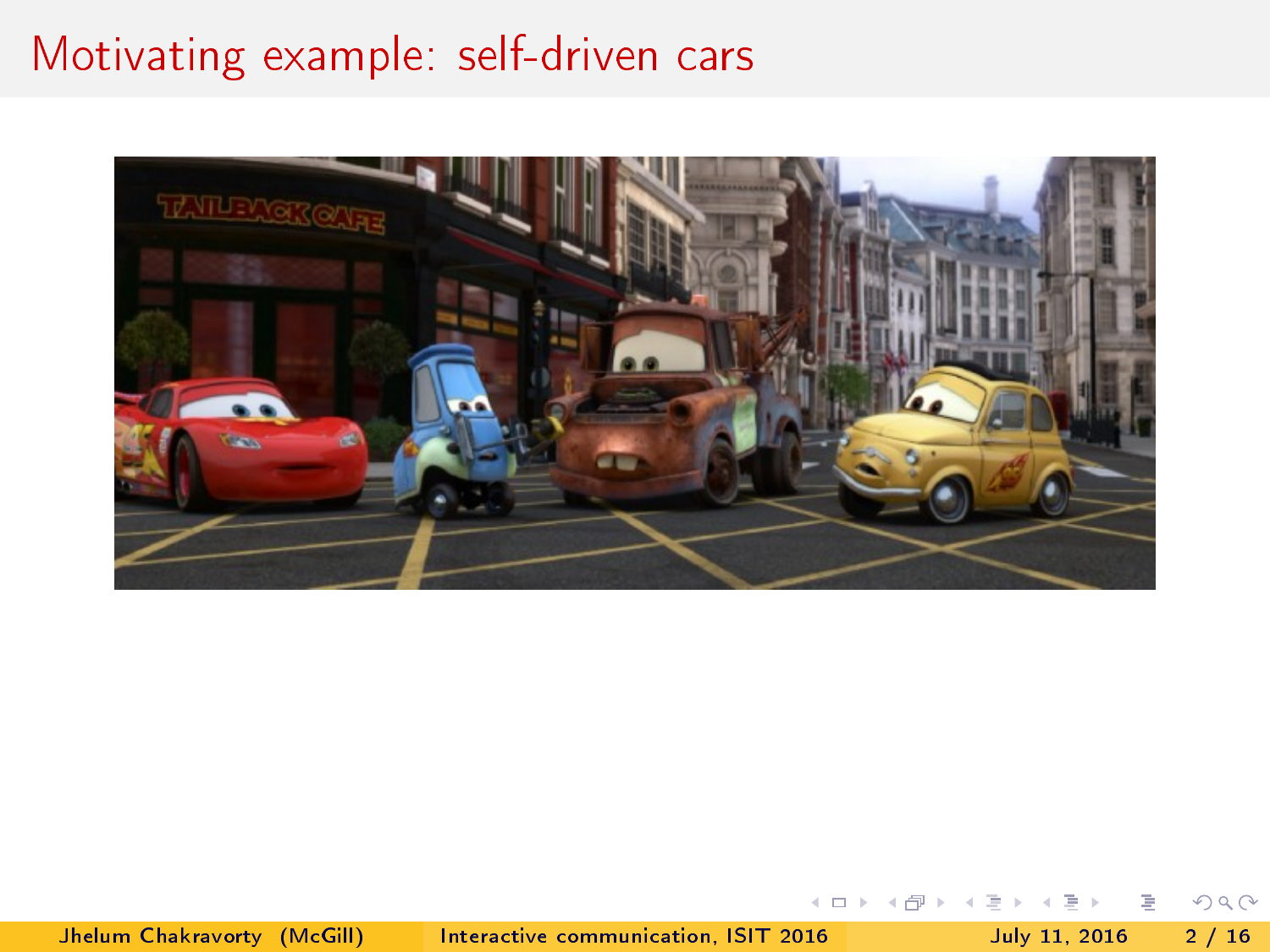# Motivating example: self-driven cars



- Operating in a common environment evolving, Markovian
- Access to different information
- Goal: avoid collision
- Control strategy: involving zero-delay, sequential communication.

Jhelum Chakravorty (McGill) [Interactive communication, ISIT 2016](#page-0-0) July 11, 2016 2 / 16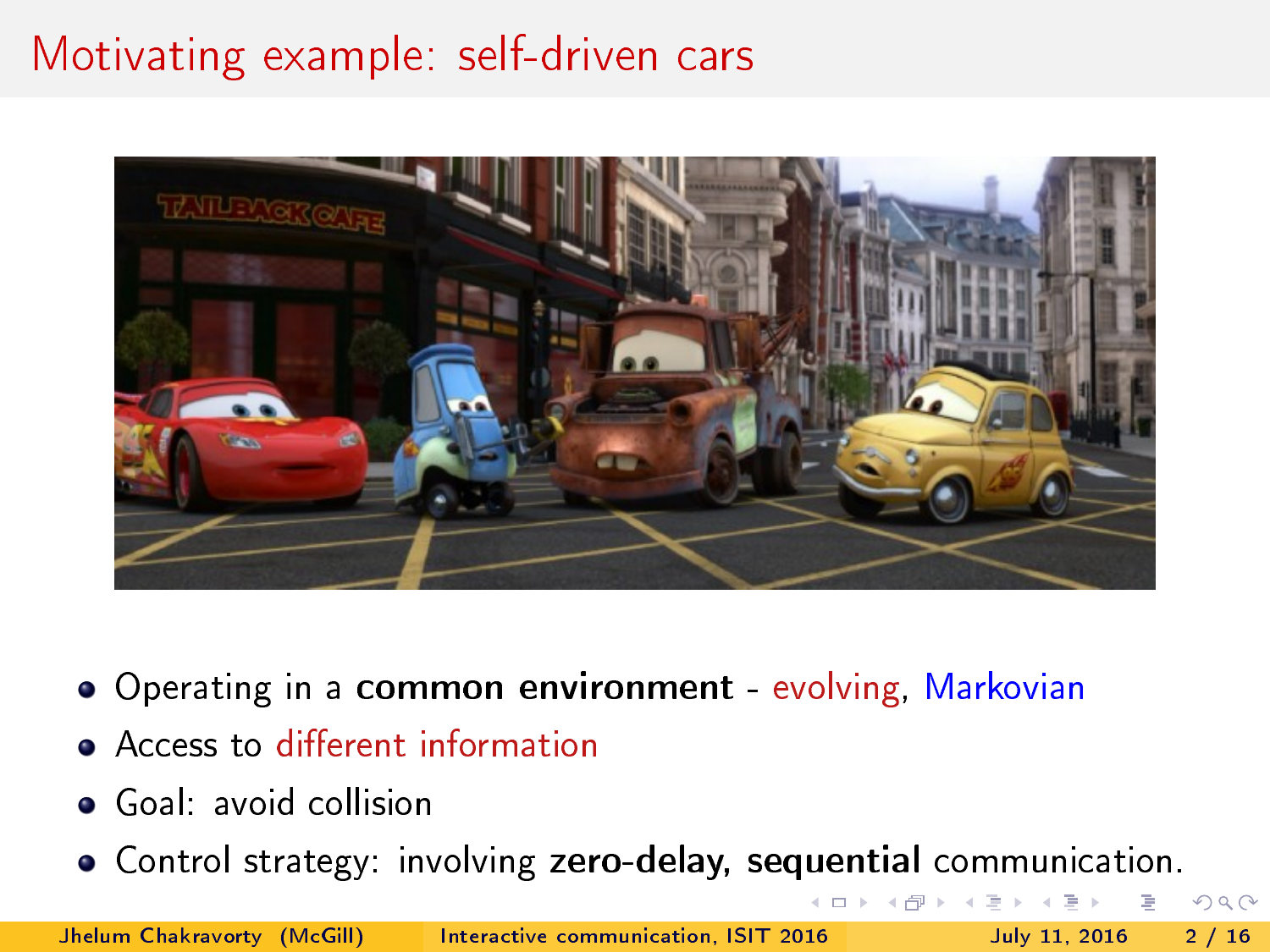$\bullet$  Two users; sequentially observe two correlated sources.

 $QQ$ 

 $\left\{ \begin{array}{ccc} 1 & 0 & 0 \\ 0 & 1 & 0 \end{array} \right\}$  ,  $\left\{ \begin{array}{ccc} \frac{1}{2} & 0 & 0 \\ 0 & 0 & 0 \end{array} \right\}$  ,  $\left\{ \begin{array}{ccc} \frac{1}{2} & 0 & 0 \\ 0 & 0 & 0 \end{array} \right\}$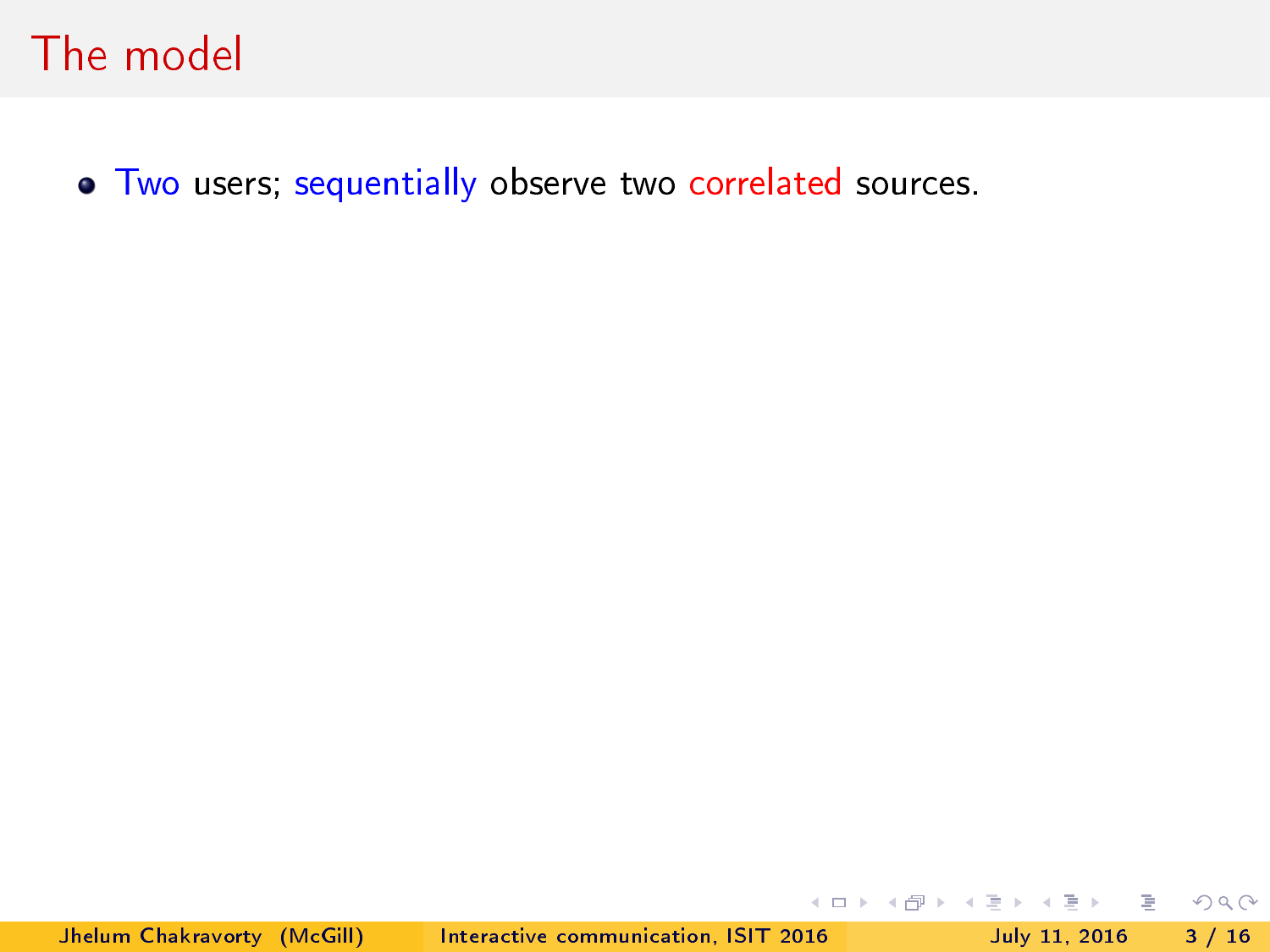$\bullet$  Two users; sequentially observe two correlated sources.



 $2Q$ 

Ξ

4 0 8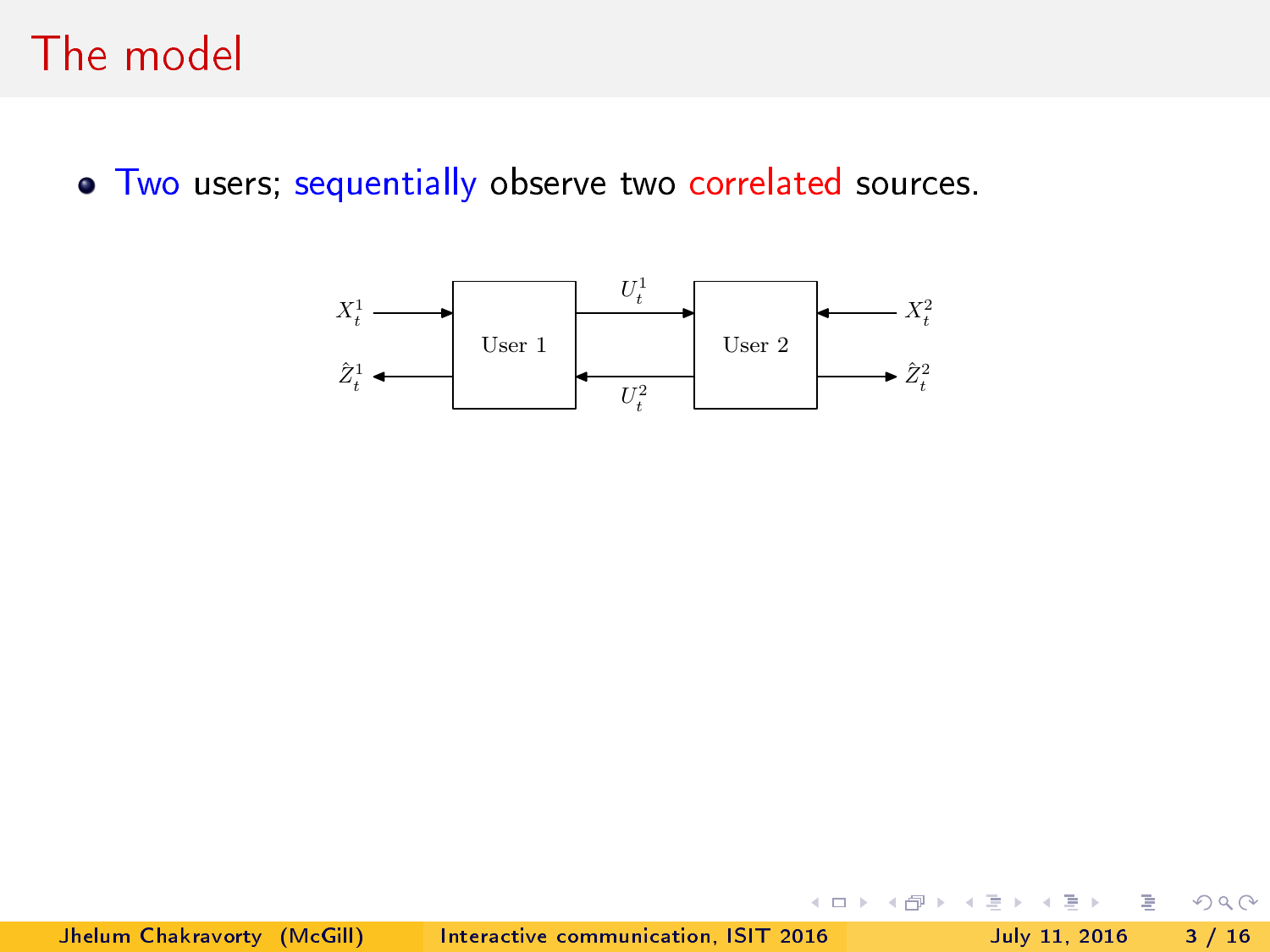

Source:  $X_t^i = h_t^i(Z_t, W_t^i)$ ;  $W_t^i$ : i.i.d and independent of  $Z_t$ , Z<sub>t</sub> Markovian

 $\leftarrow$   $\Box$ 

B.

 $QQ$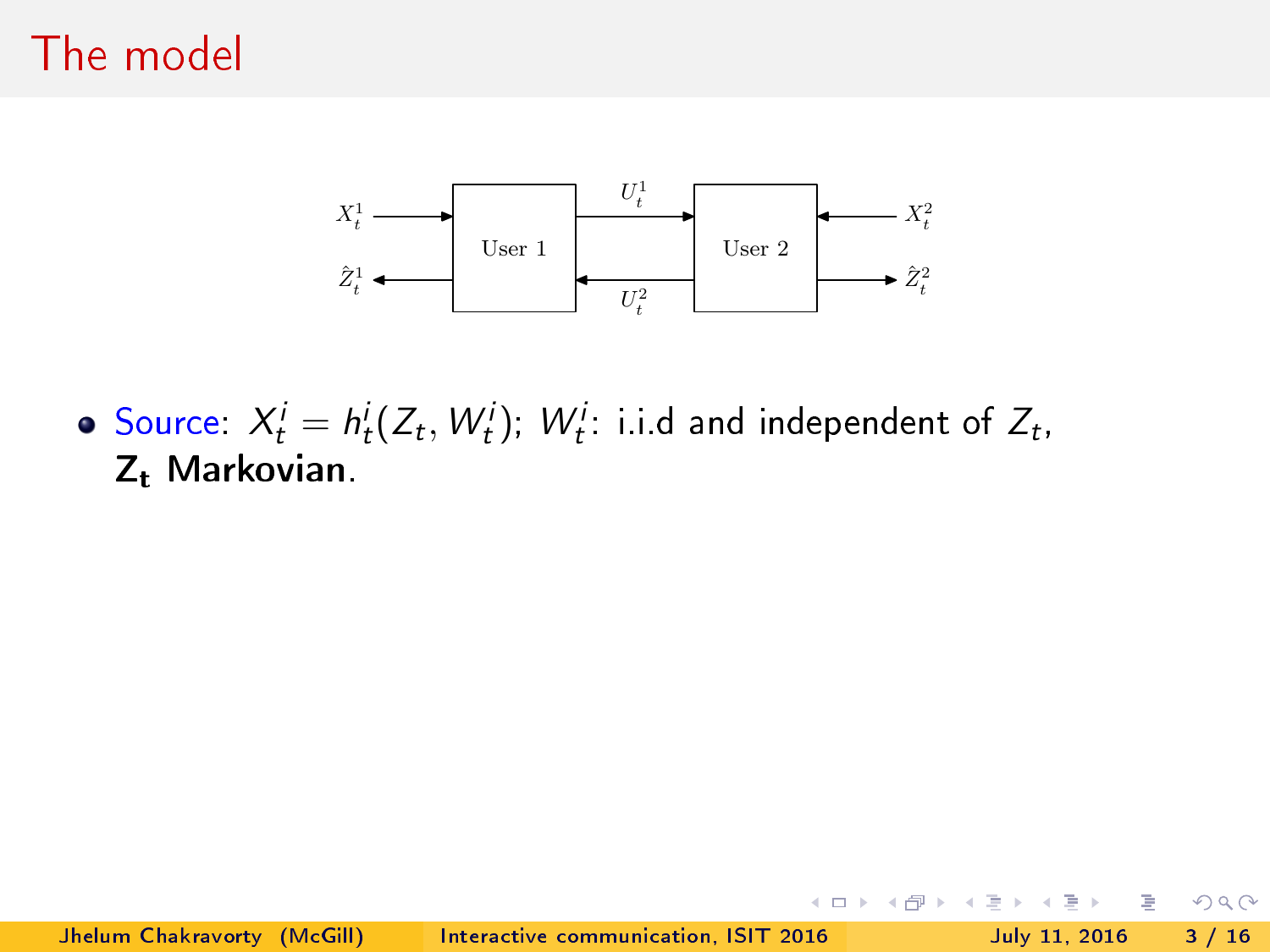

 $QQ$ 

Source:  $X_t^i = h_t^i(Z_t, W_t^i)$ ;  $W_t^i$ : i.i.d and independent of  $Z_t$ , Z<sub>t</sub> Markovian.

Action (encoder):  $U_t^1 = f_t^1(X_{1:t}^1, U_{1:t-1}^1, U_{1:t-1}^2), \quad U_t^2 = f_t^2(X_{1:t}^2, U_{1:t}^1, U_{1:t-1}^2)$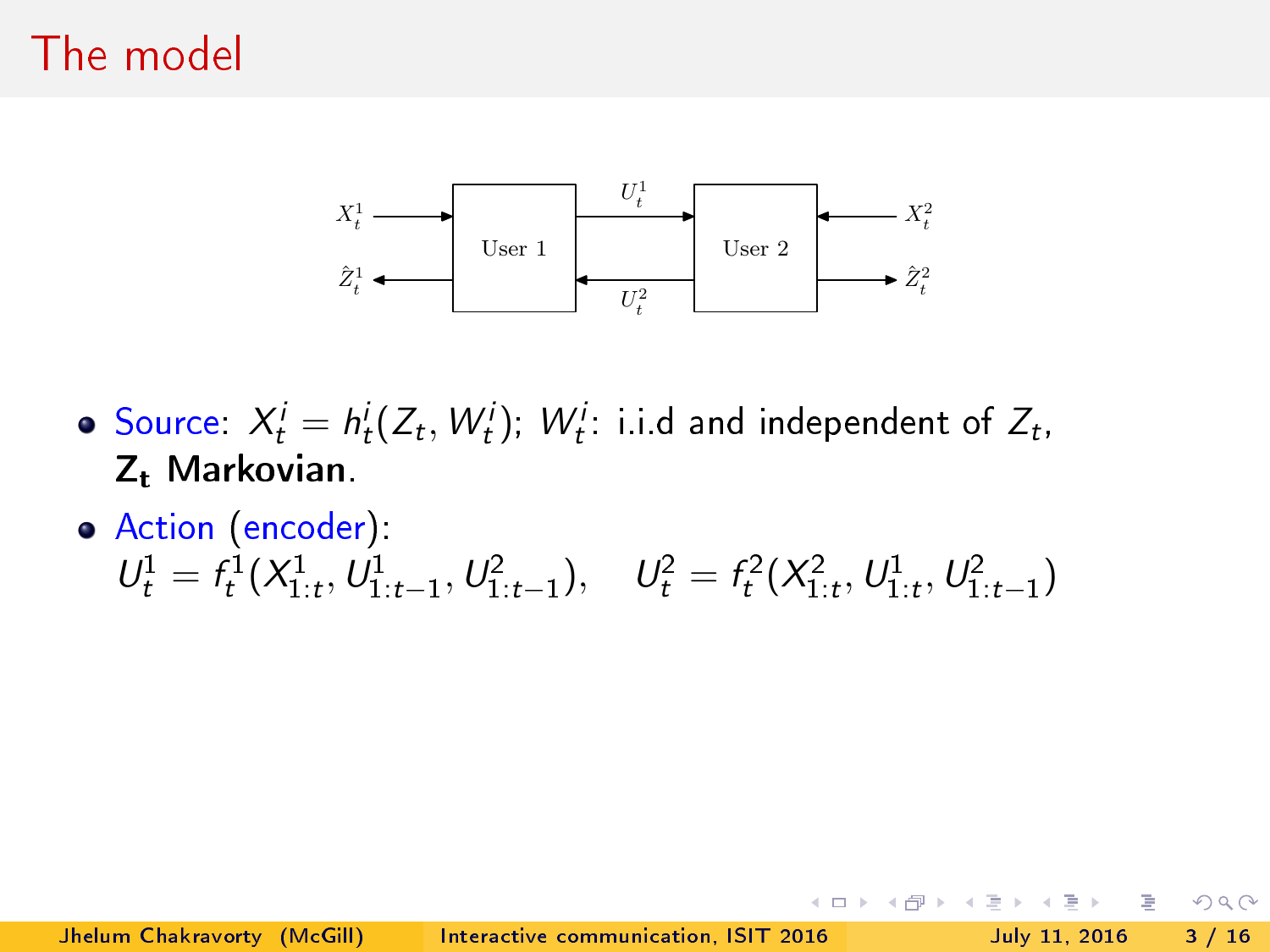

Source:  $X_t^i = h_t^i(Z_t, W_t^i)$ ;  $W_t^i$ : i.i.d and independent of  $Z_t$ , Z<sub>t</sub> Markovian.

- Action (encoder):  $U_t^1 = f_t^1(X_{1:t}^1, U_{1:t-1}^1, U_{1:t-1}^2), \quad U_t^2 = f_t^2(X_{1:t}^2, U_{1:t}^1, U_{1:t-1}^2)$
- Communication cost:  $c^i \colon \mathcal{U}^i \to \mathbb{R}_{\geq 0}$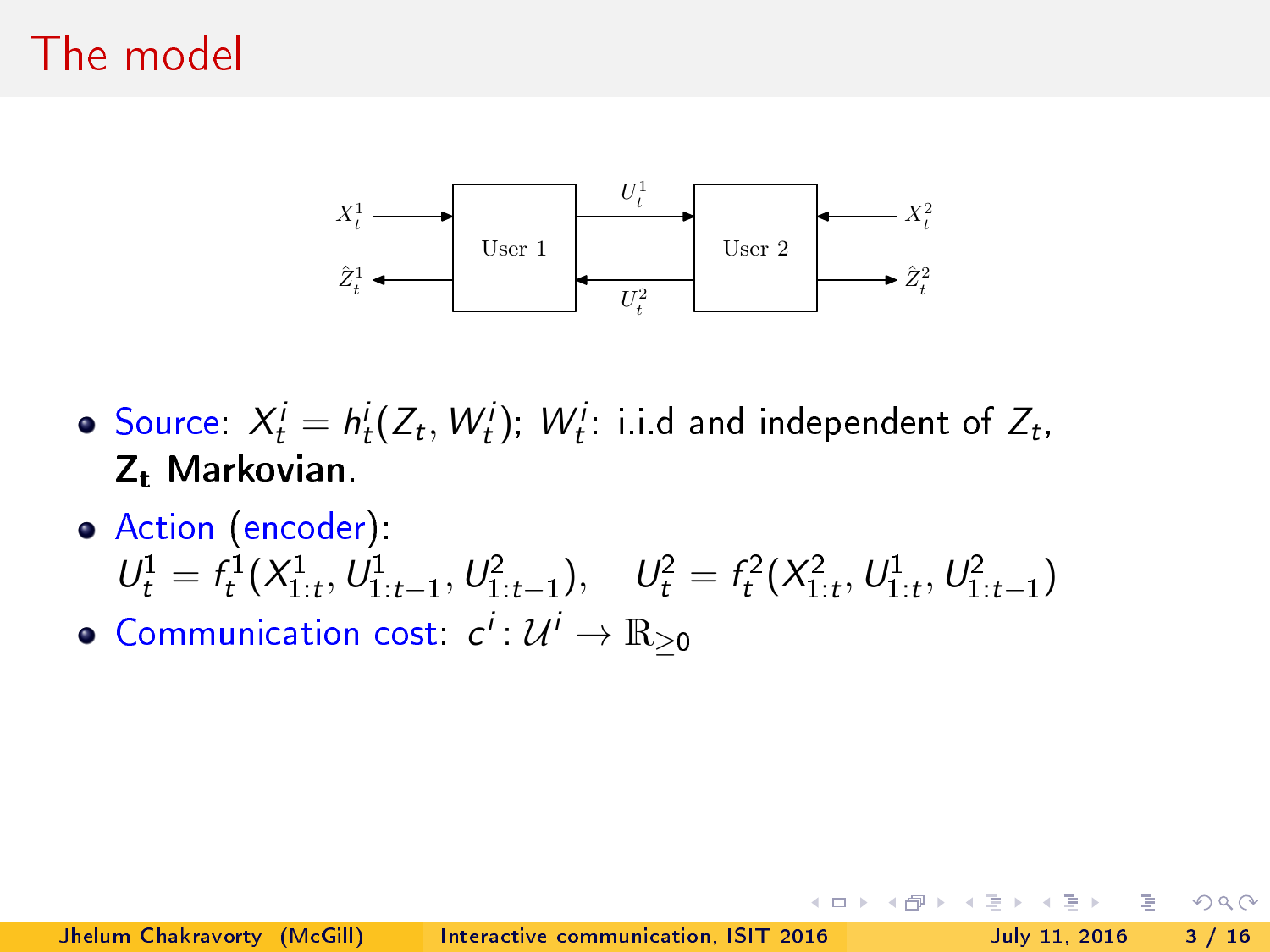

Source:  $X_t^i = h_t^i(Z_t, W_t^i)$ ;  $W_t^i$ : i.i.d and independent of  $Z_t$ , Z<sub>t</sub> Markovian.

- Action (encoder):  $U_t^1 = f_t^1(X_{1:t}^1, U_{1:t-1}^1, U_{1:t-1}^2), \quad U_t^2 = f_t^2(X_{1:t}^2, U_{1:t}^1, U_{1:t-1}^2)$
- Communication cost:  $c^i \colon \mathcal{U}^i \to \mathbb{R}_{\geq 0}$
- Action (decoder):  $\hat{Z}_t^1 = g_t^1(X_{1:t}^1, U_{1:t}^1, U_{1:t-1}^2), \quad \hat{Z}_t^2 = g_t^2(X_{1:t}^2, U_{1:t}^1, U_{1:t}^2)$

 $\Omega$ 

←ロト → 何ト → ヨト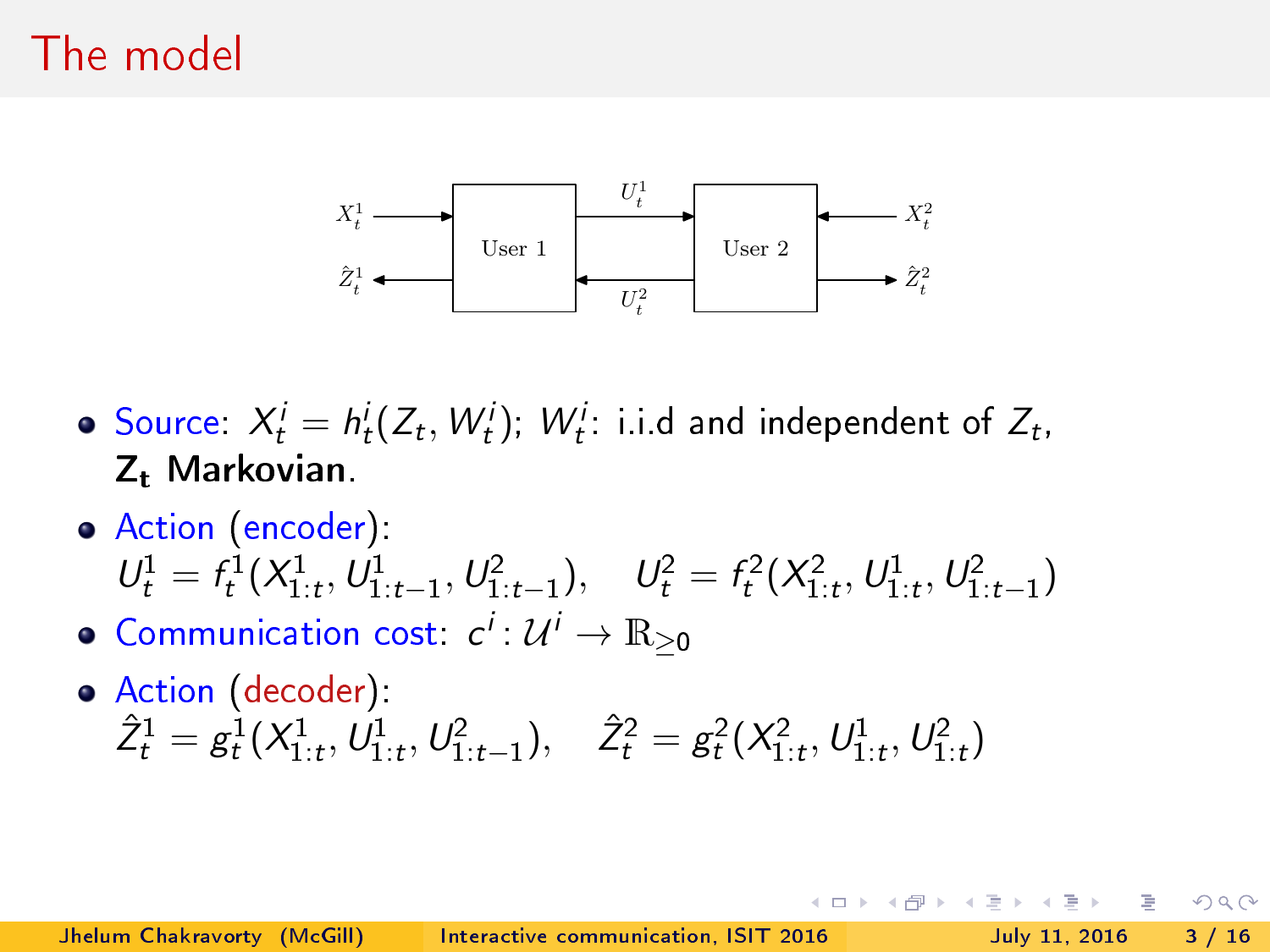

Source:  $X_t^i = h_t^i(Z_t, W_t^i)$ ;  $W_t^i$ : i.i.d and independent of  $Z_t$ , Z<sub>t</sub> Markovian.

- Action (encoder):  $U_t^1 = f_t^1(X_{1:t}^1, U_{1:t-1}^1, U_{1:t-1}^2), \quad U_t^2 = f_t^2(X_{1:t}^2, U_{1:t}^1, U_{1:t-1}^2)$
- Communication cost:  $c^i \colon \mathcal{U}^i \to \mathbb{R}_{\geq 0}$
- Action (decoder):  $\hat{Z}_t^1 = g_t^1(X_{1:t}^1, U_{1:t}^1, U_{1:t-1}^2), \quad \hat{Z}_t^2 = g_t^2(X_{1:t}^2, U_{1:t}^1, U_{1:t}^2)$
- Distortion function:  $d_t^i \colon \mathcal{Z} \times \mathcal{Z} \to \mathbb{R}_{\geq 0}$

 $\Omega$ 

( ロ ) ( *同* ) ( ヨ ) (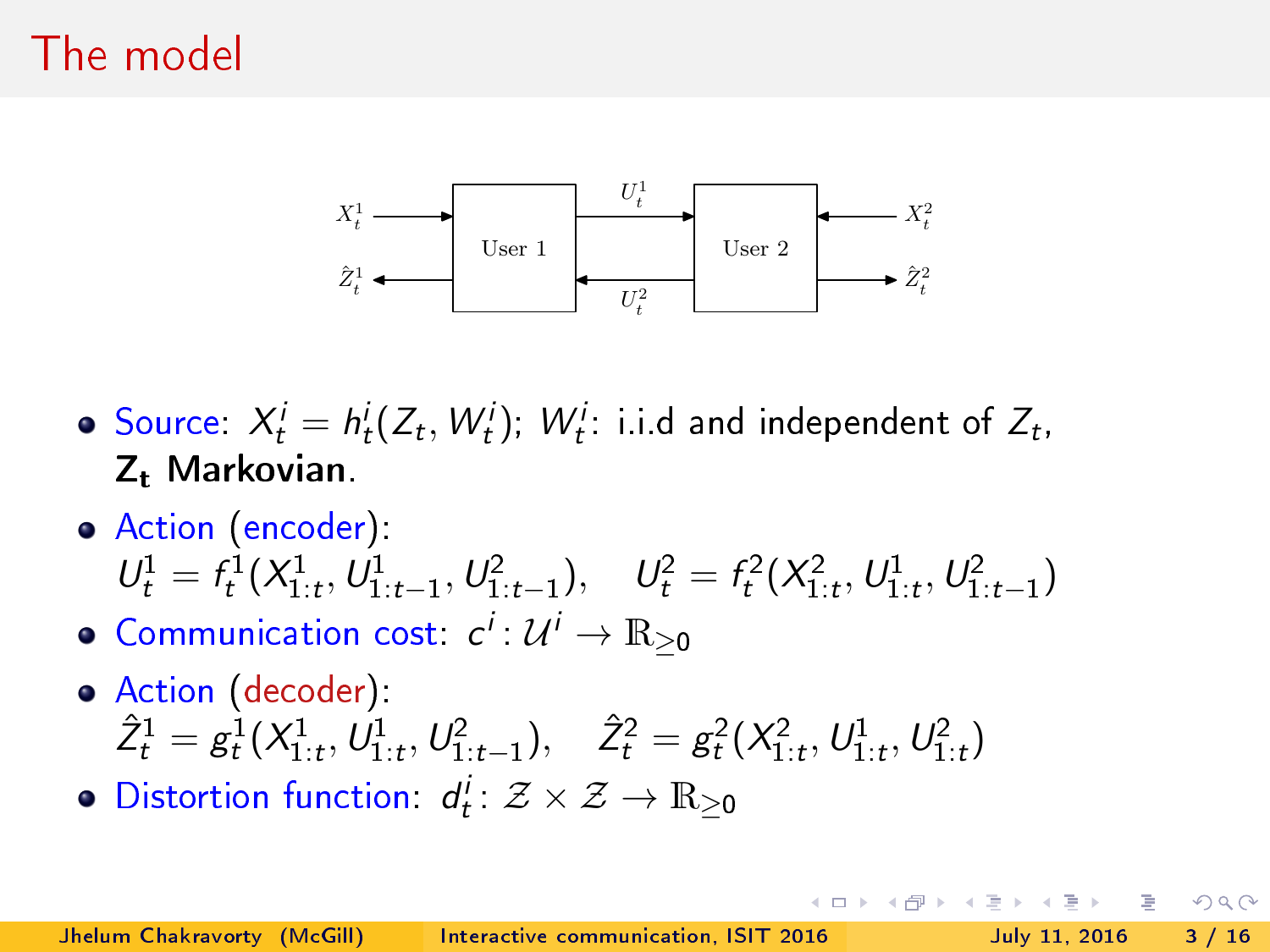

目

 $2990$ 

Þ . p

 $\rightarrow$ 

**K ロト K 何 ト K 手**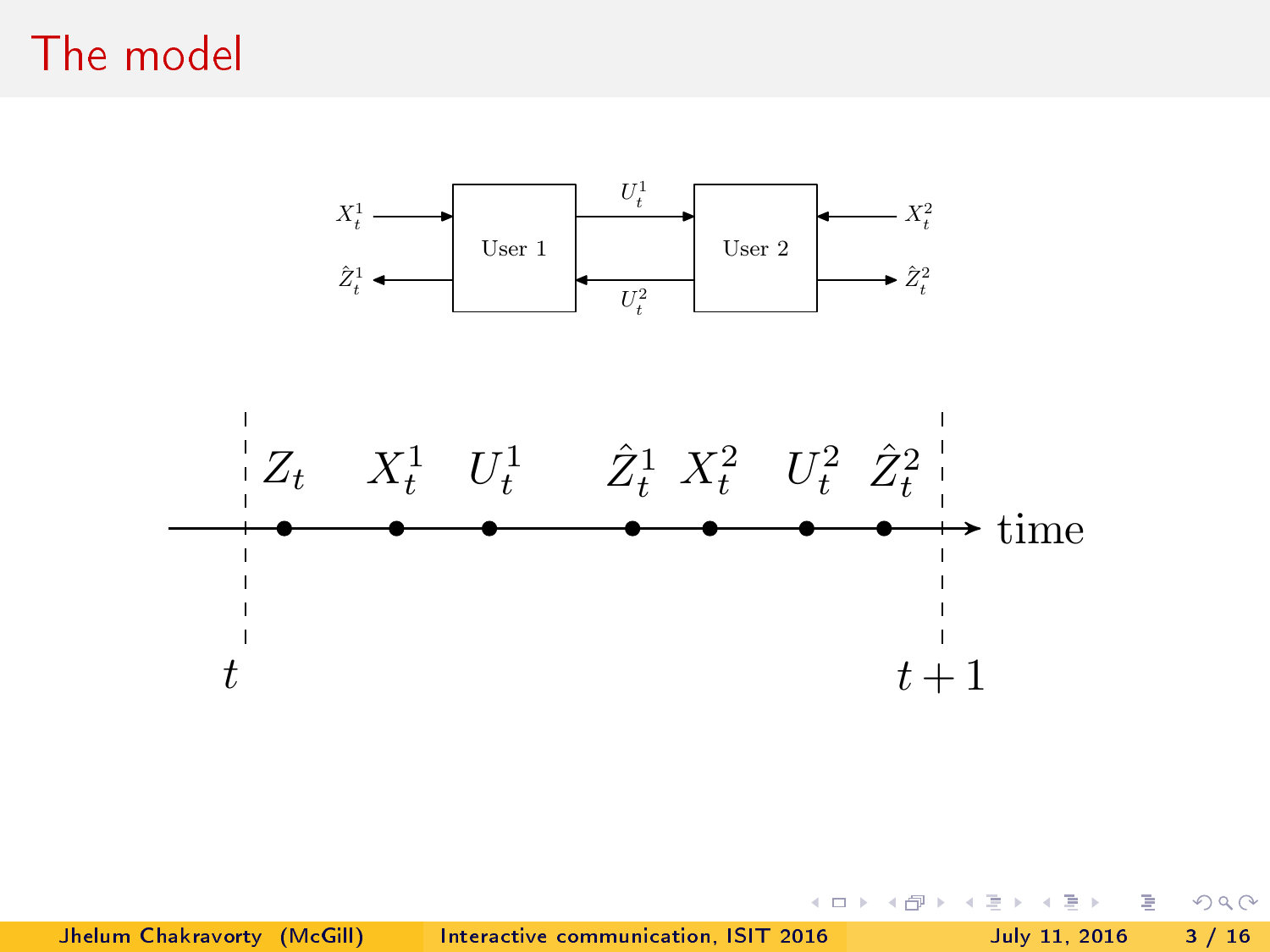- Encoding strategy:  $f^i := (f_1^i, \cdots, f_T^i), i \in \{1,2\}$
- Decoding strategy:  $\mathbf{g}^i := (g_1^i, \cdots, g_T^i), i \in \{1, 2\}$
- **Communication** strategy:  $(f<sup>1</sup>, f<sup>2</sup>, g<sup>1</sup>, g<sup>2</sup>)$

K ロ > K @ > K ミ > K ミ > → ミ → K O Q O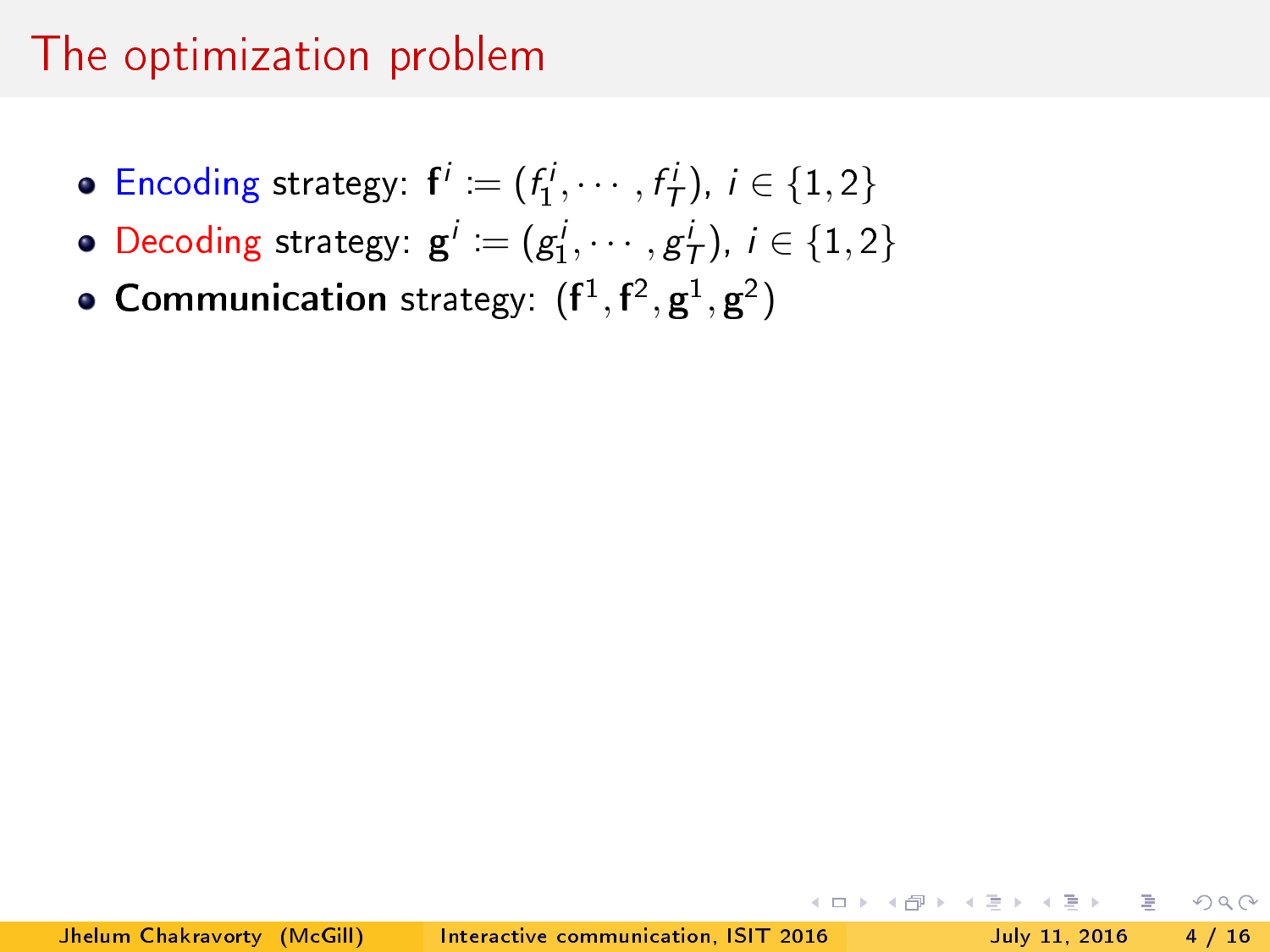- Encoding strategy:  $f^i := (f_1^i, \dots, f_T^i), i \in \{1, 2\}$
- Decoding strategy:  $\mathbf{g}^i := (g_1^i, \dots, g_T^i)$ ,  $i \in \{1, 2\}$
- **Communication** strategy:  $(f<sup>1</sup>, f<sup>2</sup>, g<sup>1</sup>, g<sup>2</sup>)$

#### Finite horizon optimization problem

Choose a communication strategy  $(\mathbf{f}^1, \mathbf{f}^2, \mathbf{g}^1, \mathbf{g}^2)$  that minimizes  $J(\mathbf{f}^1, \mathbf{f}^2, \mathbf{g}^1, \mathbf{g}^2) = \mathbb{E} \Big[ \sum_{i=1}^T \mathbf{f}_i^2 \Big]$  $t=1$  $\sum$ 2  $i=1$  $\left[c^{i}(U_{t}^{i})+d_{t}^{i}(Z_{t},\hat{Z}_{t}^{i})\right]$ .

 $\Omega$ 

경기 등장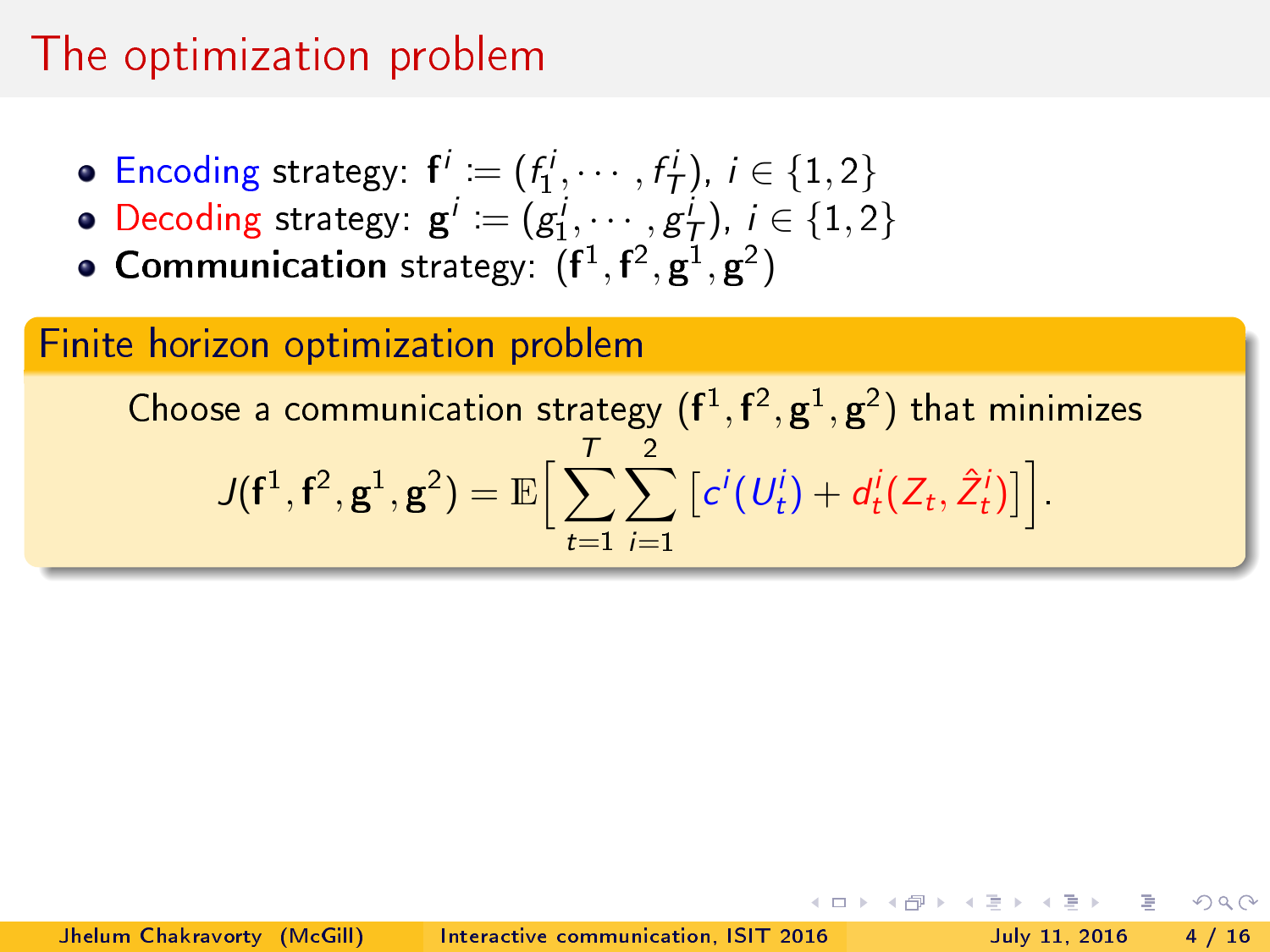A key feature: The estimate  $\hat{Z}_{t}^{i}$  is generated at each step

Jhelum Chakravorty (McGill) [Interactive communication, ISIT 2016](#page-0-0) July 11, 2016 4 / 16

 $\Omega$ 

(□ ) (@ ) (□ )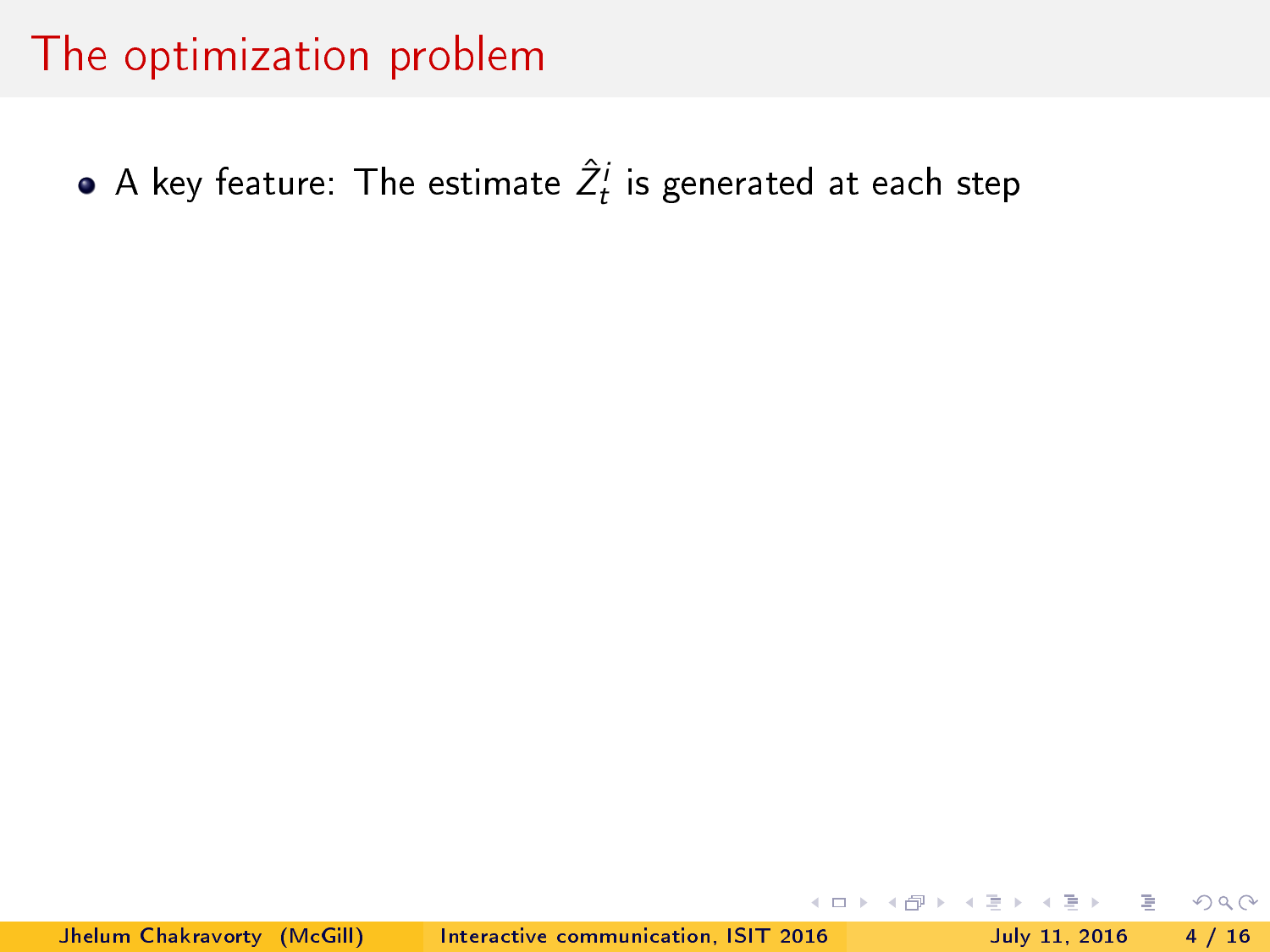- A key feature: The estimate  $\hat{Z}_{t}^{i}$  is generated at each step
- . Difficulty: Information available (and hence the domain of the strategies) growing with time!

**Example**: binary alphabets; at time t, a minimum of  $2^{3t-2}$ possibilities for encoding-decosing strategies at each user!  $T = 3$ ;  $\approx 10^{19}$  possible communication strategies!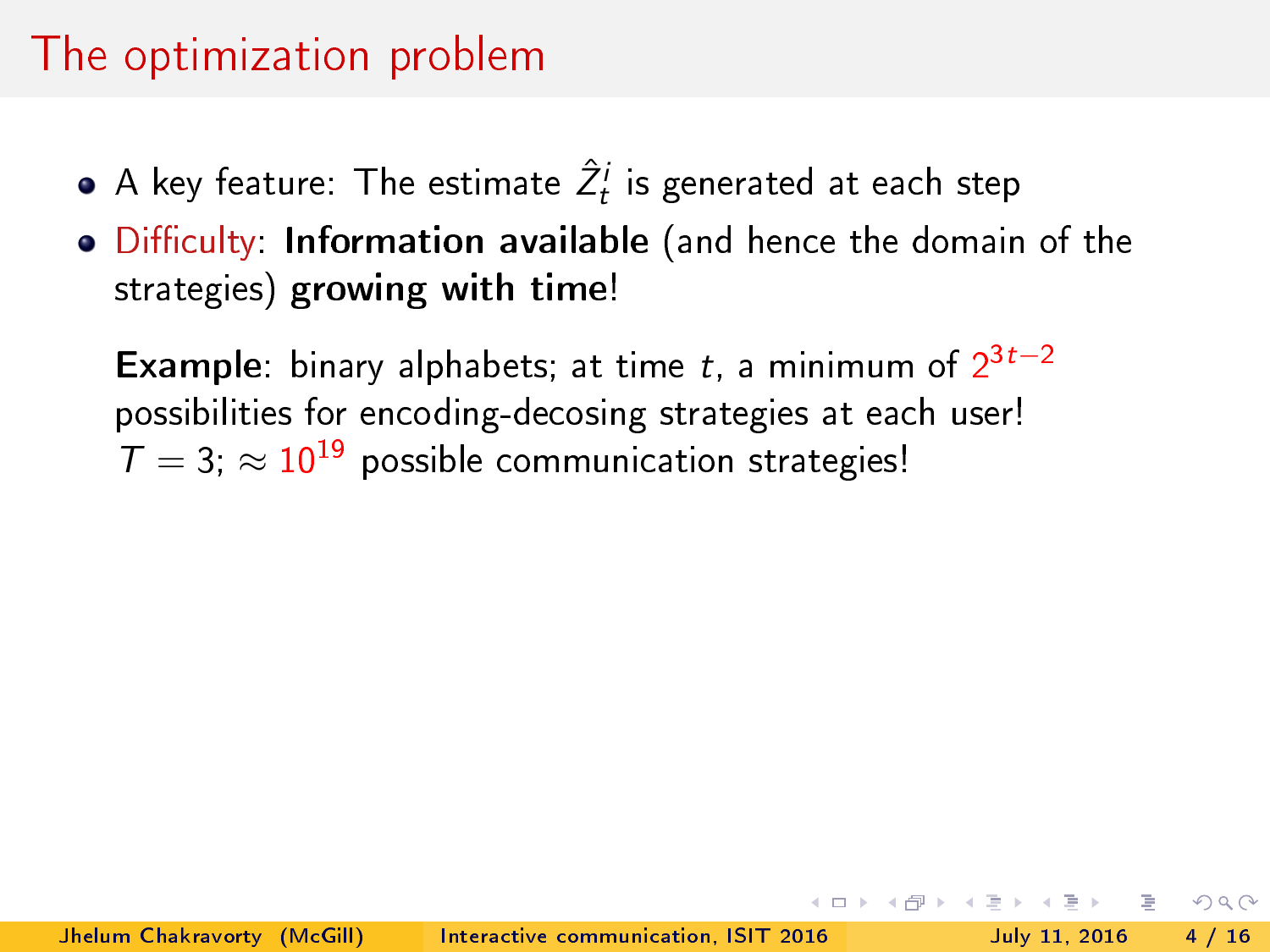- A key feature: The estimate  $\hat{Z}_{t}^{i}$  is generated at each step
- . Difficulty: Information available (and hence the domain of the strategies) growing with time!

**Example**: binary alphabets; at time t, a minimum of  $2^{3t-2}$ possibilities for encoding-decosing strategies at each user!  $T = 3$ ;  $\approx 10^{19}$  possible communication strategies!

• This paper: Constant Z.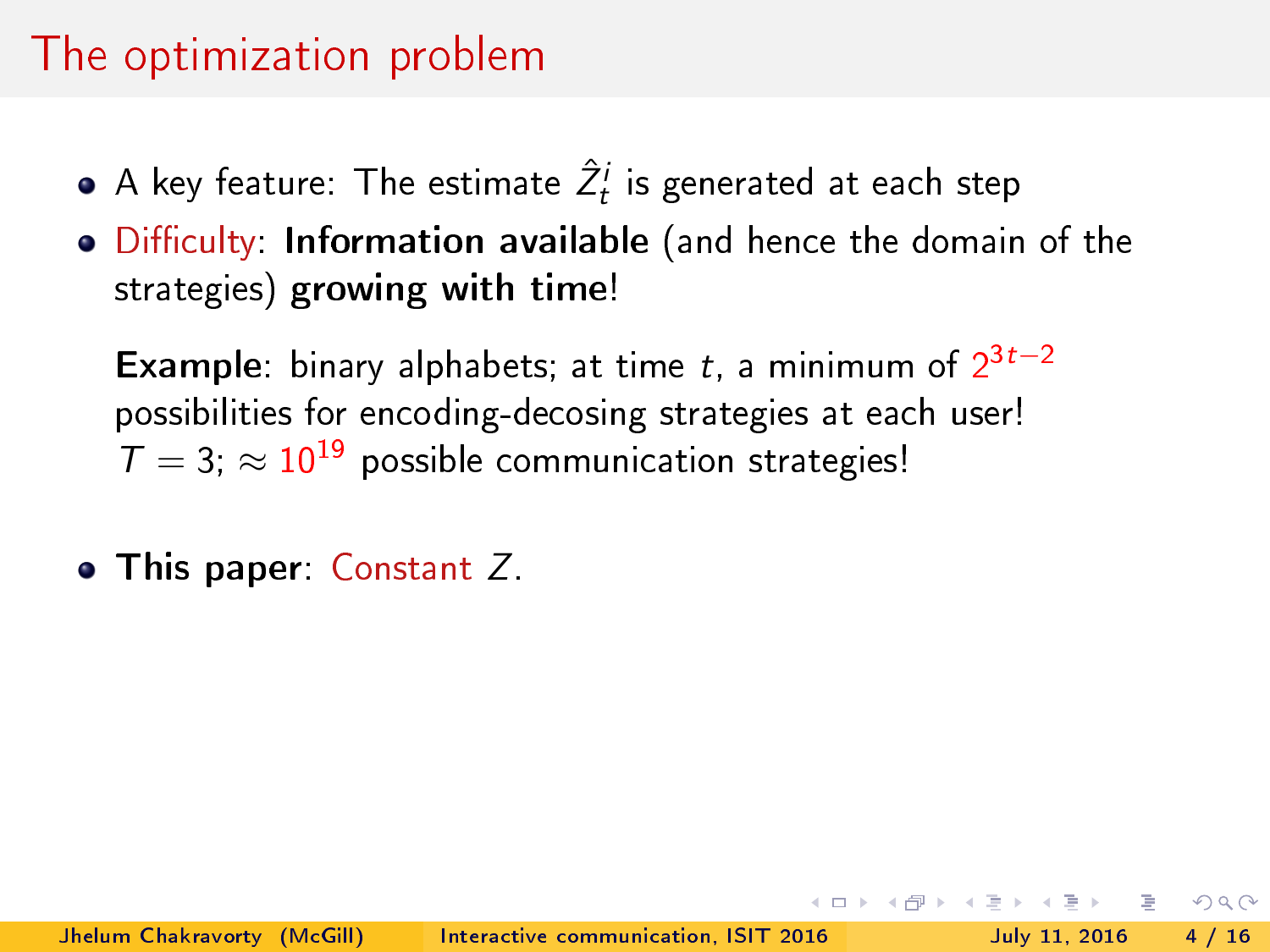#### Point-to-point case

Witsenhausen, 1979; source-coding, structure of optimal strategies

 $QQ$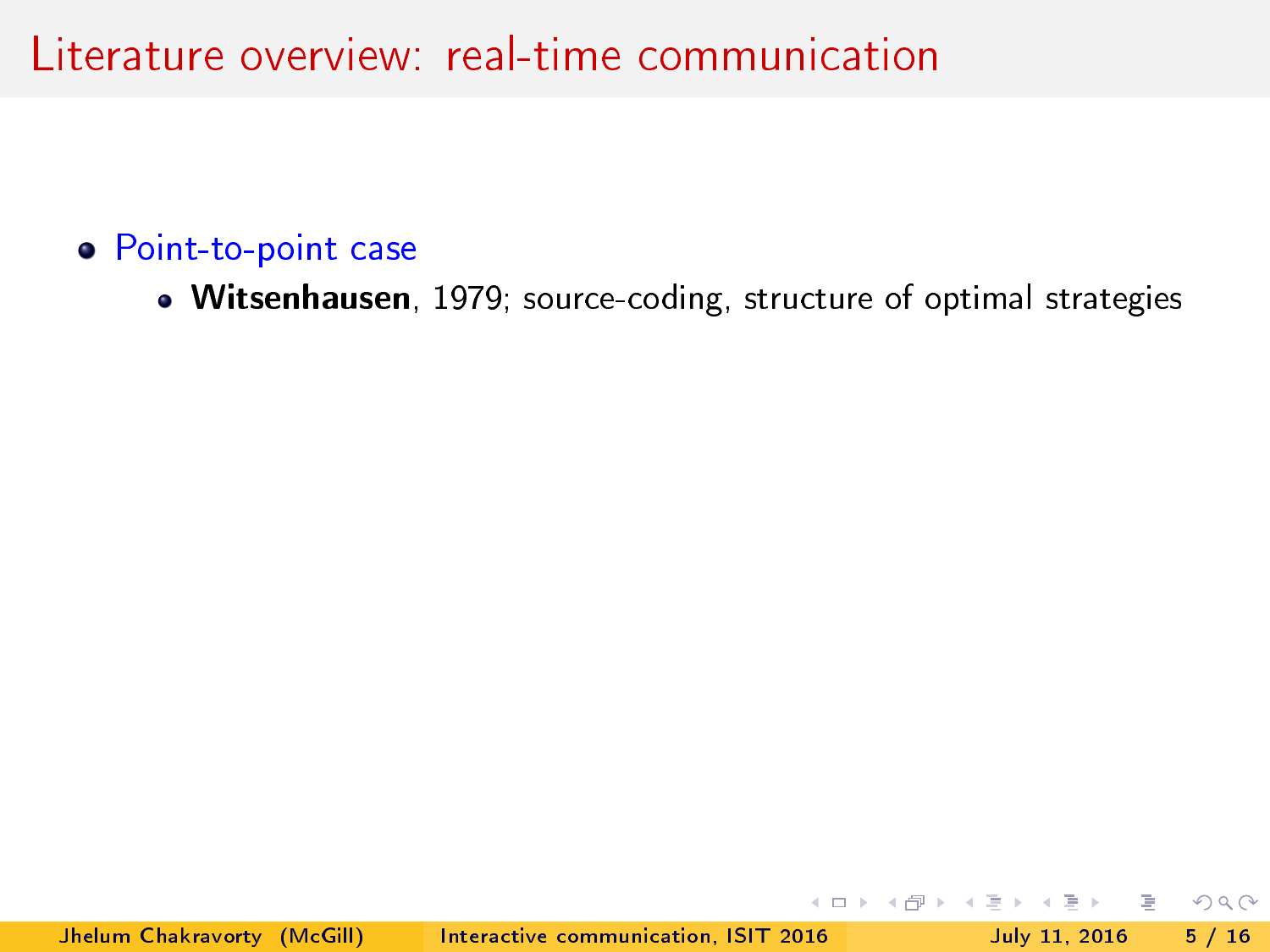#### Point-to-point case

- Witsenhausen, 1979; source-coding, structure of optimal strategies
- Walrand and Varaiya, 1983; source-channel coding, noisy channel with noiseless feedback, structural results, DP decomposition

 $QQ$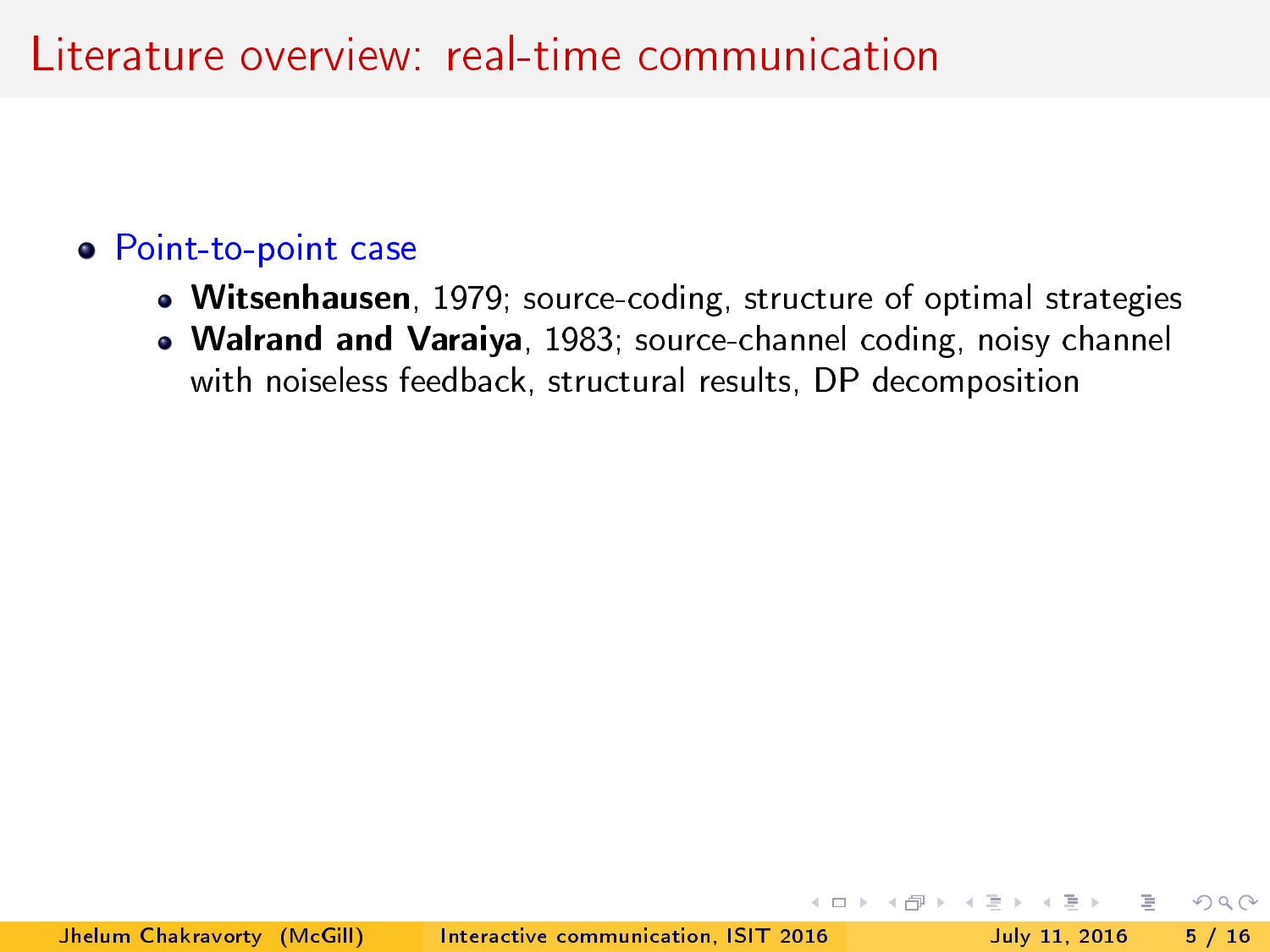#### **•** Point-to-point case

- Witsenhausen, 1979; source-coding, structure of optimal strategies
- Walrand and Varaiya, 1983; source-channel coding, noisy channel with noiseless feedback, structural results, DP decomposition
- **Teneketzis**, 2006; source-channel coding, noisy channel, no feedback

 $QQ$ 

Mahajan and Teneketzis, 2009; DP decomposition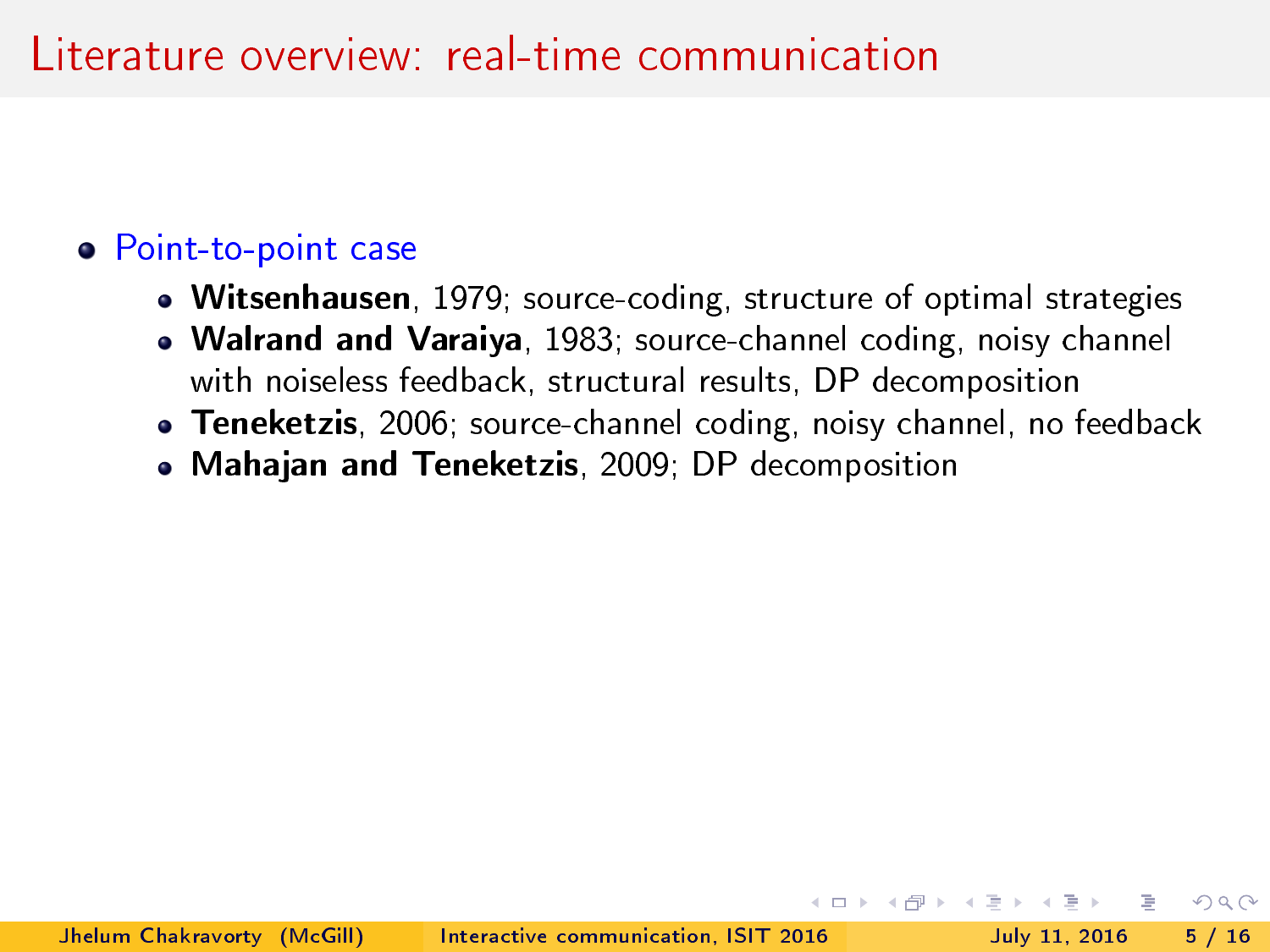#### **•** Point-to-point case

- Witsenhausen, 1979; source-coding, structure of optimal strategies
- Walrand and Varaiya, 1983; source-channel coding, noisy channel with noiseless feedback, structural results, DP decomposition
- **Teneketzis**, 2006; source-channel coding, noisy channel, no feedback
- Mahajan and Teneketzis, 2009; DP decomposition
- Kaspi and Merhav, 2012; source-coding with variable-rate quantization

 $QQ$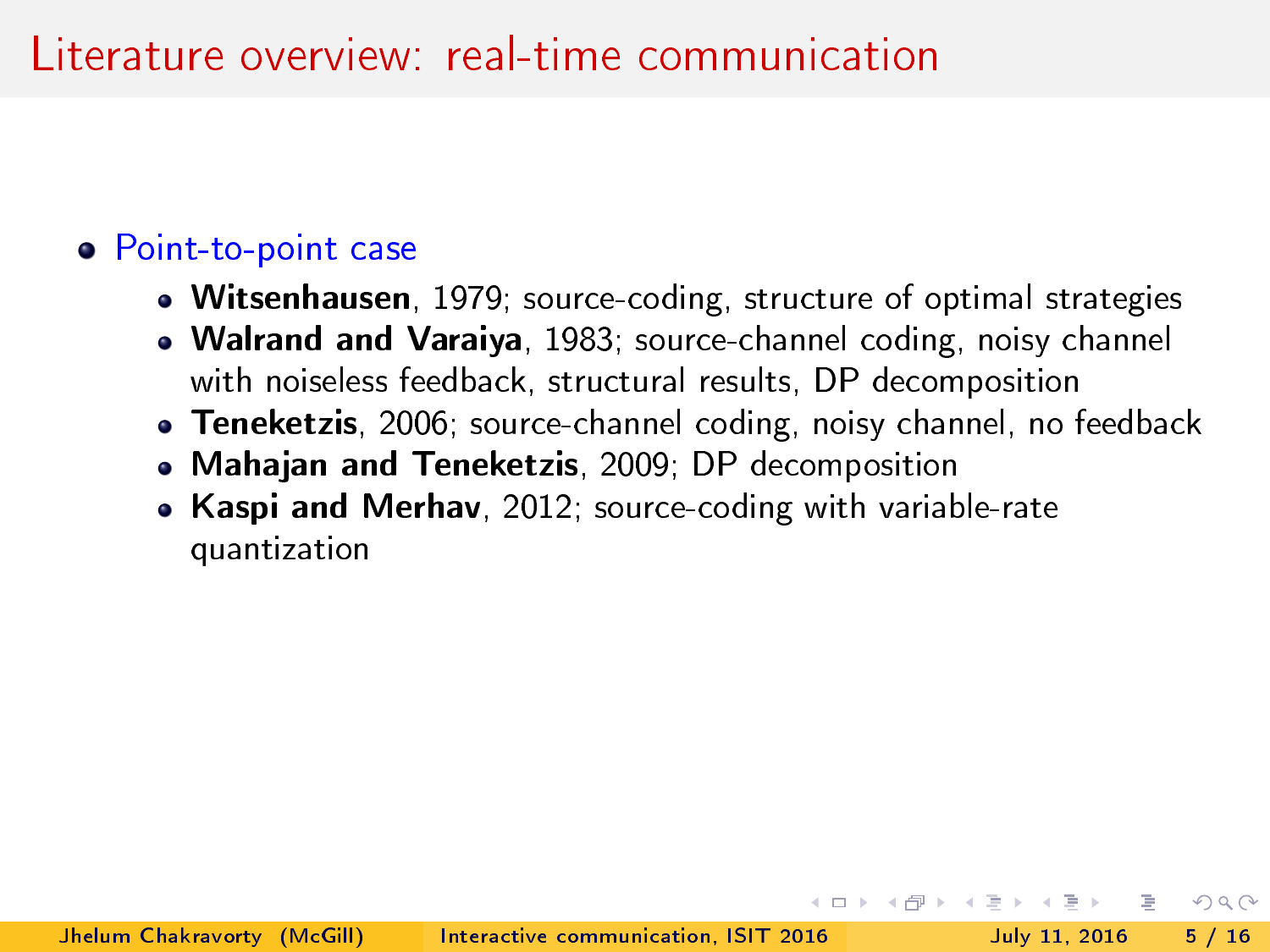#### Point-to-point case

- Witsenhausen, 1979; source-coding, structure of optimal strategies
- Walrand and Varaiya, 1983; source-channel coding, noisy channel with noiseless feedback, structural results, DP decomposition
- **Teneketzis**, 2006; source-channel coding, noisy channel, no feedback
- Mahajan and Teneketzis, 2009; DP decomposition
- Kaspi and Merhav, 2012; source-coding with variable-rate quantization
- Asnani and Weissman, 2013; source-coding with finite lookahead

 $QQ$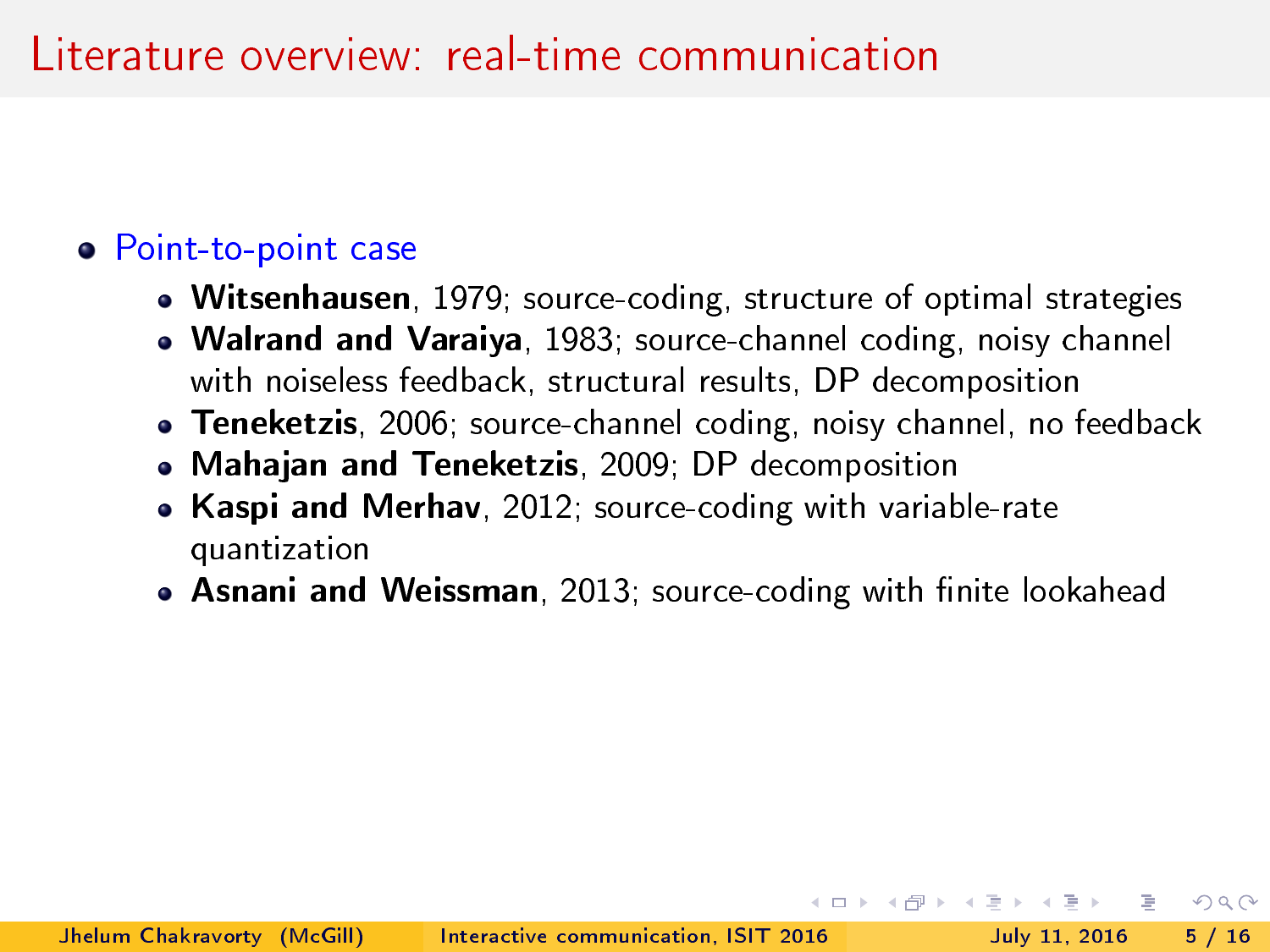#### Point-to-point case

- Witsenhausen, 1979; source-coding, structure of optimal strategies
- Walrand and Varaiya, 1983; source-channel coding, noisy channel with noiseless feedback, structural results, DP decomposition
- Teneketzis, 2006; source-channel coding, noisy channel, no feedback
- Mahajan and Teneketzis, 2009; DP decomposition
- Kaspi and Merhav, 2012; source-coding with variable-rate quantization
- Asnani and Weissman, 2013; source-coding with finite lookahead
- Multi-terminal case
	- Nayyar and Teneketzis, 2011; source-coding without feedback

 $QQ$ 

• Yuksel, 2013; source-coding with feedback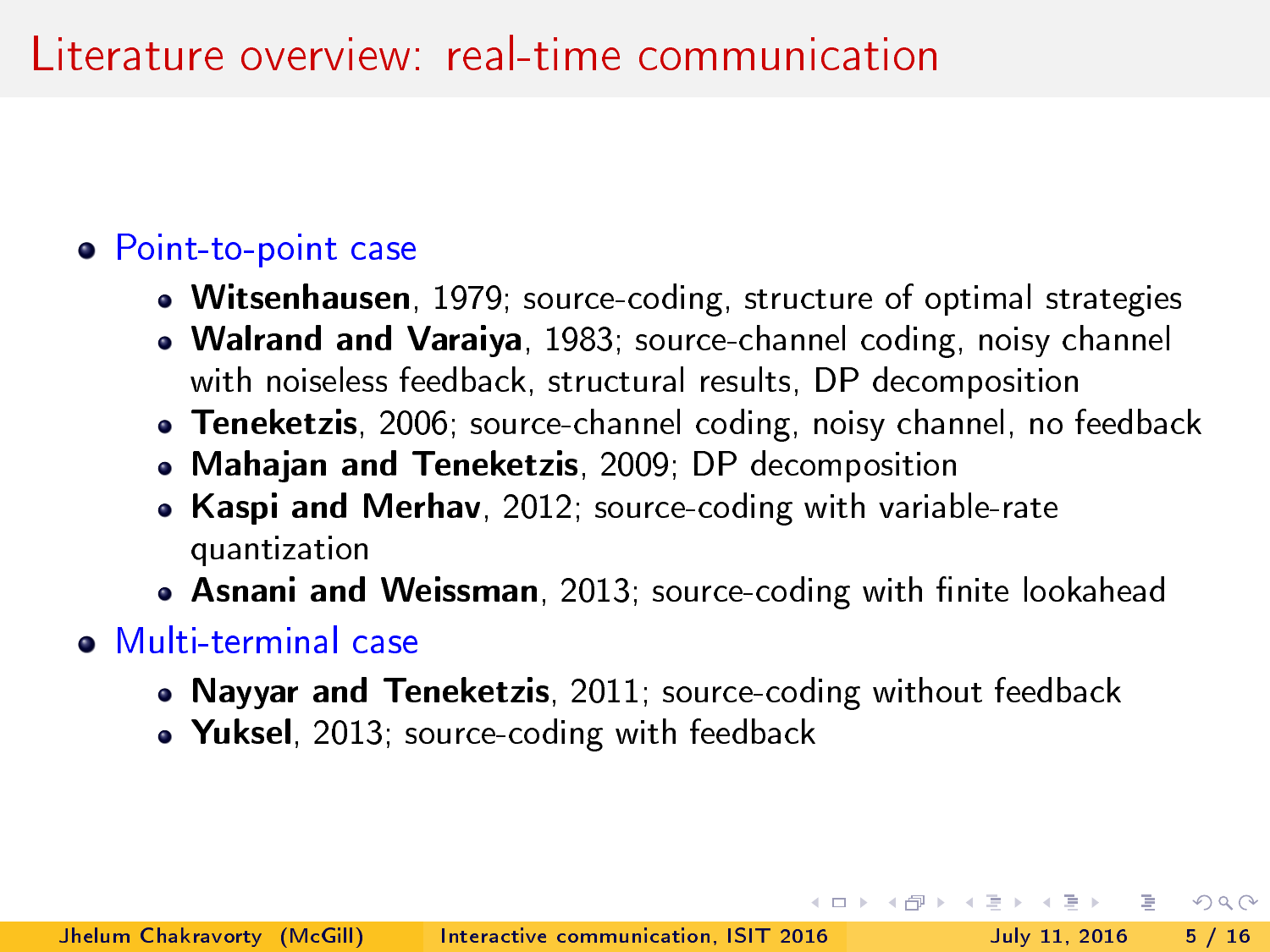So, what is new?

 $\Omega$ 

イロト イ押ト イヨト イヨト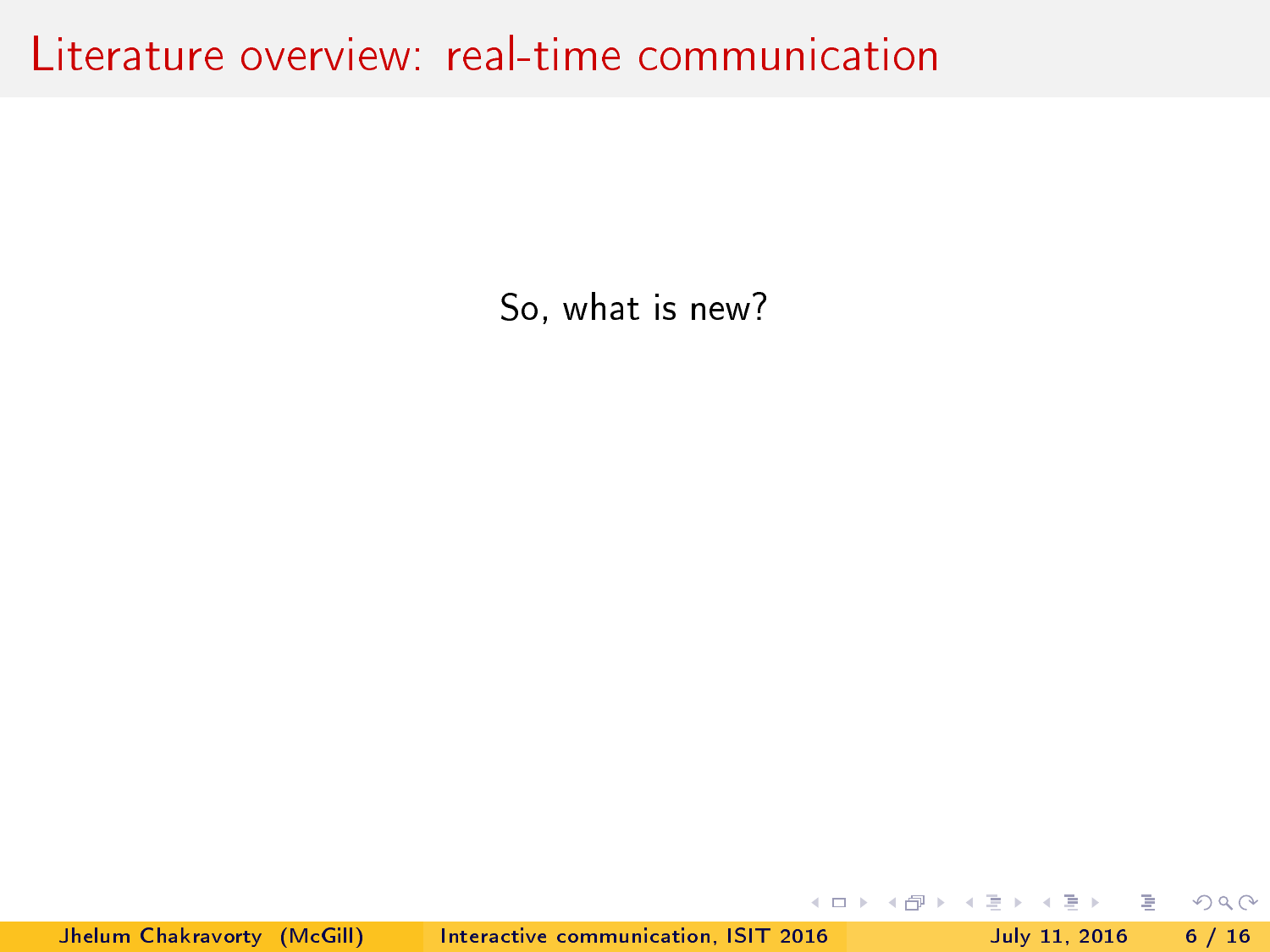So, what is new?

Our paper:

Real-time communication in tandem with interactive communication

Jhelum Chakravorty (McGill) [Interactive communication, ISIT 2016](#page-0-0) July 11, 2016 6 / 16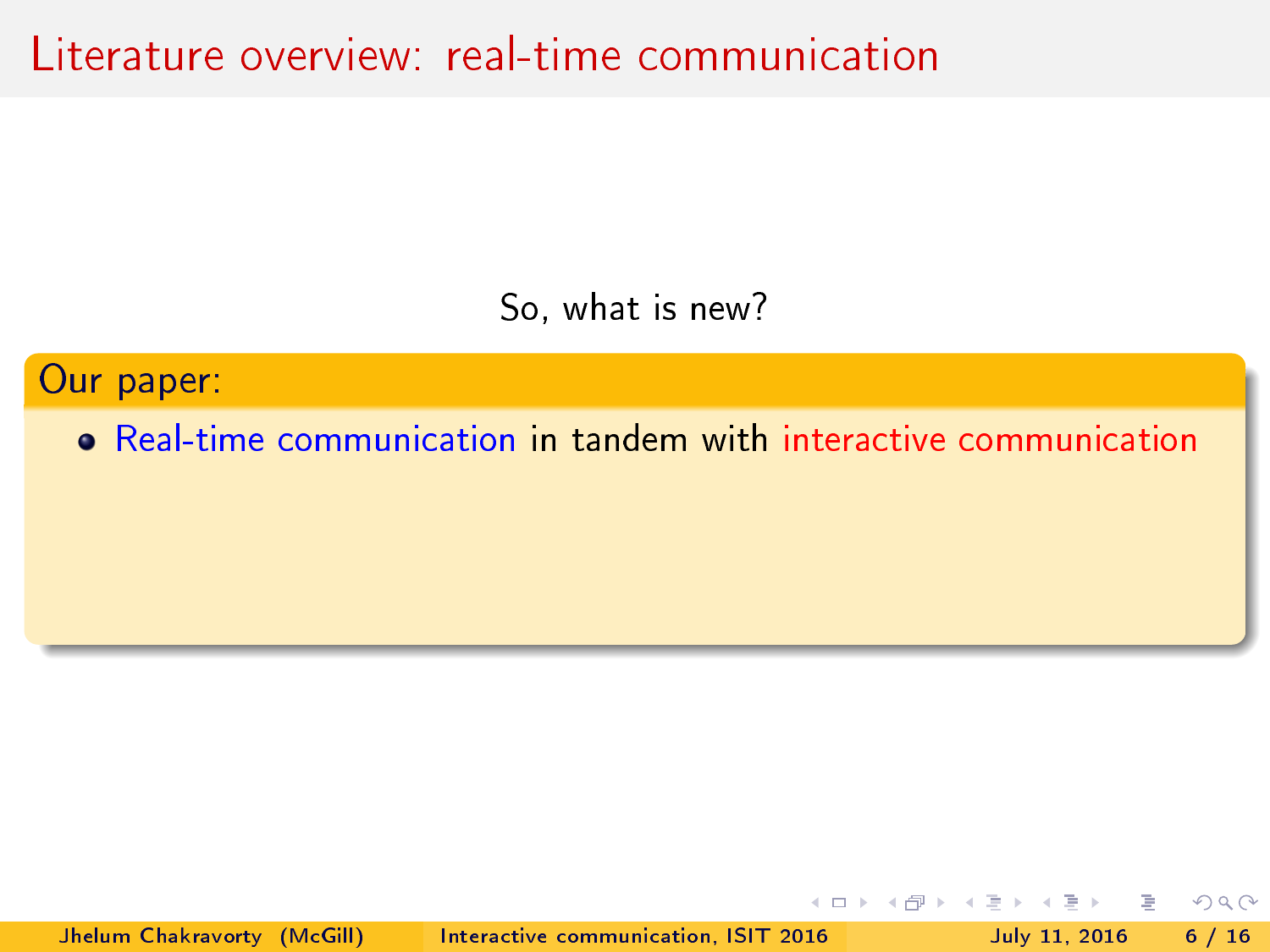So, what is new?

#### Our paper:

- Real-time communication in tandem with interactive communication
- Noiseless channel
- **•** Finite-horizon optimization problem
- **•** Structure of optimal strategies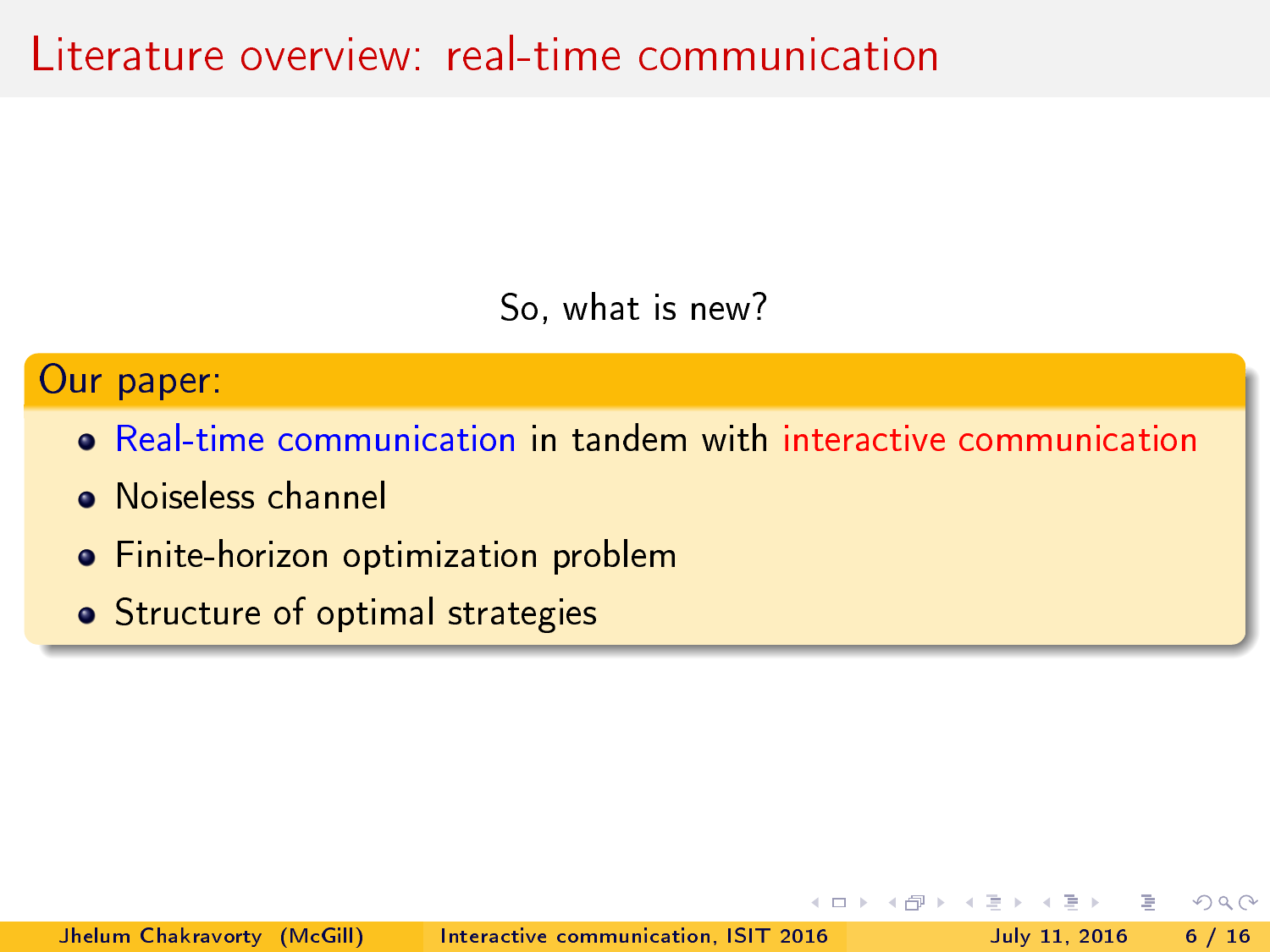We use Team Theory to characterize the qualitative properties of the solution

 $QQ$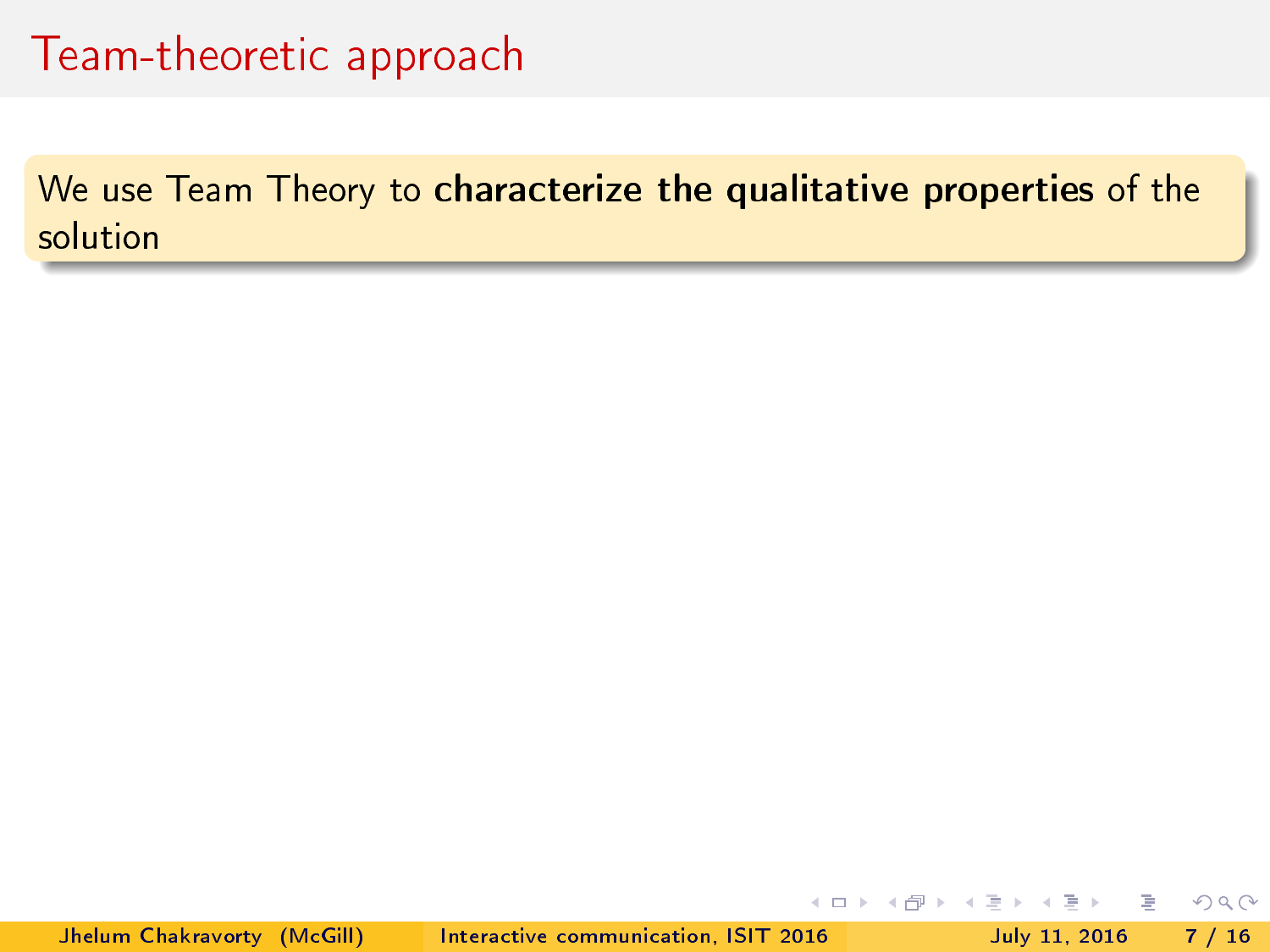Team ?

 $2QQ$ 

지수는 지금 아버지를 하고 있다.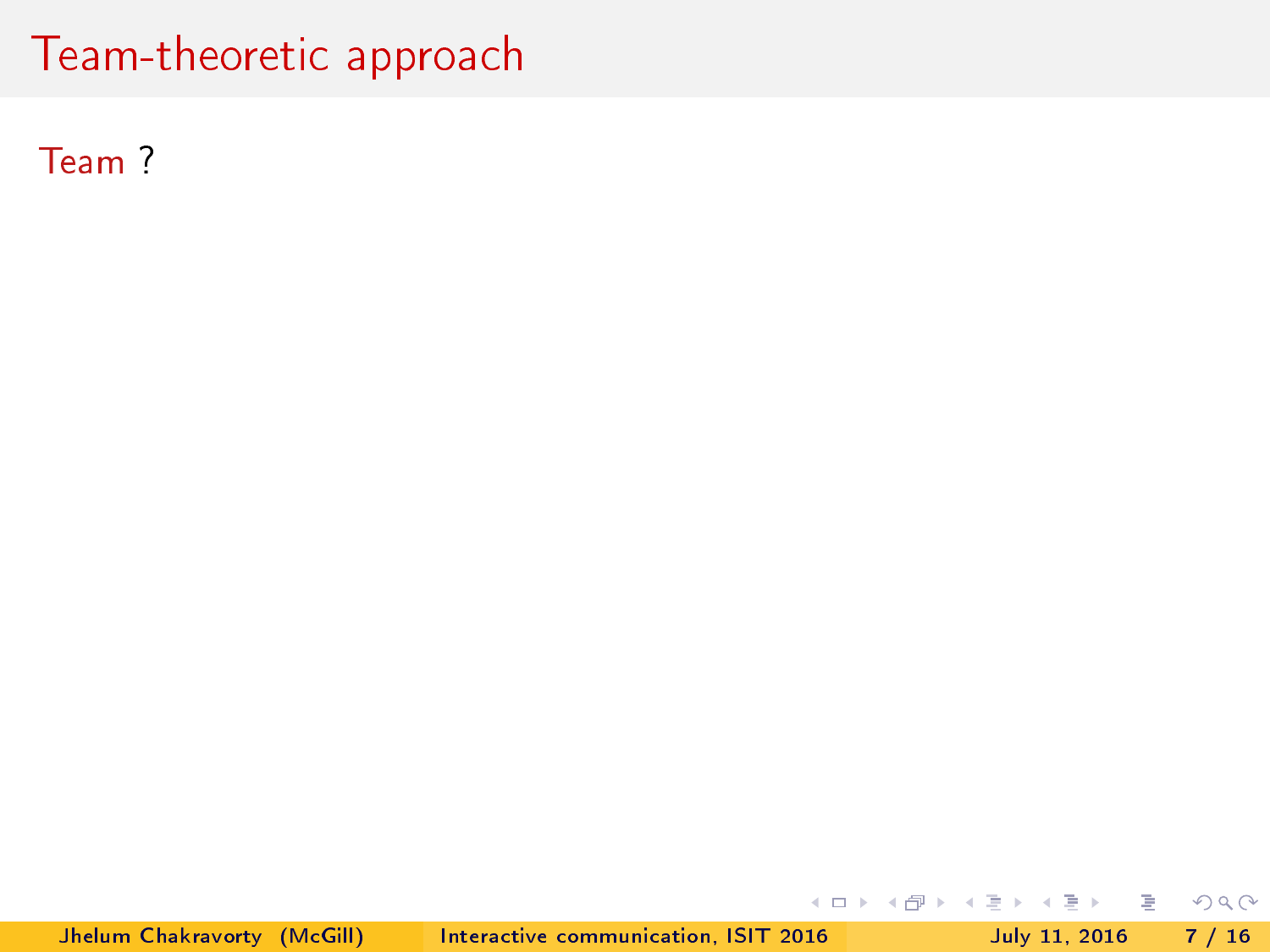Team ?

Multiple players,

 $2Q$ 

 $\rightarrow \equiv$ 

 $\Rightarrow$   $\rightarrow$ 

**K ロ ▶ K 何 ▶ K**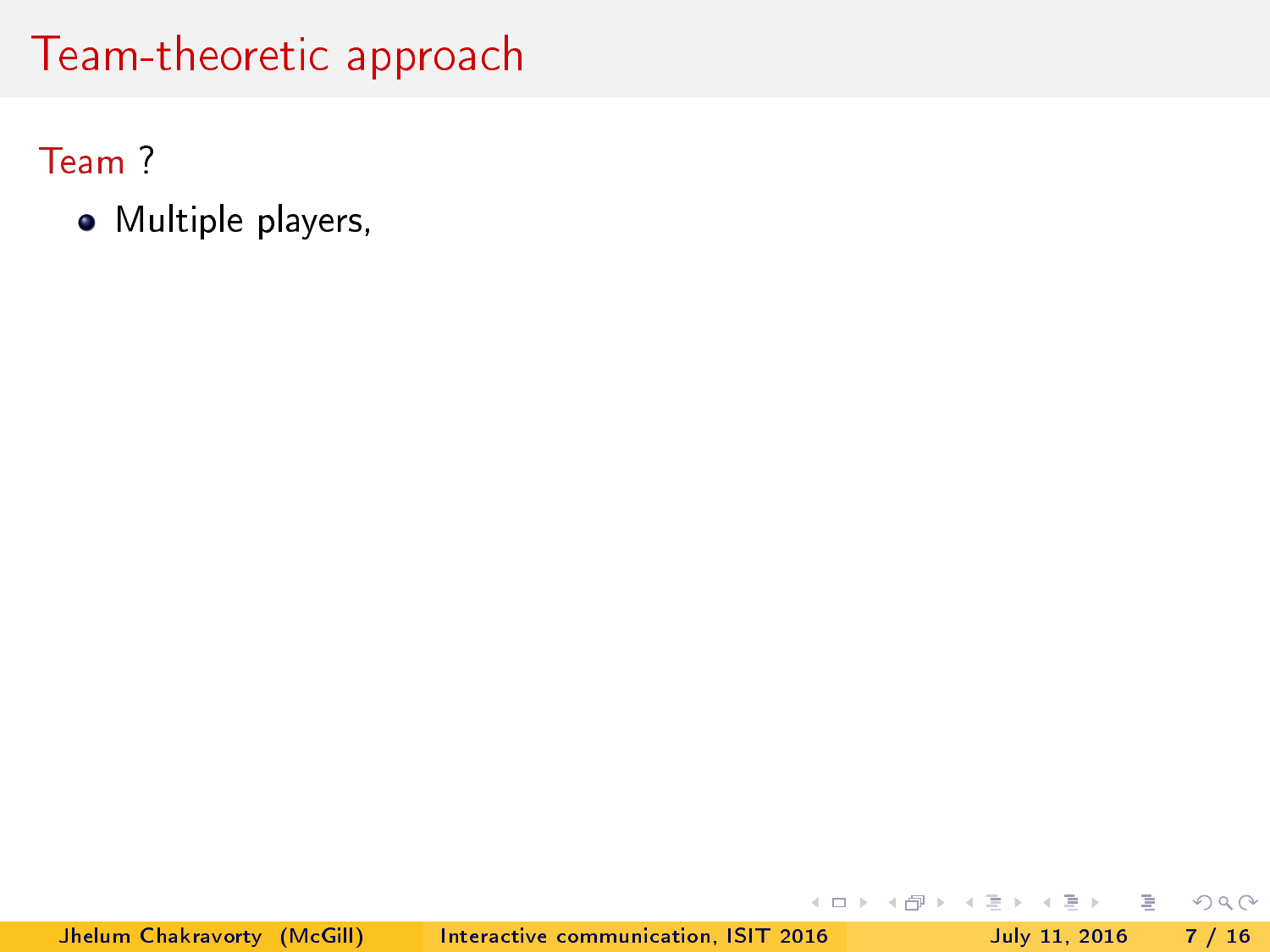Team ?

- Multiple players,
- Access to different information,

 $2Q$ 

Þ . p

э  $\rightarrow$ 

**∢ ロ ▶ - ィ 何 ▶**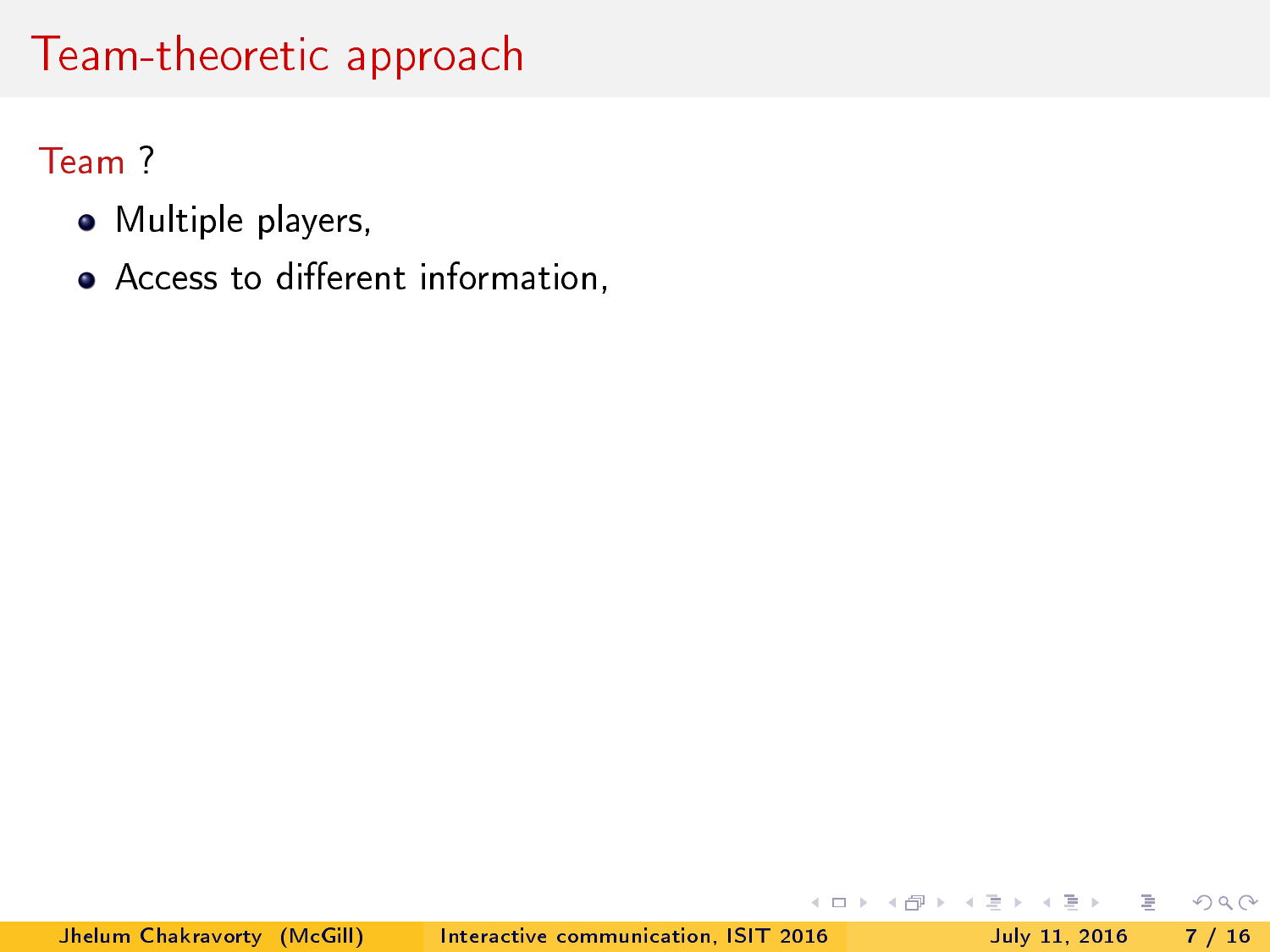#### Team ?

- Multiple players,
- Access to different information,
- Decentralized setup

 $QQ$ 

÷  $\,$ 

 $\leftarrow$   $\Box$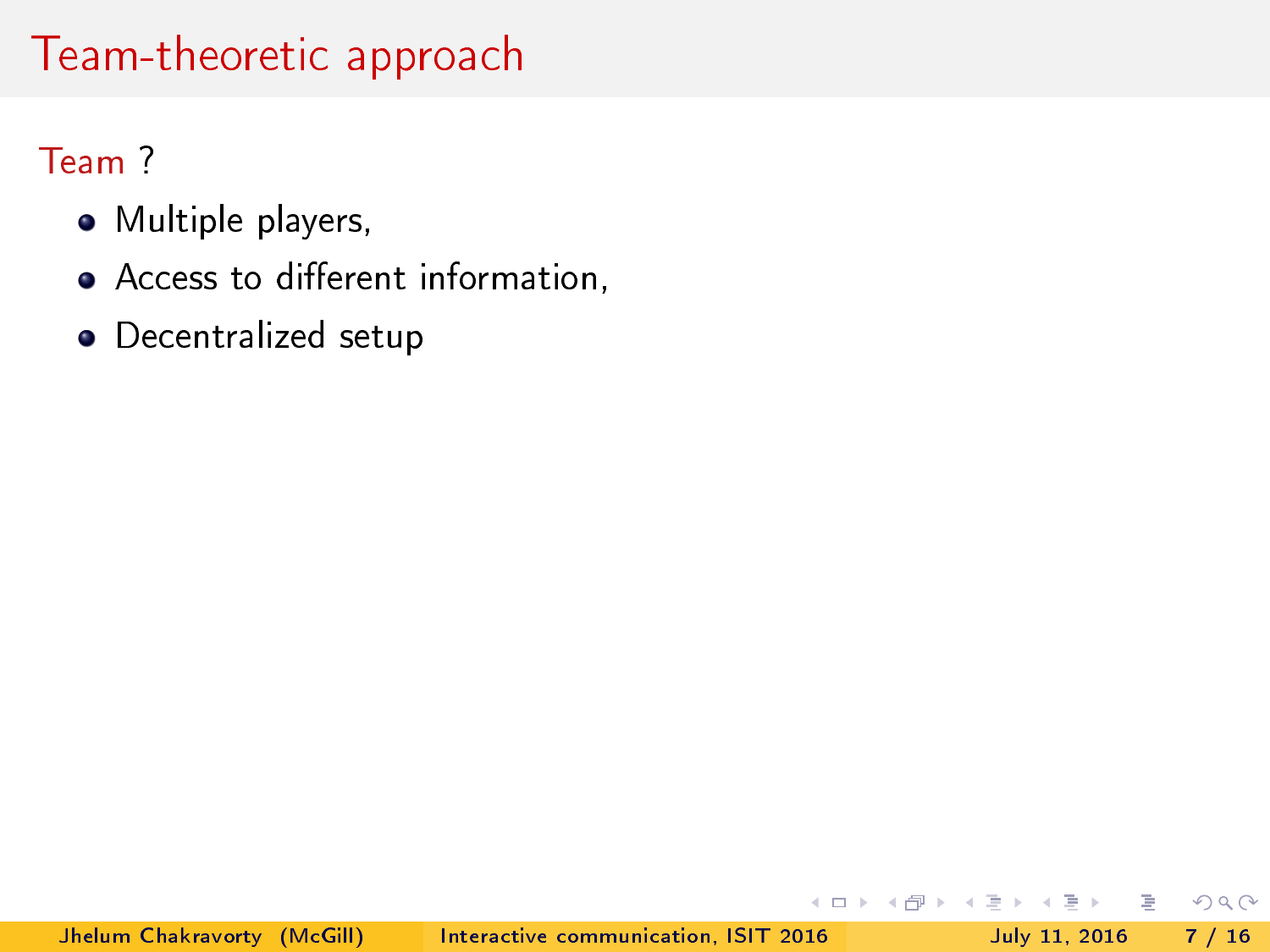#### Team ?

- Multiple players,
- Access to different information,
- Decentralized setup
- Common objective

÷  $\,$ 

 $\leftarrow$   $\Box$ 

 $2Q$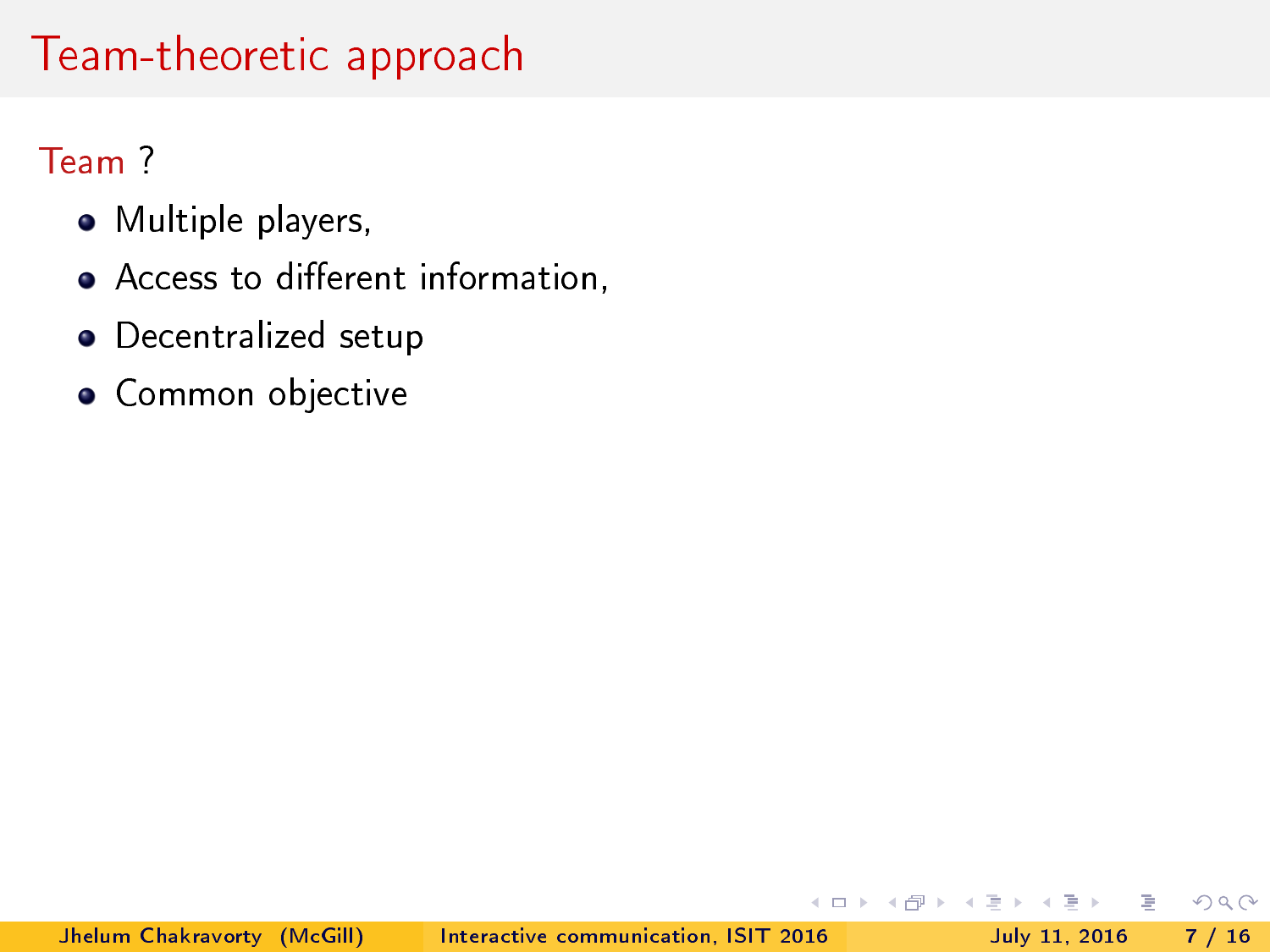#### Team ?

- Multiple players,
- Access to different information,
- Decentralized setup
- Common objective

Our model is a team.

 $+$ 

э

 $QQ$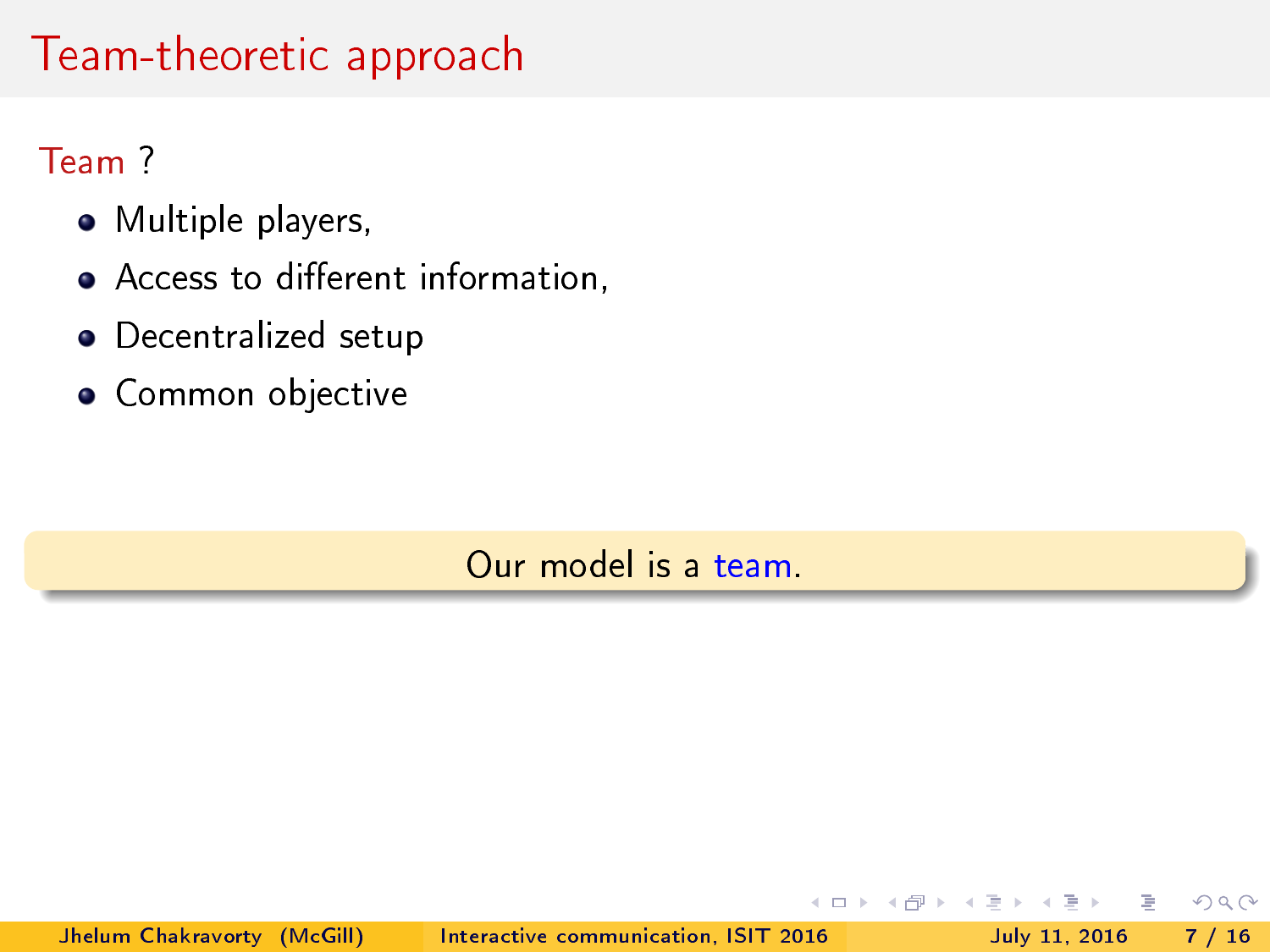Mahajan, 2013 - Control sharing Nayyar, Mahajan and Teneketzis, 2013 - Partial history sharing

 $\eta$ a $\alpha$ 

( □ ) ( <sub>□</sub> ) (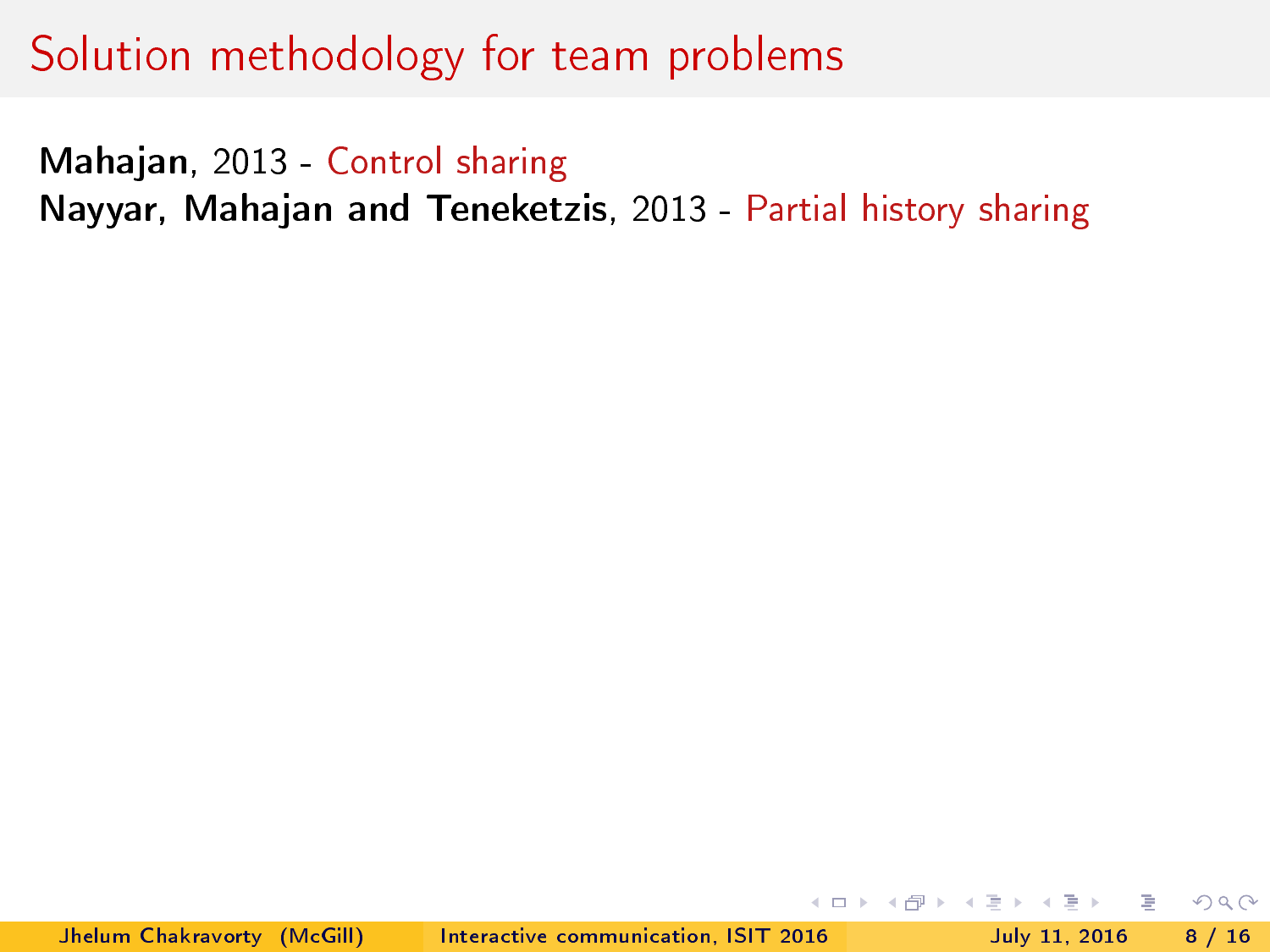Mahajan, 2013 - Control sharing

Nayyar, Mahajan and Teneketzis, 2013 - Partial history sharing

<code>Step 1: *Person-by-person approach: sufficient statistic for*  $\boldsymbol{\mathsf{X}}^{\mathsf{i}}_{1:\mathsf{t}}$ </code>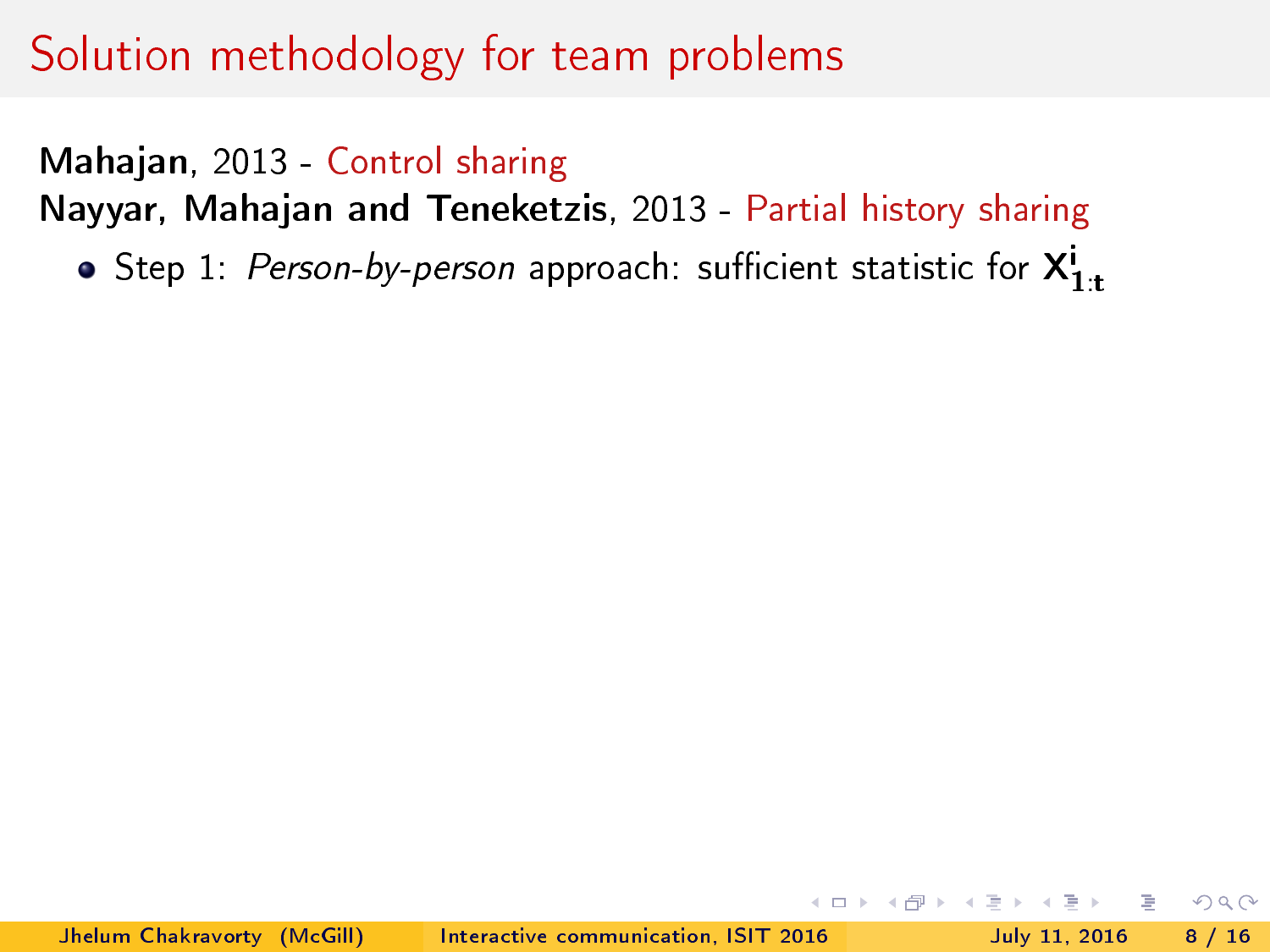#### Mahajan, 2013 - Control sharing

Nayyar, Mahajan and Teneketzis, 2013 - Partial history sharing

- <code>Step 1: *Person-by-person approach: sufficient statistic for*  $\boldsymbol{\mathsf{X}}^{\mathsf{i}}_{1:\mathsf{t}}$ </code>
- . Step 2: Common information approach: sufficient statistic for  $(\mathsf{U}_{1:\mathrm{t}-1}^1, \mathsf{U}_{1:\mathrm{t}-1}^2)$  for user  $1$  and for  $(\mathsf{U}_{1:\mathrm{t}}^1, \mathsf{U}_{1:\mathrm{t}-1}^2)$  for user  $2$  and a suitable dynamic program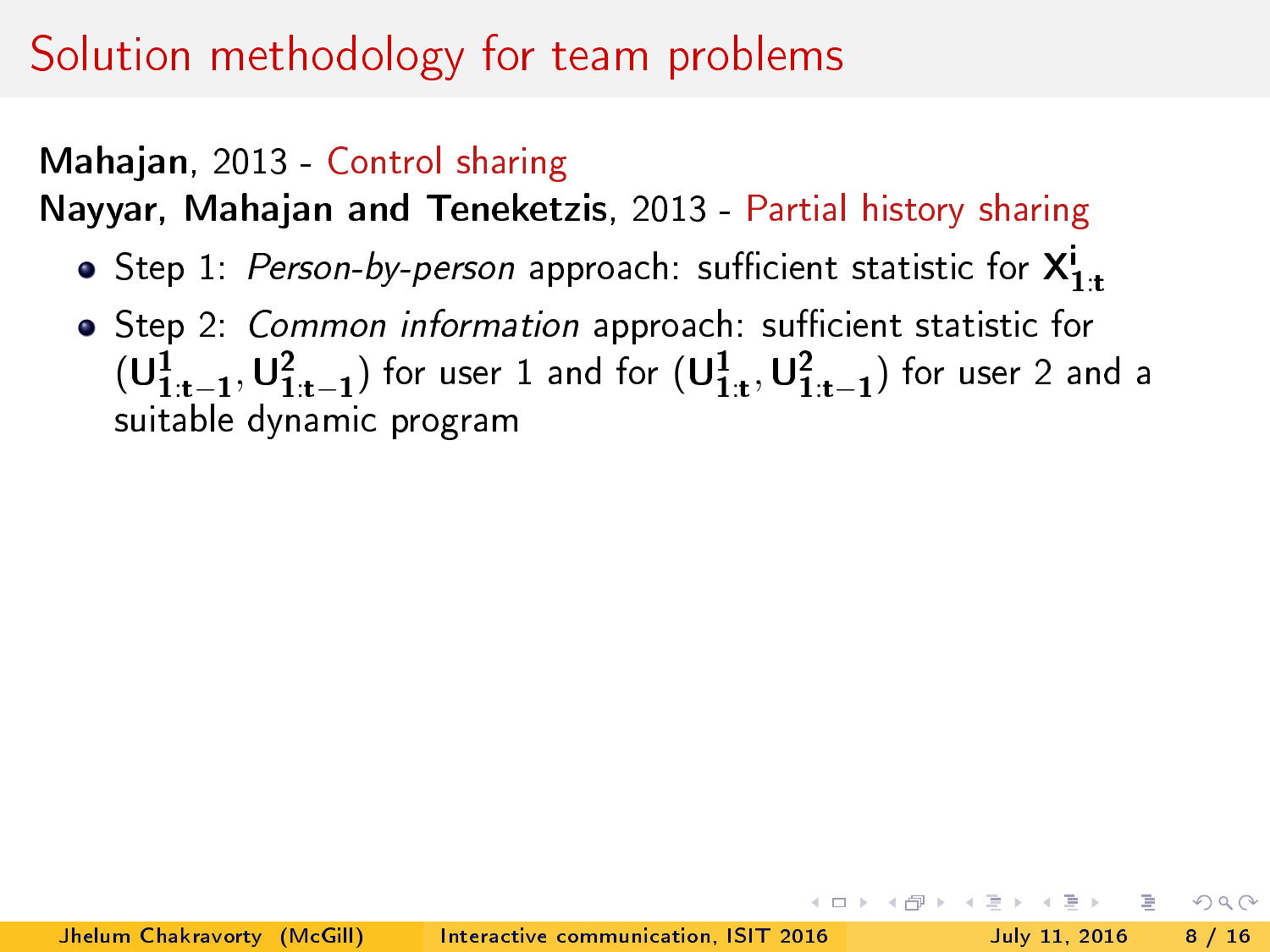#### Person-by-person approach

- Arbitrarily fix the strategy of one user and search for the best response strategy of the other.
- ldentify a sufficient statistic  $\xi^i_{t|t-1}$  of  $x^i_{1:t}$ .
- No loss of optimality:  $U_t^1 = \hat{f}_t^1(\Xi_{t|t-1}^1, U_{1:t-1}^1, U_{1:t-1}^2), U_t^2 = \hat{f}_t^2(\Xi_{t|t-1}^2, U_{1:t}^1, U_{1:t-1}^2).$

Similar structure for the decoder.

つへへ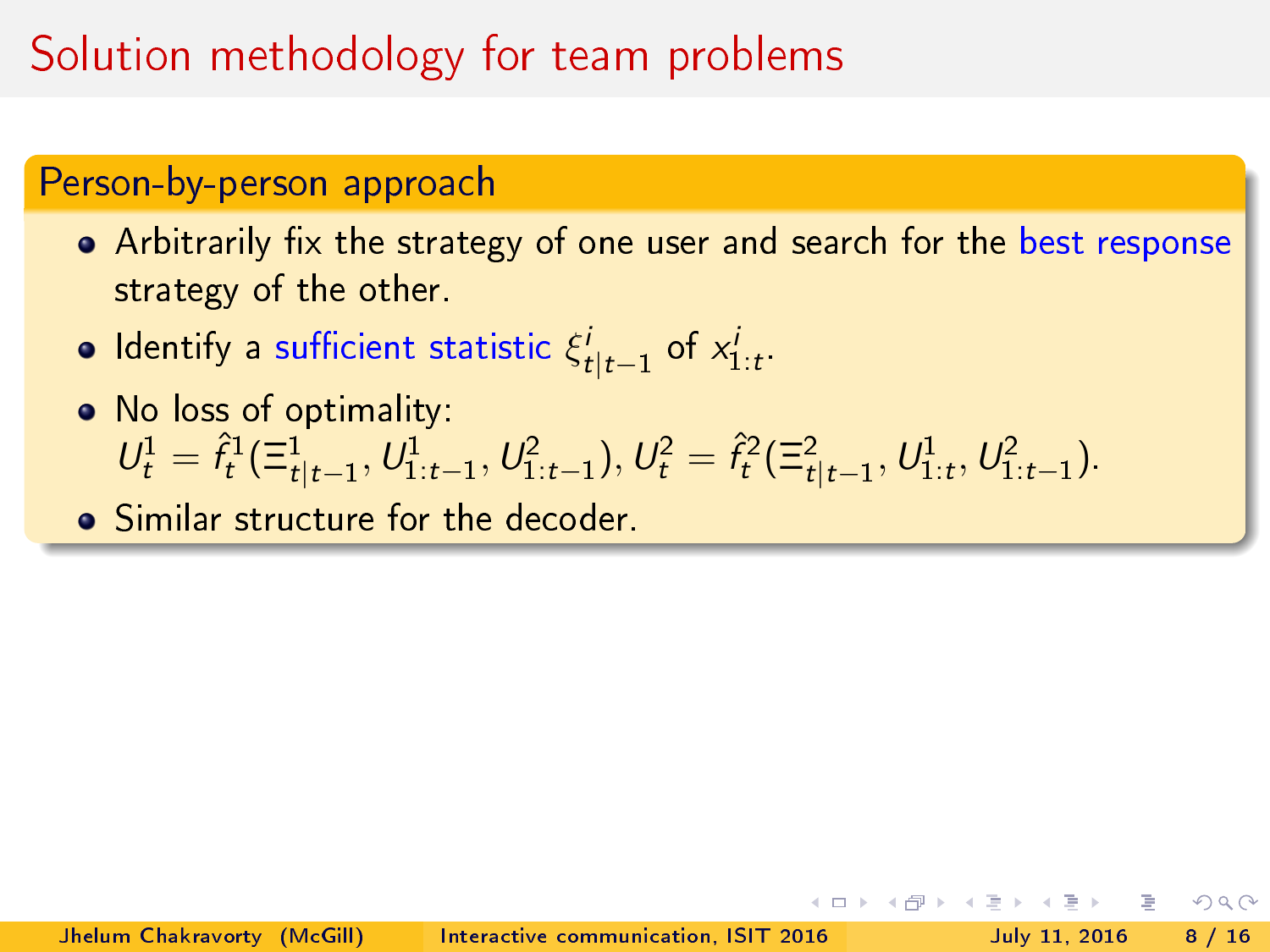## Solution methodology for team problems

#### Common information approach

- Based on common information available to both users, identify a sufficient statistic:  $\pi^1_{t}$  of  $(u^1_{1:t-1}, u^2_{1:t-1})$  at user  $1$  and a sufficient statistic  $\pi_t^2$  of  $(u_{1:t}^1,u_{1:t-1}^2)$  at user 2
- No loss of optimality:  $U_t^1 = \tilde{f}_t^1(\Xi_{t|t-1}^1, \Pi_t^1), \quad U_t^2 = \tilde{f}_t^2(\Xi_{t|t-1}^2, \Pi_t^2)$

 $\Omega$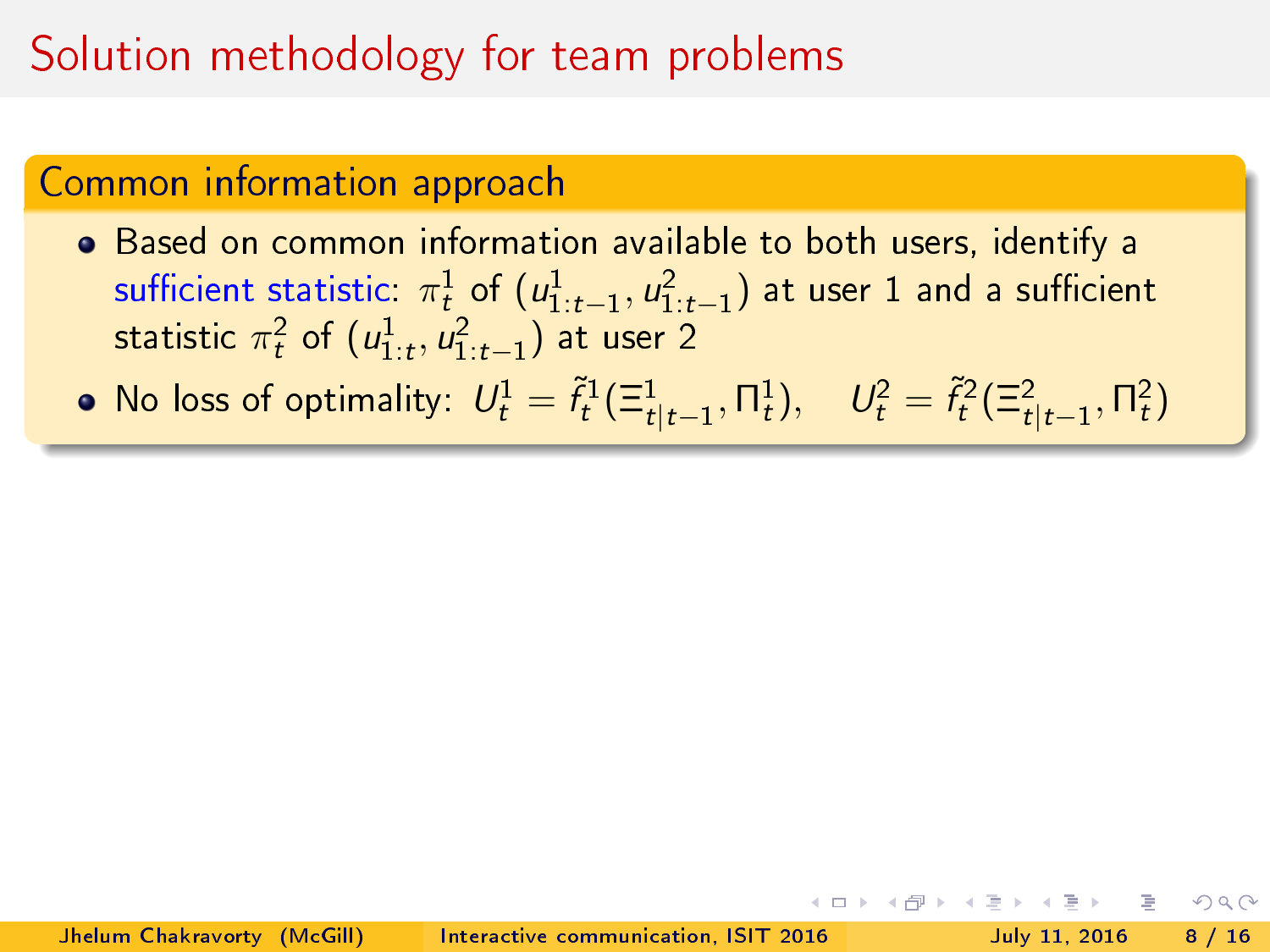## Step 1: person-by person approach

Key Lemma: conditional independence  
\n
$$
\mathbb{P}(x_{1:t}^1, x_{1:t}^2 \mid z, u_{1:t}^1, u_{1:t}^2) = \prod_{i \in \{1,2\}} \mathbb{P}(x_{1:t}^i \mid z, u_{1:t}^1, u_{1:t}^2)
$$
\n
$$
\mathbb{P}(x_{1:t}^1, x_{1:t}^2 \mid z, u_{1:t-1}^1, u_{1:t-1}^2) = \prod_{i \in \{1,2\}} \mathbb{P}(x_{1:t}^i \mid z, u_{1:t-1}^1, u_{1:t-1}^2)
$$

Similar results:

CEO problem - V. Prabhakaran, Ramchandran and Tse; Allerton, 2004

 $QQ$ 

- Control sharing Mahajan; IEEE TAC, 2013
- Secret key agreement Tyagi and Watanabe; IEEE TIT, 2015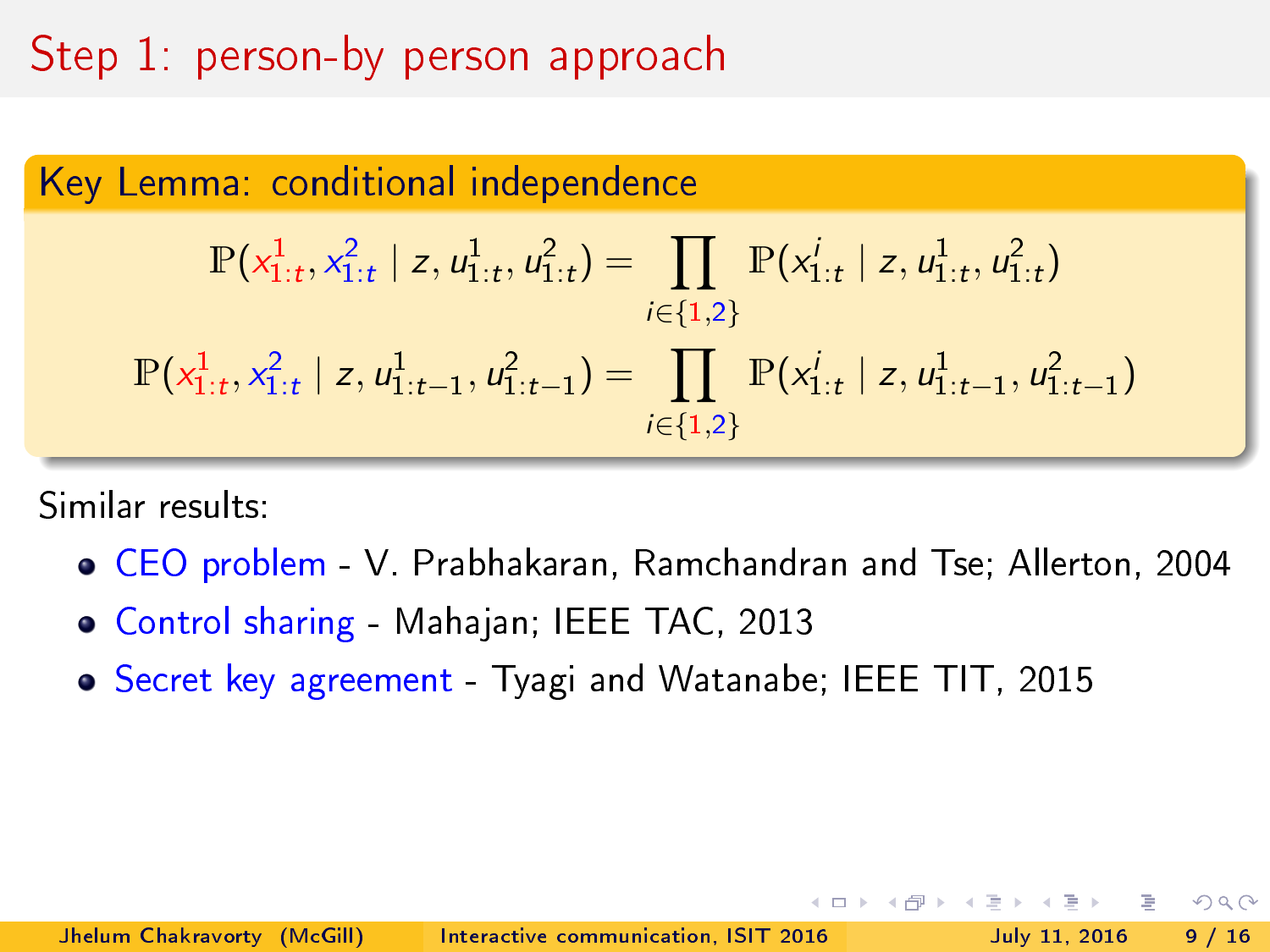# Step 1: person-by person approach

### The belief states

$$
\xi_{t|t-1}^i(z) = \mathbb{P}(Z = z \mid X_{1:t}^i = x_{1:t}^i, U_{1:t-1} = u_{1:t-1}),
$$
  
\n
$$
\xi_{t|t}^i(z) = \mathbb{P}(Z = z \mid X_{1:t}^i = x_{1:t}^i, U_{1:t} = u_{1:t}),
$$

Jhelum Chakravorty (McGill) [Interactive communication, ISIT 2016](#page-0-0) July 11, 2016 9 / 16

$$
\begin{array}{rcl}\n4 & \equiv & \ast & \equiv & \circ \\
\sqrt{11} & 2016 & 9\n\end{array}
$$

 $2Q$ 

 $\Rightarrow$ 

 $\Rightarrow$   $\Rightarrow$  $-4$ 

 $\leftarrow$   $\Box$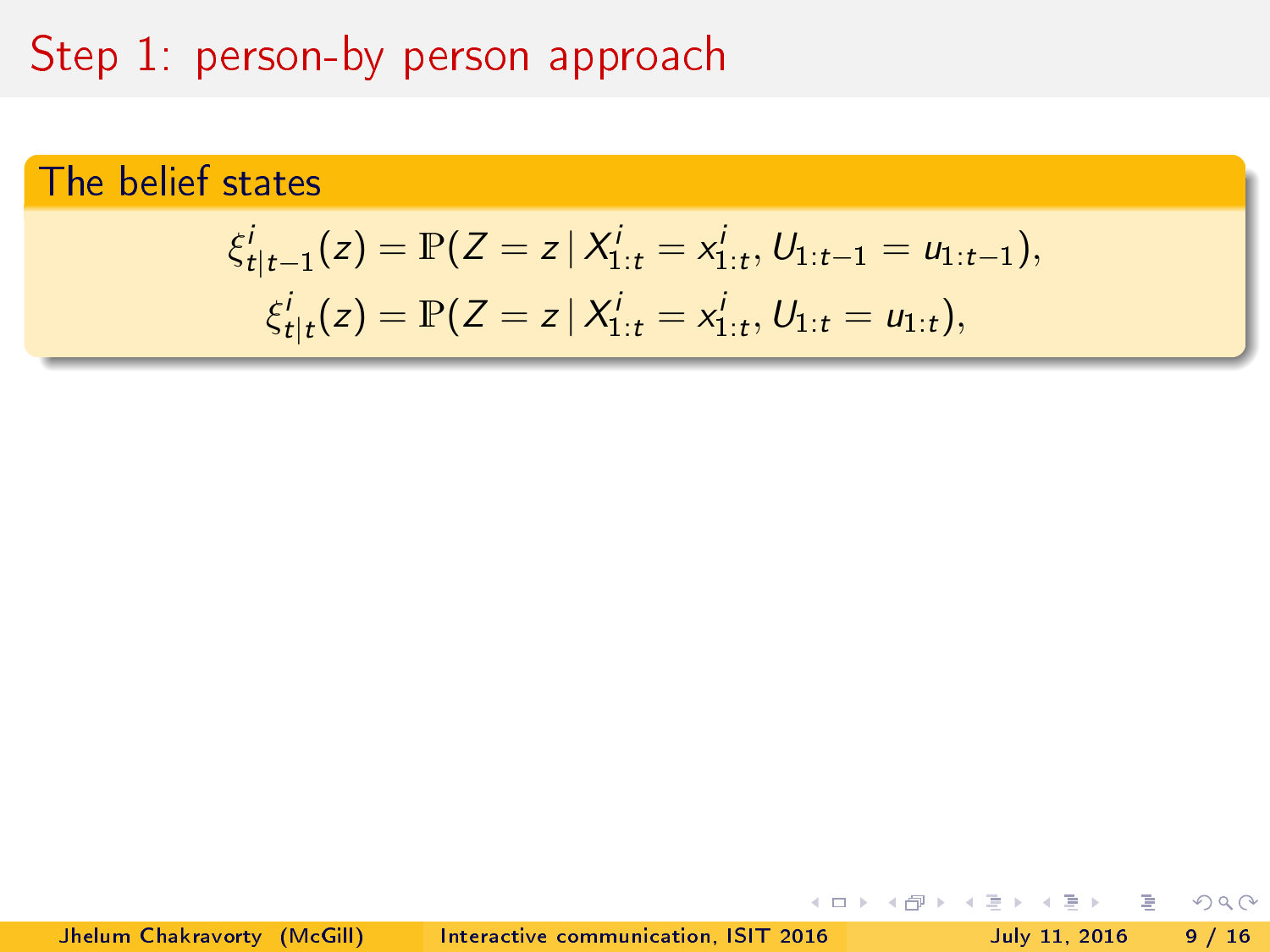# Step 1: person-by person approach

### The belief states

$$
\xi_{t|t-1}^i(z) = \mathbb{P}(Z = z \mid X_{1:t}^i = x_{1:t}^i, U_{1:t-1} = u_{1:t-1}),
$$
  
\n
$$
\xi_{t|t}^i(z) = \mathbb{P}(Z = z \mid X_{1:t}^i = x_{1:t}^i, U_{1:t} = u_{1:t}),
$$

**Lemma:** update of 
$$
\xi_{t|t-1}^i
$$
 and  $\xi_{t|t}^i$ \n\nThere exist functions  $F_{t|t}^i$ ,  $F_{t+1|t}^i$ ,  $i \in \{1, 2\}$ , such that\n\n
$$
\xi_{t|t}^i = F_{t|t}^i(\xi_{t|t-1}^i, u_{1:t}, \mathbf{f}^{-i}), \xi_{t+1|t}^i = F_{t+1|t}^i(\xi_{t|t}^i, u_{1:t}, x_{t+1}^i).
$$

 $\leftarrow$   $\Box$ 

 $\mathbb{R}^n \times \mathbb{R}^n \to \mathbb{R}$ 

闹

 $\equiv$ 

 $2990$ 

Þ  $\,$ 

Jhelum Chakravorty (McGill) [Interactive communication, ISIT 2016](#page-0-0) July 11, 2016 9 / 16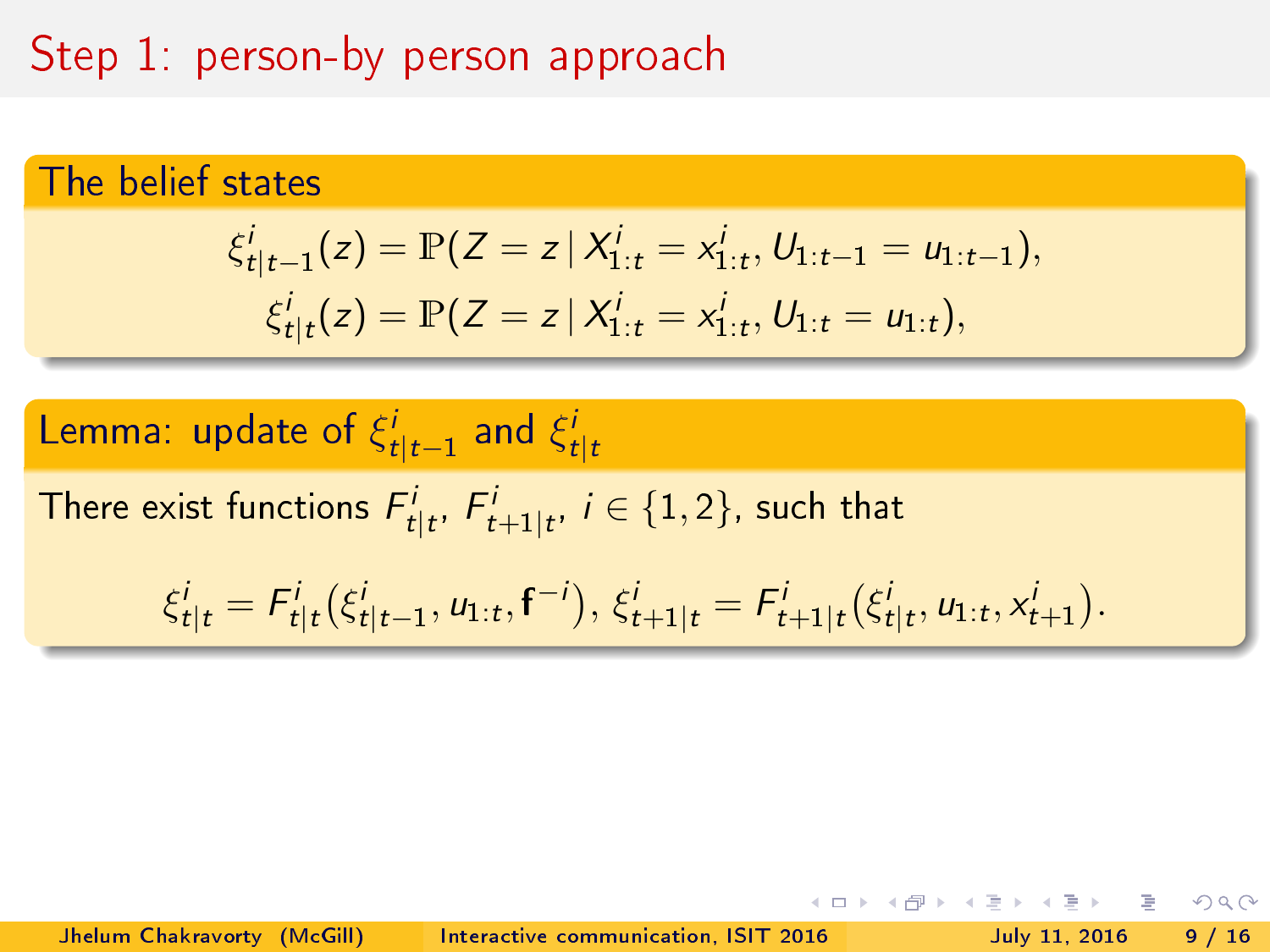Decoder is solving a filtering problem.

Jhelum Chakravorty (McGill) [Interactive communication, ISIT 2016](#page-0-0) July 11, 2016 10 / 16

 $\equiv$   $\rightarrow$   $\equiv$   $\land$   $\land$ 

(□ ) (@ ) (□ )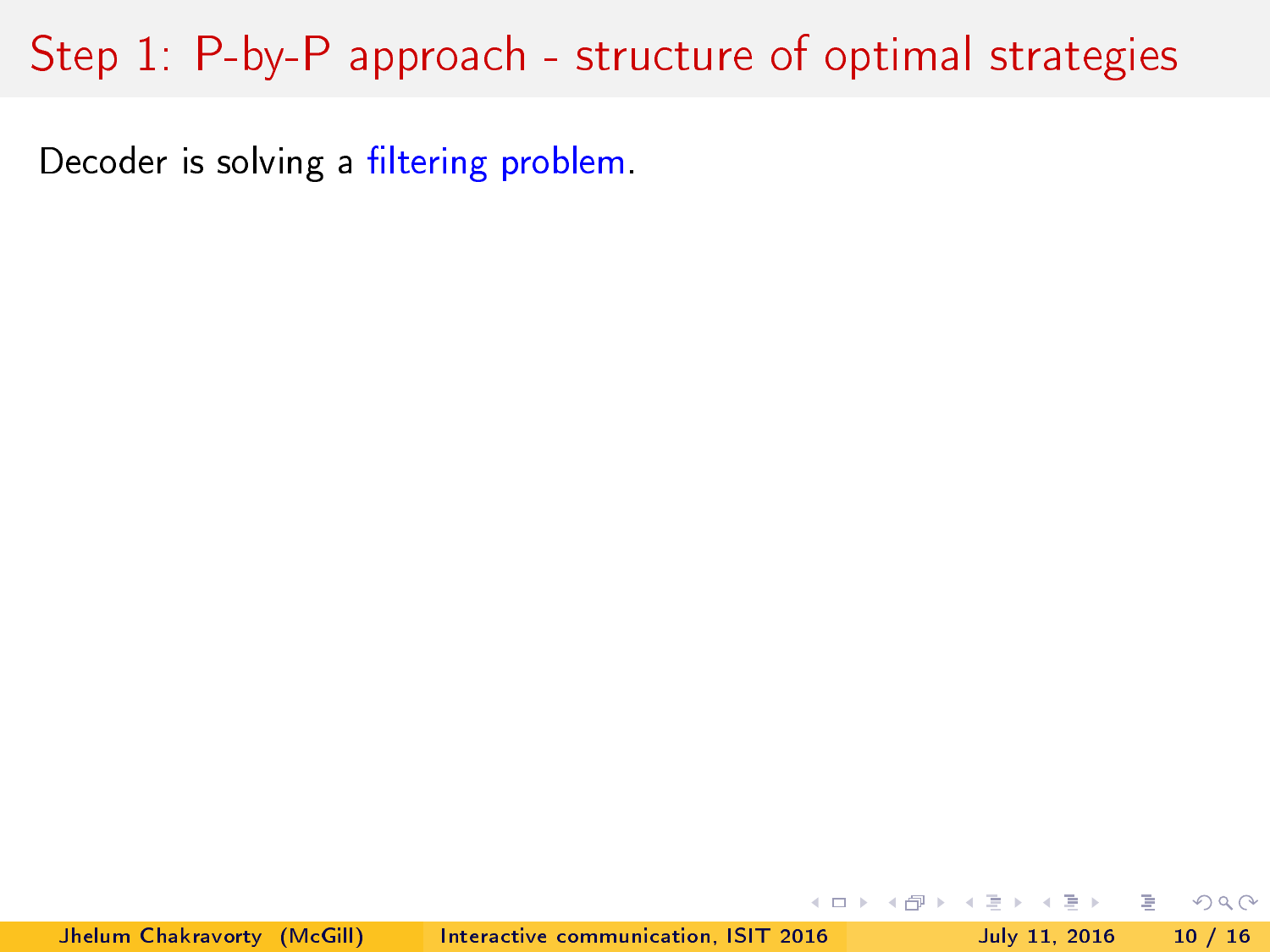Decoder is solving a filtering problem.

Optimal decoding strategy

$$
\hat{Z}_t^i = \hat{g}^i(\Xi_{t|t}^i), \quad i \in \{1, 2\},\tag{1}
$$

 $-1$   $-1$ 

÷.

 $\Omega$ 

$$
\hat{g}^i(\xi^i) = \arg\min_{\hat{z}^i \in \mathcal{Z}} \sum_{z \in \mathcal{Z}} d^i(z, \hat{z}^i) \xi^i(z).
$$

Jhelum Chakravorty (McGill) [Interactive communication, ISIT 2016](#page-0-0) July 11, 2016 10 / 16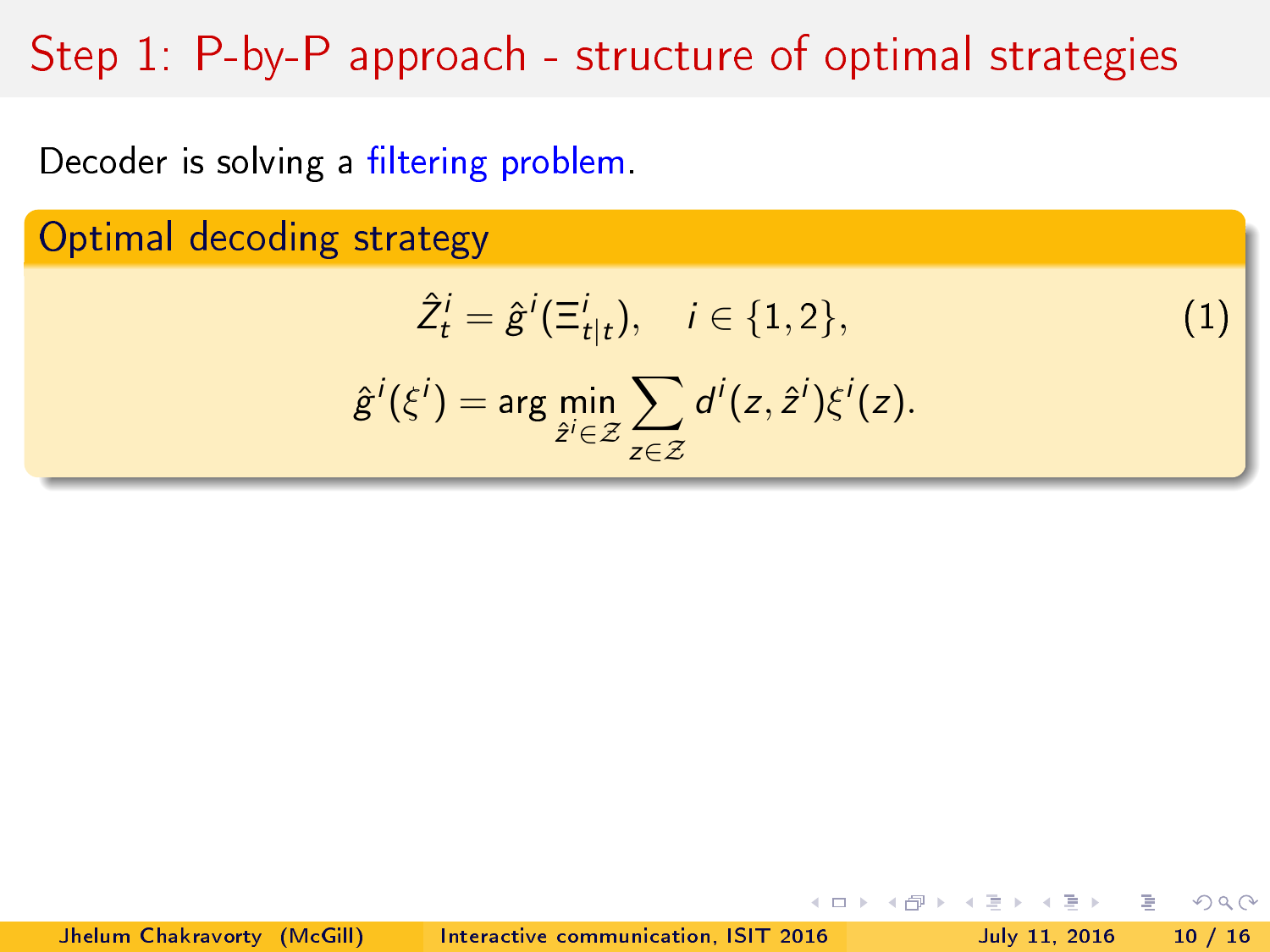Decoder is solving a filtering problem.

Optimal decoding strategy

$$
\hat{Z}_t^i = \hat{g}^i(\Xi_{t|t}^i), \quad i \in \{1, 2\},\tag{1}
$$

 $\Omega$ 

$$
\hat{g}^i(\xi^i) = \arg\min_{\hat{z}^i \in \mathcal{Z}} \sum_{z \in \mathcal{Z}} d^i(z, \hat{z}^i) \xi^i(z).
$$

To find best performing encoder at user  $1$ :

Fix  $\mathbf{g}^1, \mathbf{g}^2$  as  $(1)$ ,  $\mathbf{f}^2$  arbitrarily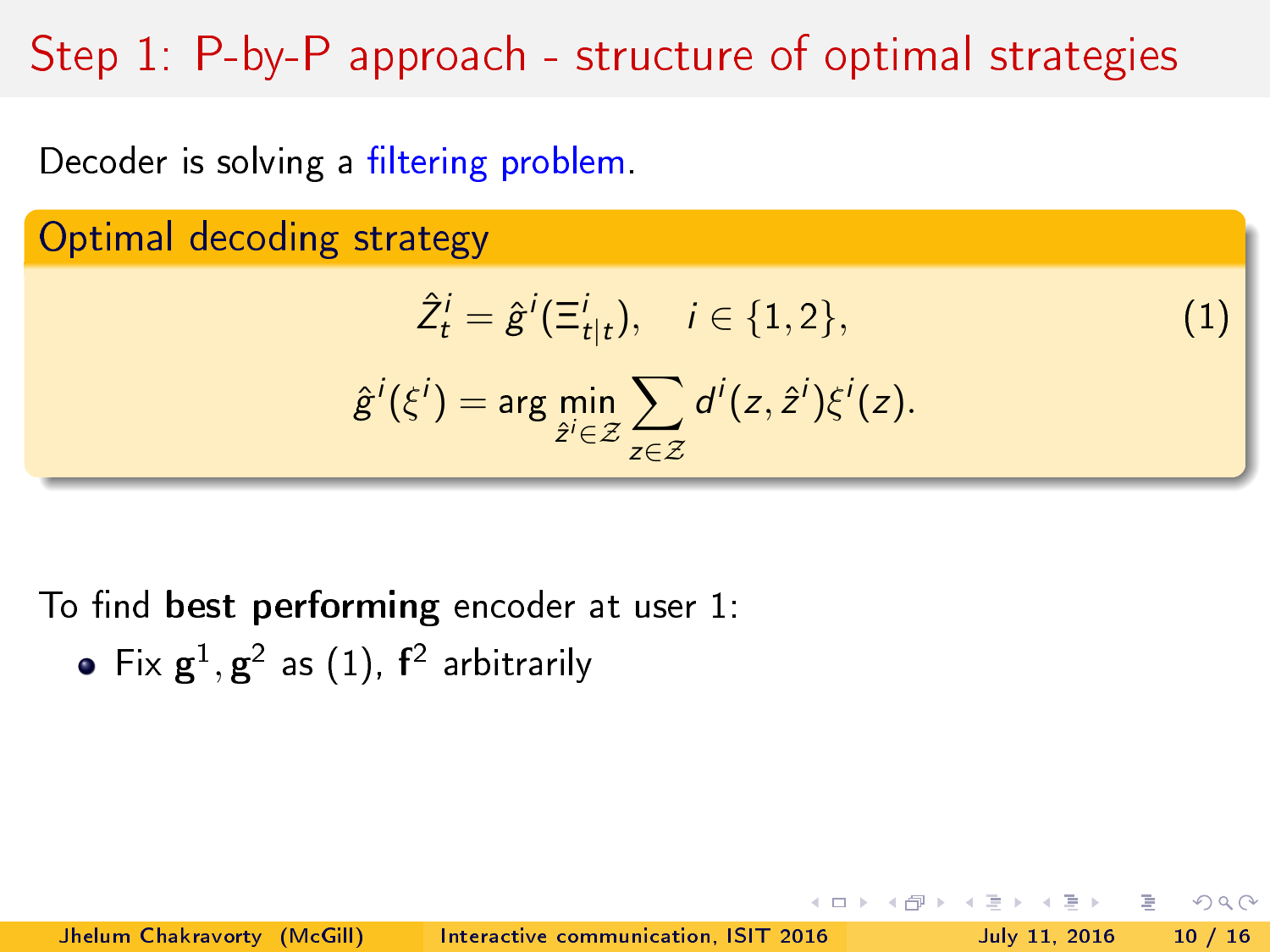Decoder is solving a filtering problem.

Optimal decoding strategy

$$
\hat{Z}_t^i = \hat{g}^i(\Xi_{t|t}^i), \quad i \in \{1, 2\},\tag{1}
$$

つへへ

$$
\hat{g}^i(\xi^i) = \arg\min_{\hat{z}^i \in \mathcal{Z}} \sum_{z \in \mathcal{Z}} d^i(z, \hat{z}^i) \xi^i(z).
$$

To find best performing encoder at user  $1$ :

- Fix  $\mathbf{g}^1, \mathbf{g}^2$  as  $(1)$ ,  $\mathbf{f}^2$  arbitrarily
- $\bullet$  Find sufficient statistic for the encoder at user 1

Jhelum Chakravorty (McGill) [Interactive communication, ISIT 2016](#page-0-0) July 11, 2016 10 / 16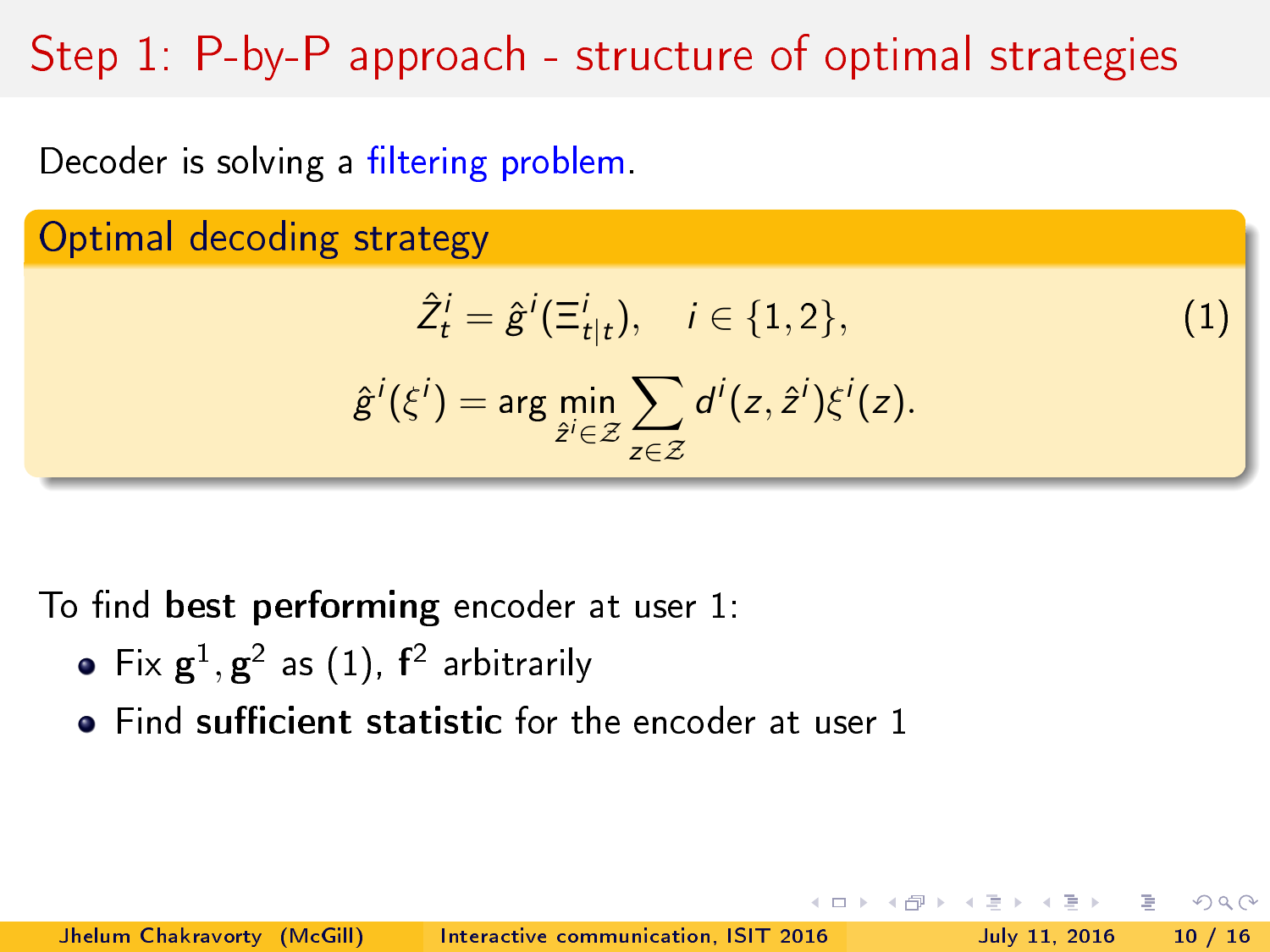Lemma: sufficient statistic for encoder at user 1

 $R_t^1 = (\Xi_{t \mid t-1}^i, \textcolor{red}{U_{1:t-1}})$  is an information state for the encoder at user  $1.$ 

 $QQ$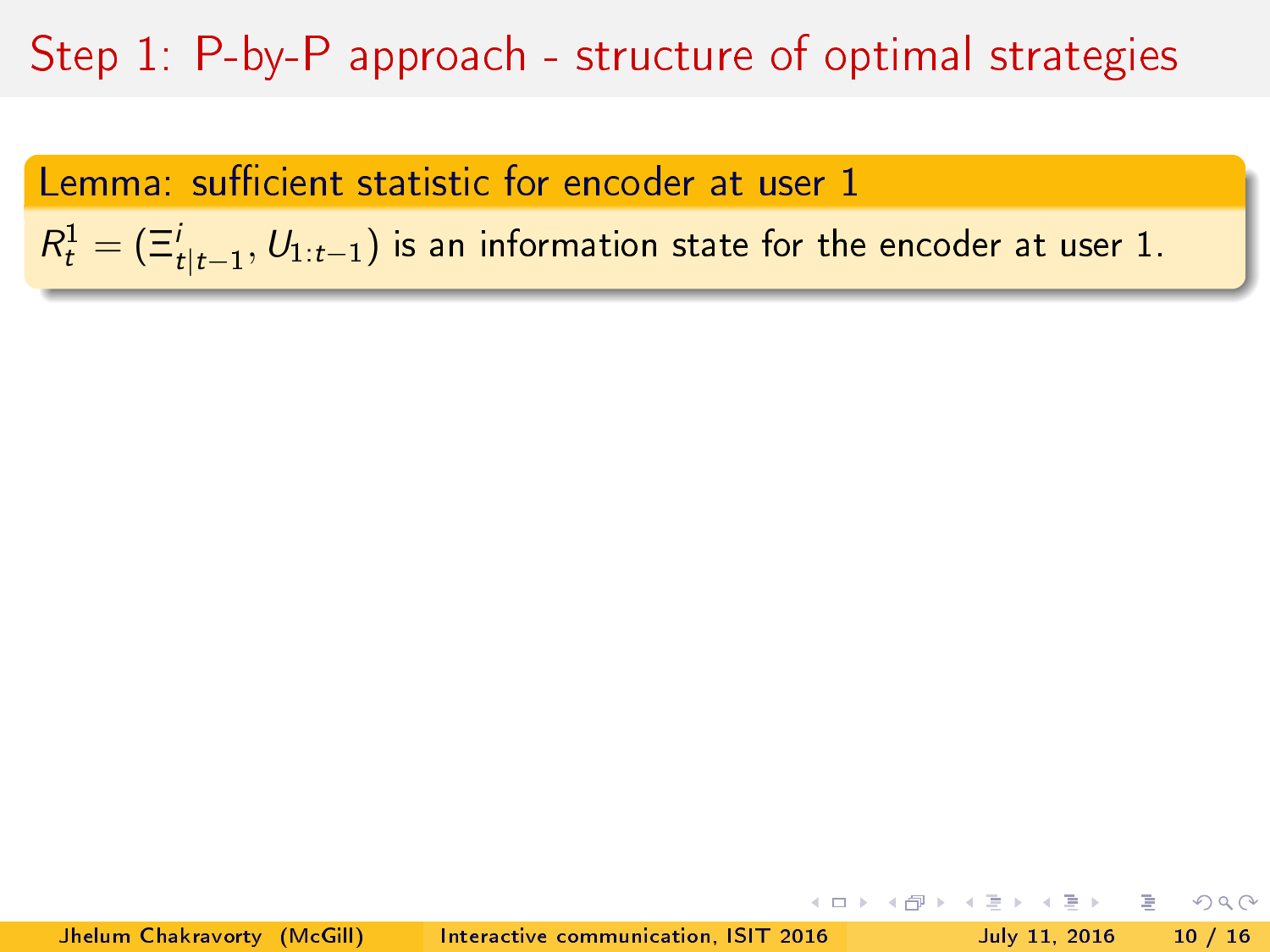Lemma: sufficient statistic for encoder at user 1  $R_t^1 = (\Xi_{t \mid t-1}^i, \textcolor{red}{U_{1:t-1}})$  is an information state for the encoder at user  $1.$ 

 $R_t^1$  is a function of  $(X_{1:t}^1, U_{1:t-1})$ , available at user 1.  $\mathbb{P}(R^1_{t+1} | X^1_{1:t}, \mathcal{U}_{1:t-1}, \mathcal{U}^1_t) = \mathbb{P}(R^1_{t+1} | R^1_t, \mathcal{U}^1_t)$ 

$$
\mathbb{E}\Big[\sum_{i\in\{1,2\}}(c^i(U^i_t)+d^i(Z,\hat{Z}^i_t))\,|\,X^1_{1:t},\,U_{1:t-1},\,U^1_t\Big]\\=\mathbb{E}\Big[\sum_{i\in\{1,2\}}(c^i(U^i_t)+d^i(Z,\hat{Z}^i_t))\,|\,R^1_t,\,U^1_t\Big]
$$

Jhelum Chakravorty (McGill) [Interactive communication, ISIT 2016](#page-0-0) July 11, 2016 10 / 16

 $\bullet$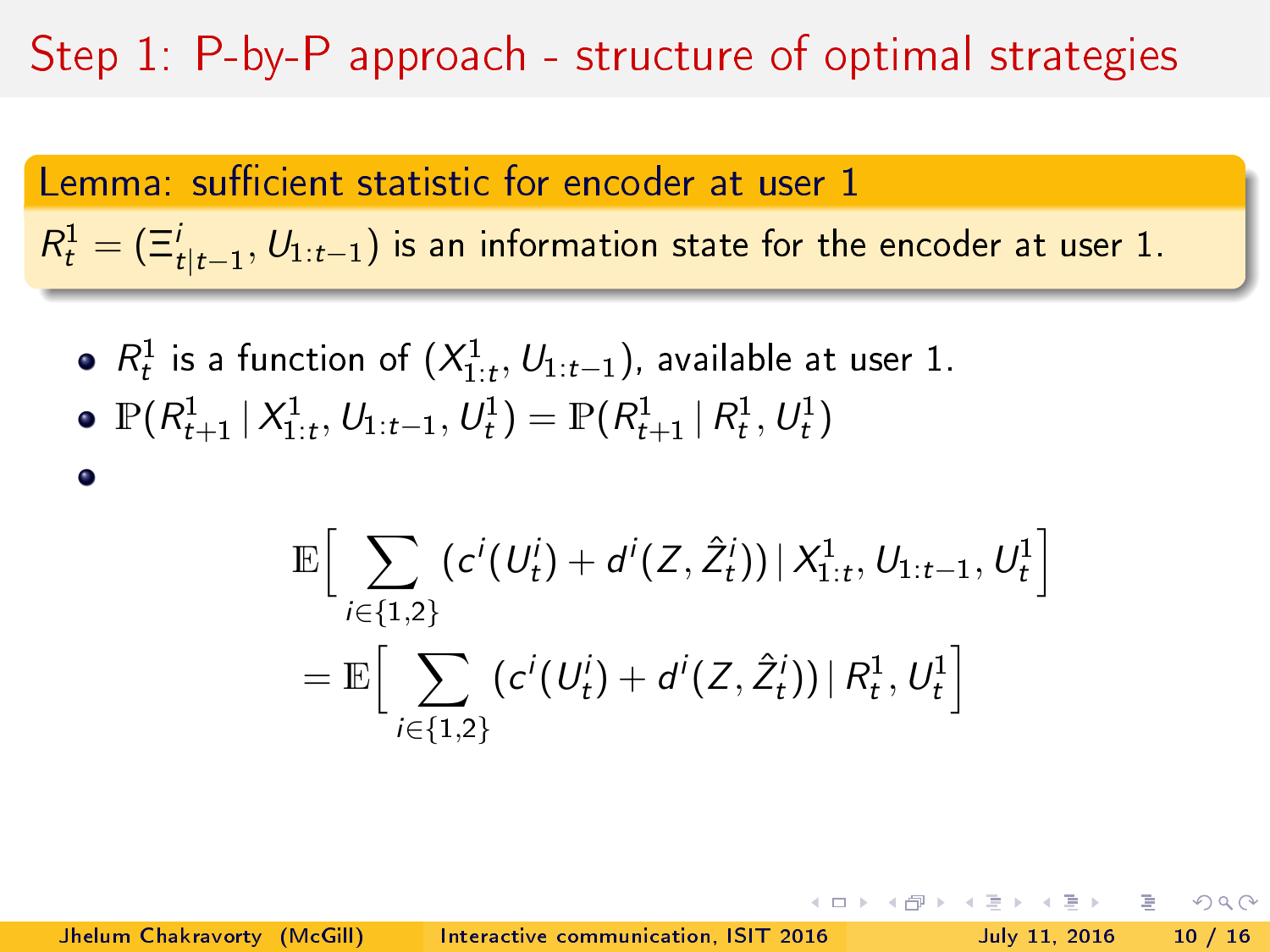$R_t^1$  is a controlled Markov process! So,

(□ ) (@ ) (□

 $2Q$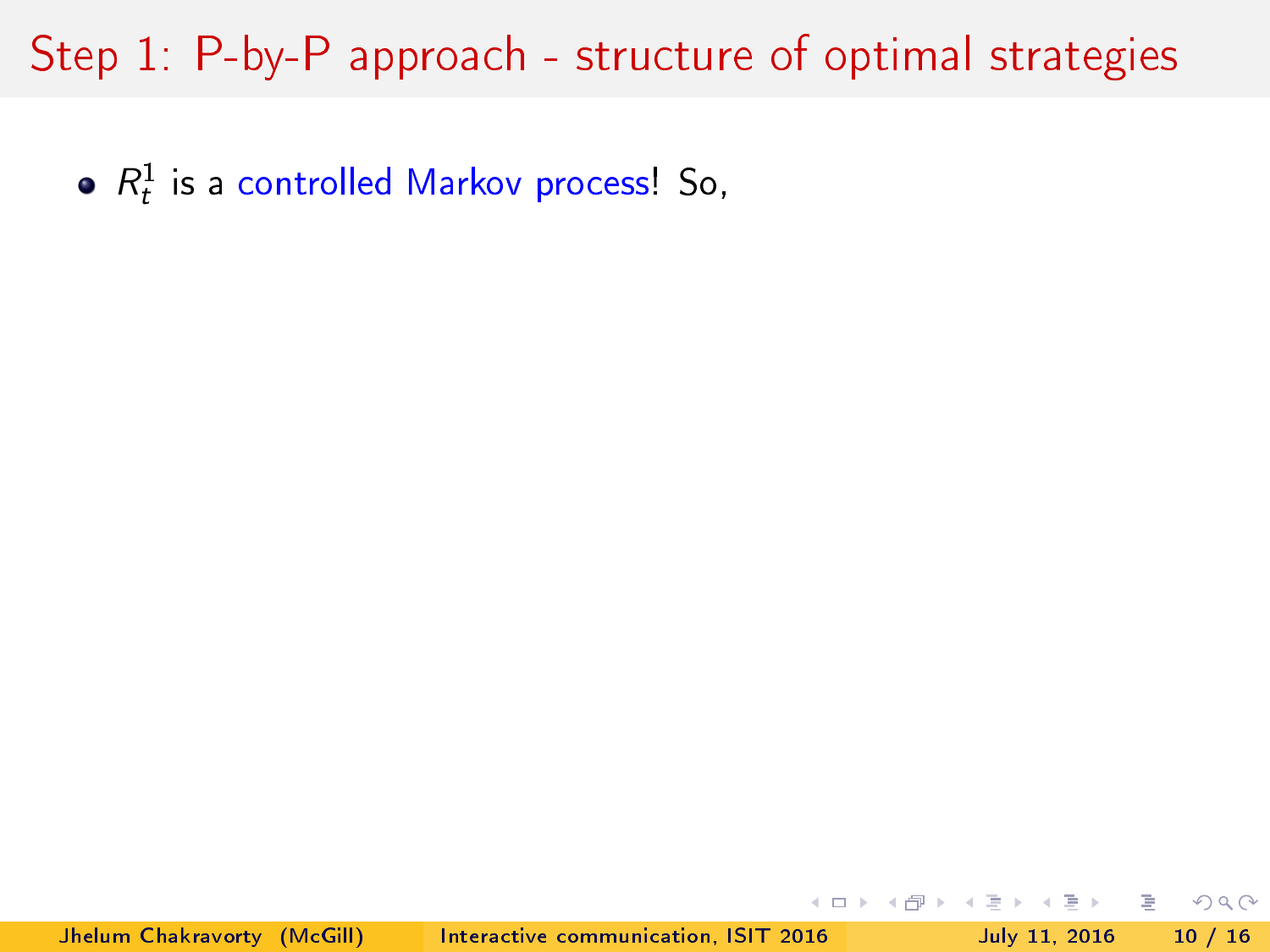- $R_t^1$  is a controlled Markov process! So,
- No loss of optimality for Markov strategies

 $QQ$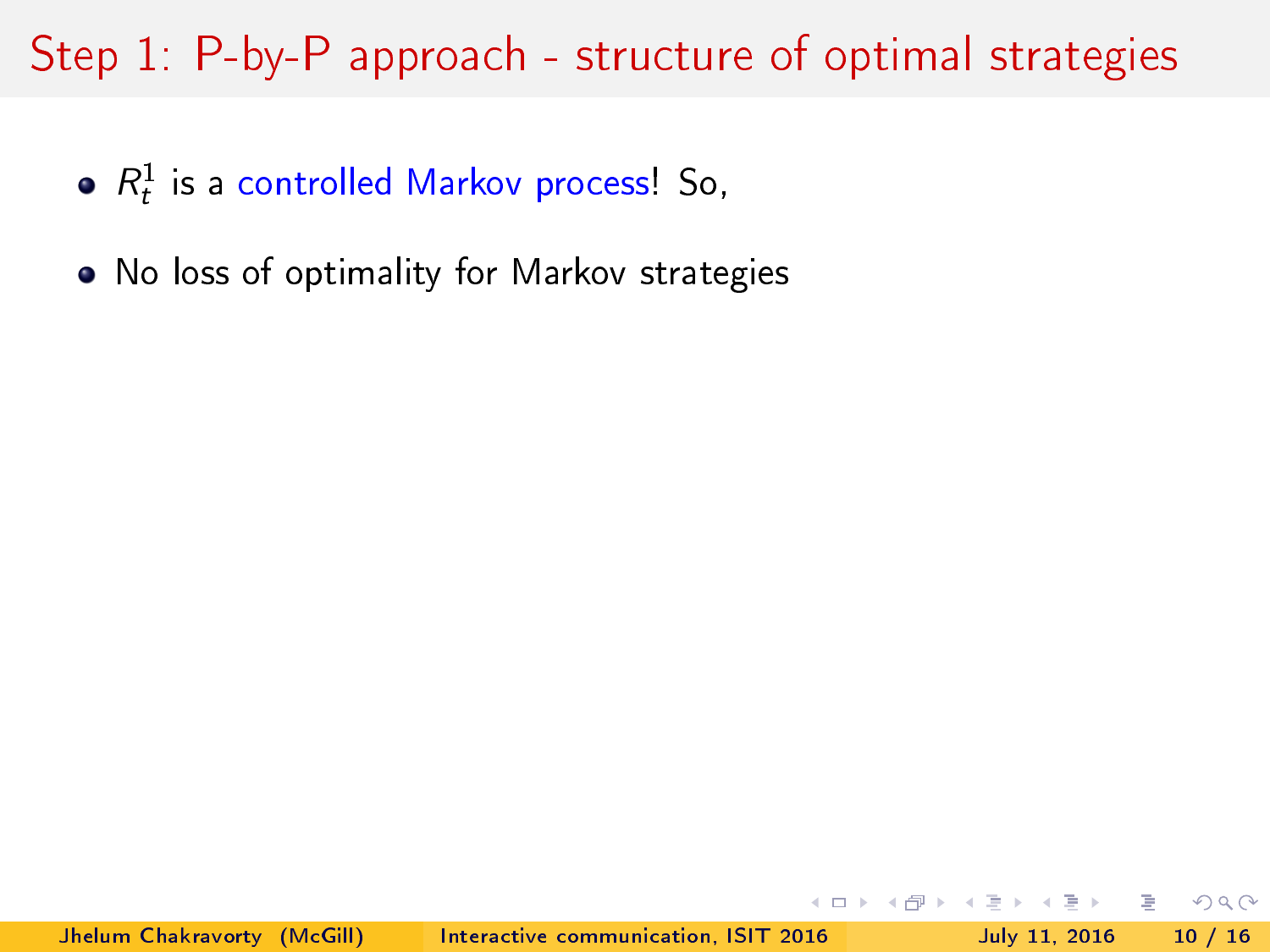- $R_t^1$  is a controlled Markov process! So,
- No loss of optimality for Markov strategies

Optimal enoding strategy

$$
U_t^1 = \hat{f}_t^1(\Xi_{t|t-1}^1, U_{1:t-1}), \quad U_t^2 = \hat{f}_t^2(\Xi_{t|t-1}^2, U_{1:t-1}, U_t^1)
$$

 $QQ$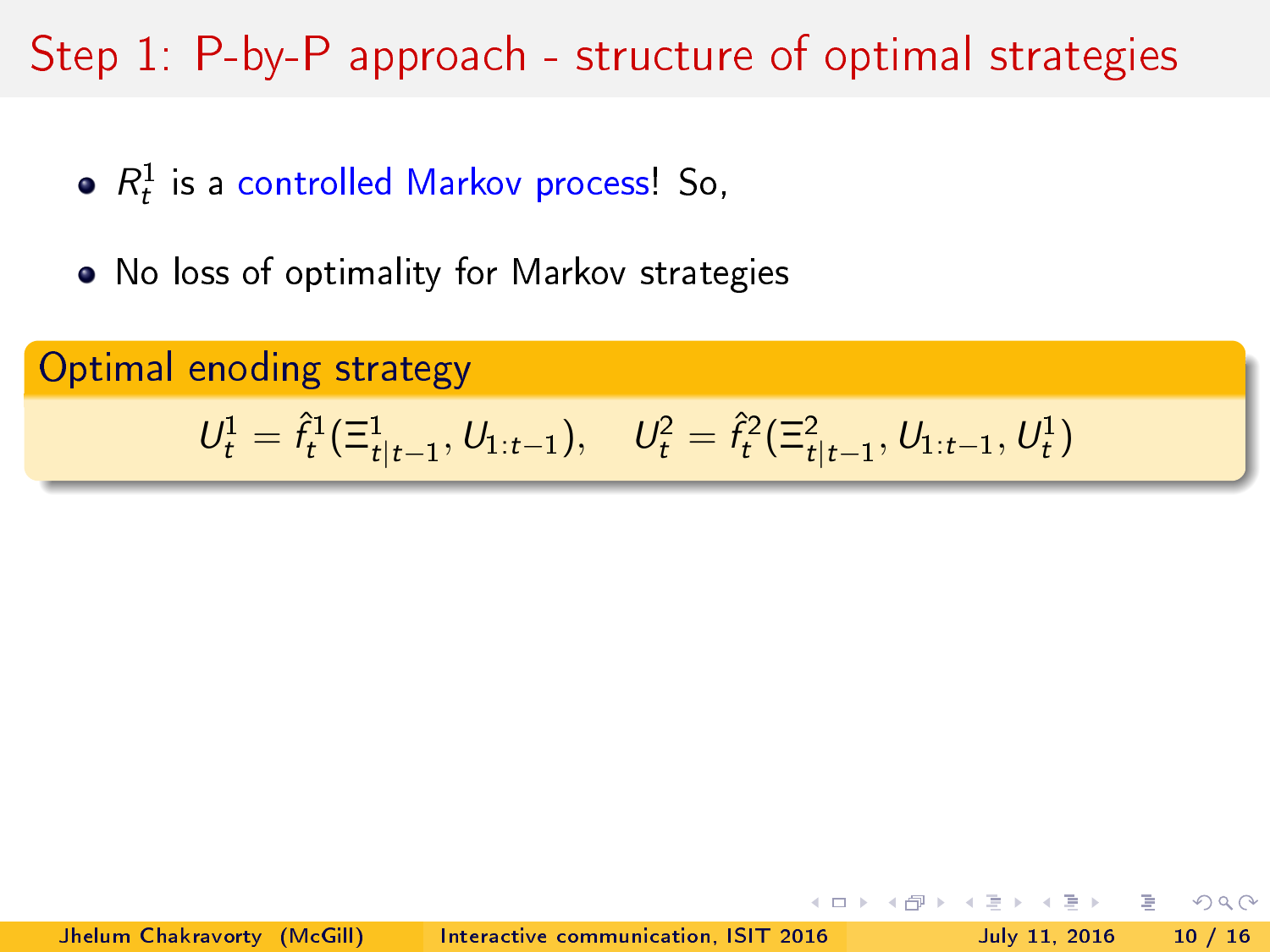Common information?

 $2Q$ 

K ロ > K @ > K 경 > K 경 > 시 경 +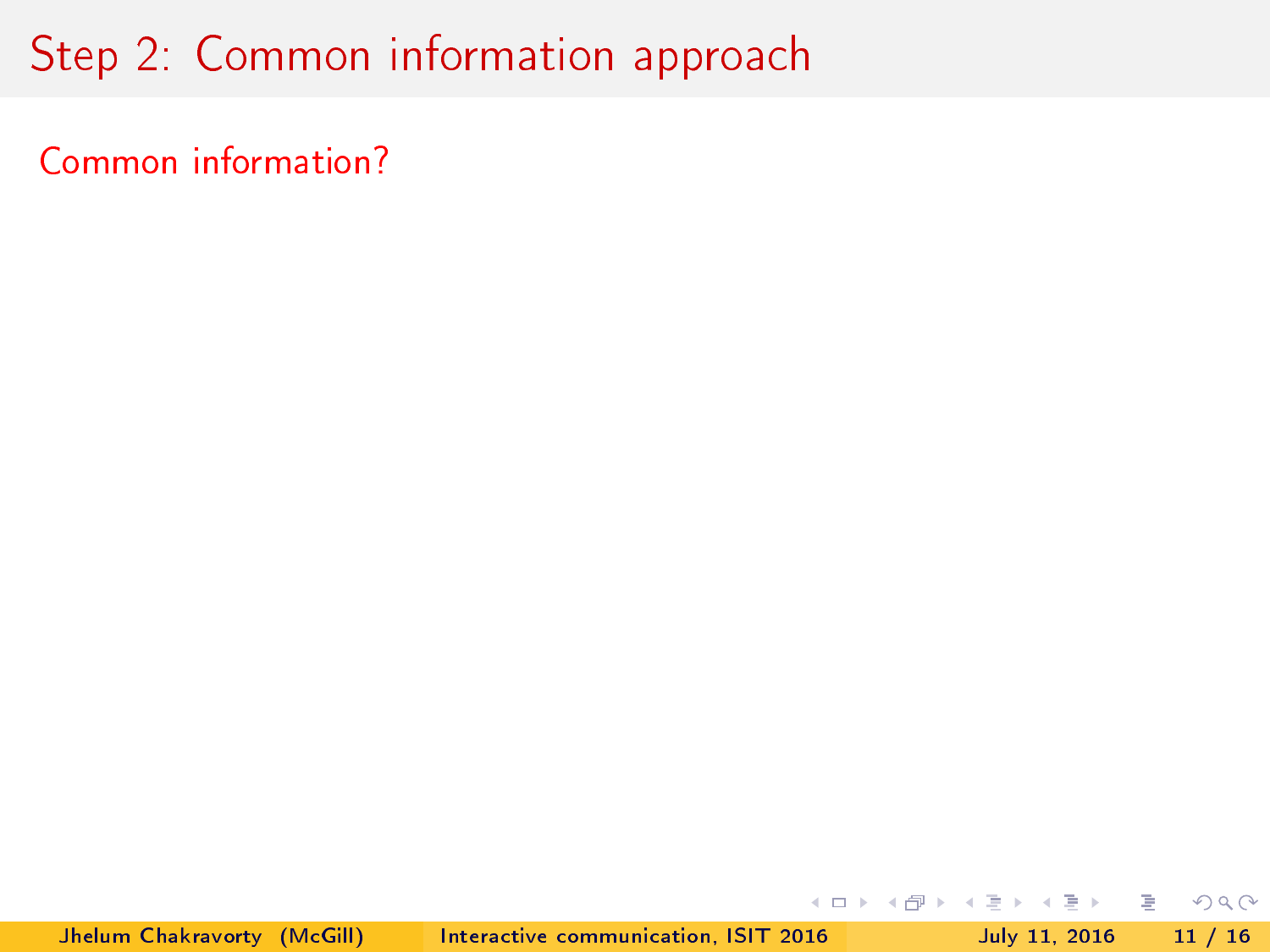### Common information?

Data that is observed by all future decision makers

 $\Omega$ 

←ロト → 何ト → ヨト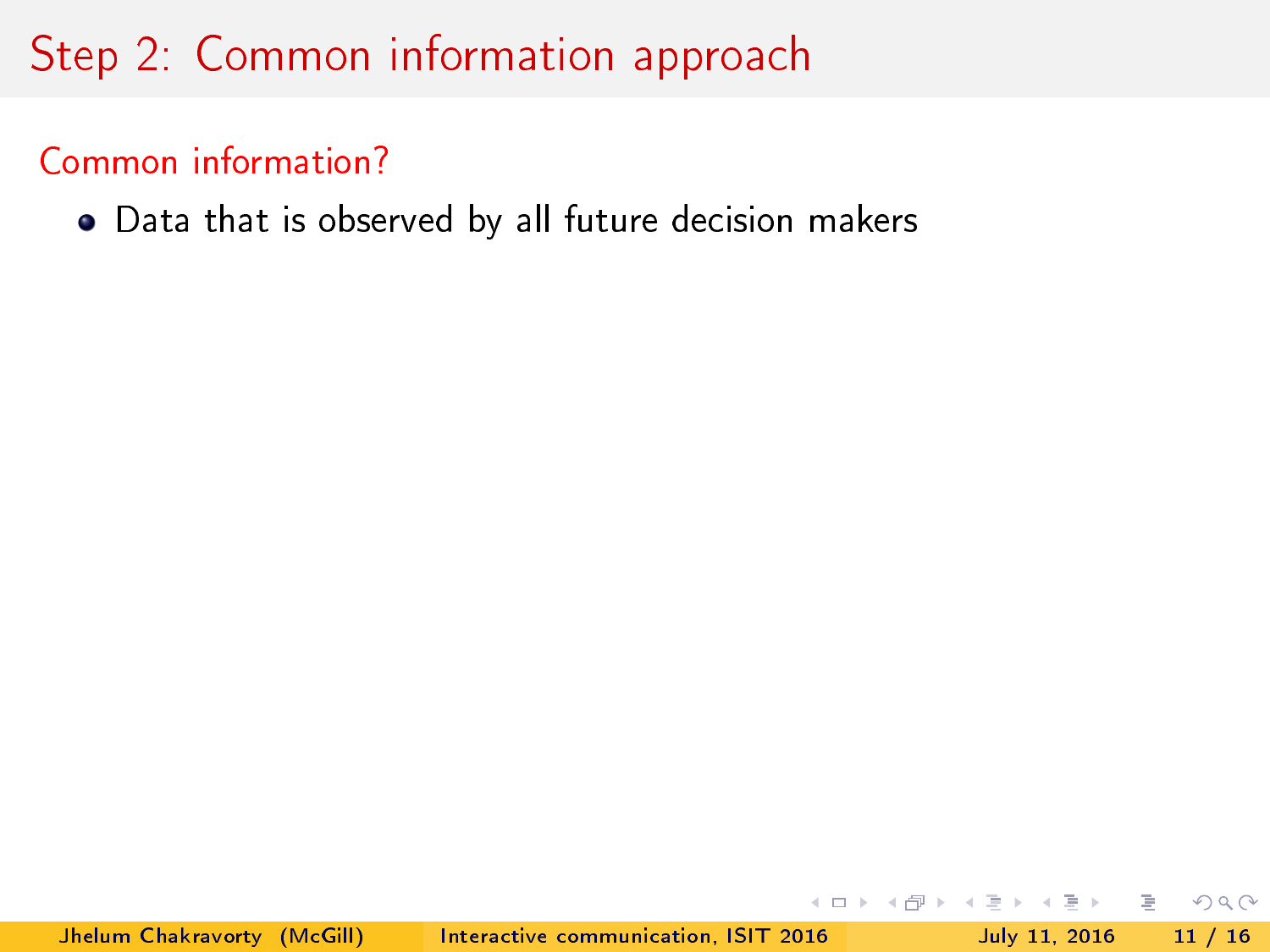### Common information?

Data that is observed by all future decision makers

• 
$$
C_t^1 = U_{1:t-1}
$$
,  $C_t^2 = (U_{1:t-1}, U_t^1)$ 

 $\Omega$ 

←ロト → 何ト → ヨト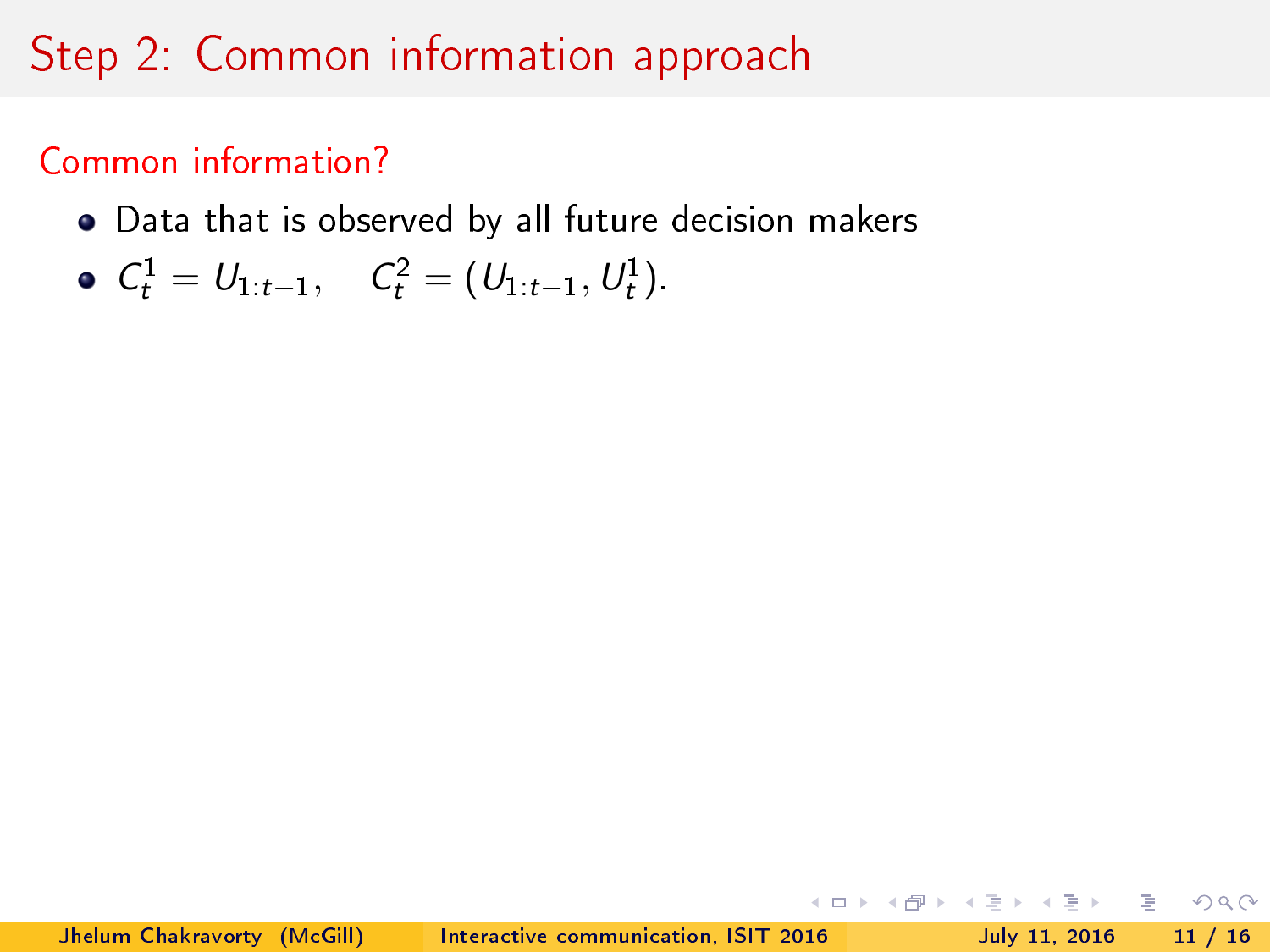### Common information?

Data that is observed by all future decision makers

• 
$$
C_t^1 = U_{1:t-1}
$$
,  $C_t^2 = (U_{1:t-1}, U_t^1)$ .

Remaining information - Local information:  $L^i_t = \xi^i_{t|t-1}$ 

K ロ > K d > K ミ > K ミ > → ミ → K O Q O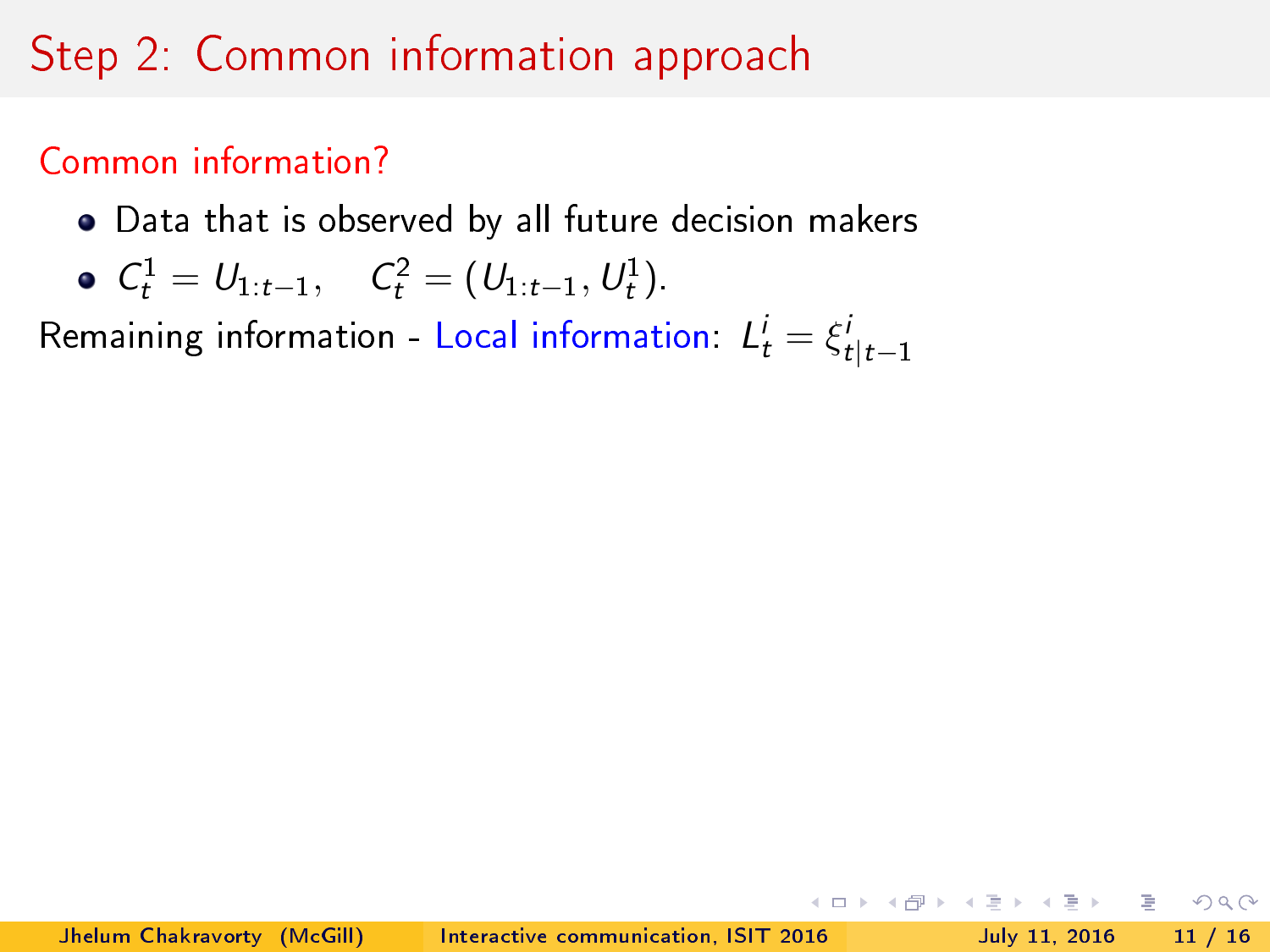### Common information?

Data that is observed by all future decision makers

• 
$$
C_t^1 = U_{1:t-1}
$$
,  $C_t^2 = (U_{1:t-1}, U_t^1)$ .

Remaining information - Local information:  $L^i_t = \xi^i_{t|t-1}$ 

$$
U_t^i = f_t^i(L_t^i, C_t^i).
$$

경기 등

 $QQ$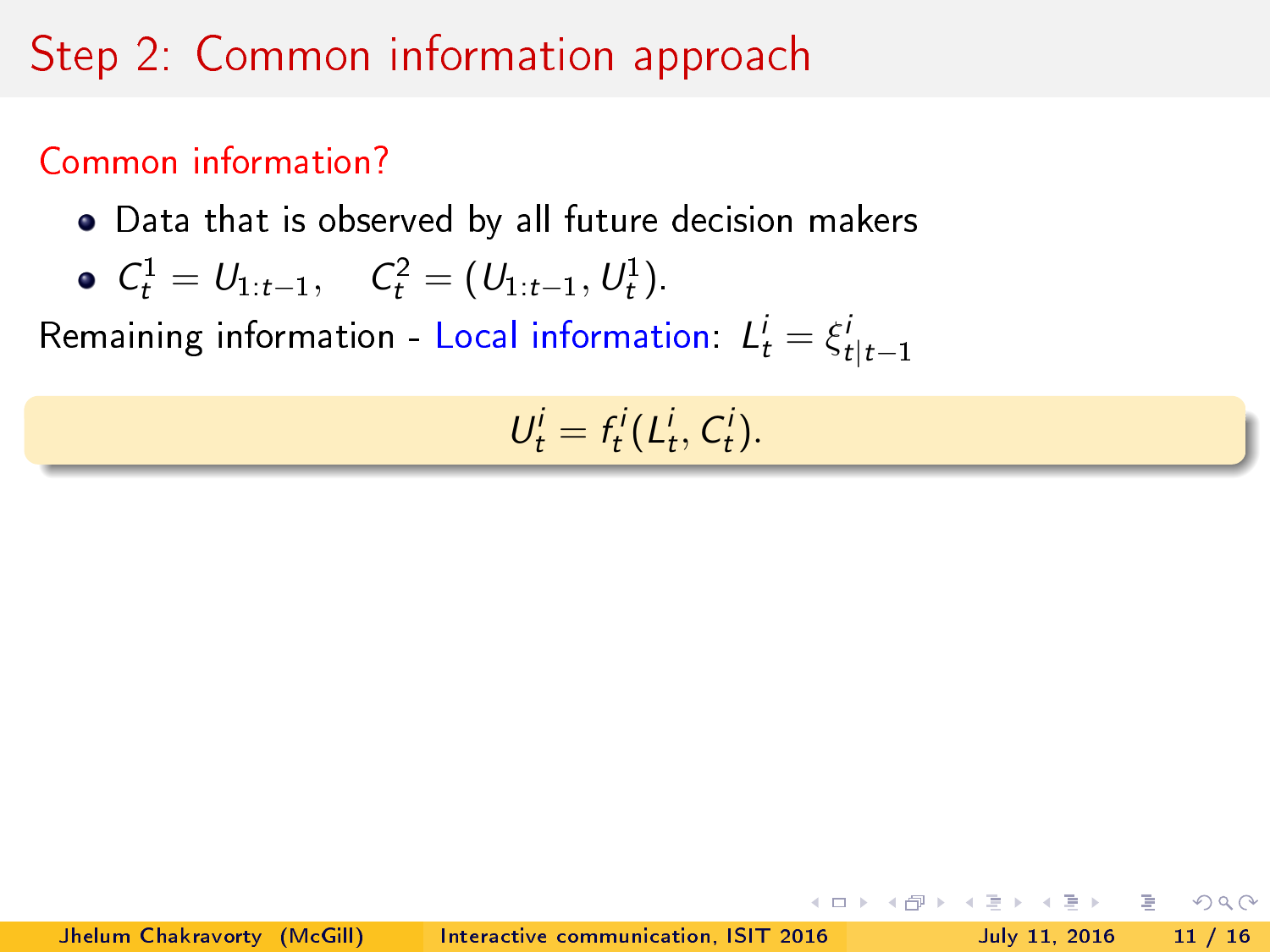### Common information?

Data that is observed by all future decision makers

• 
$$
C_t^1 = U_{1:t-1}
$$
,  $C_t^2 = (U_{1:t-1}, U_t^1)$ .

Remaining information - Local information:  $L^i_t = \xi^i_{t|t-1}$ 

#### The coordinated system

**•** From the point of view of a virtual decision maker

つへへ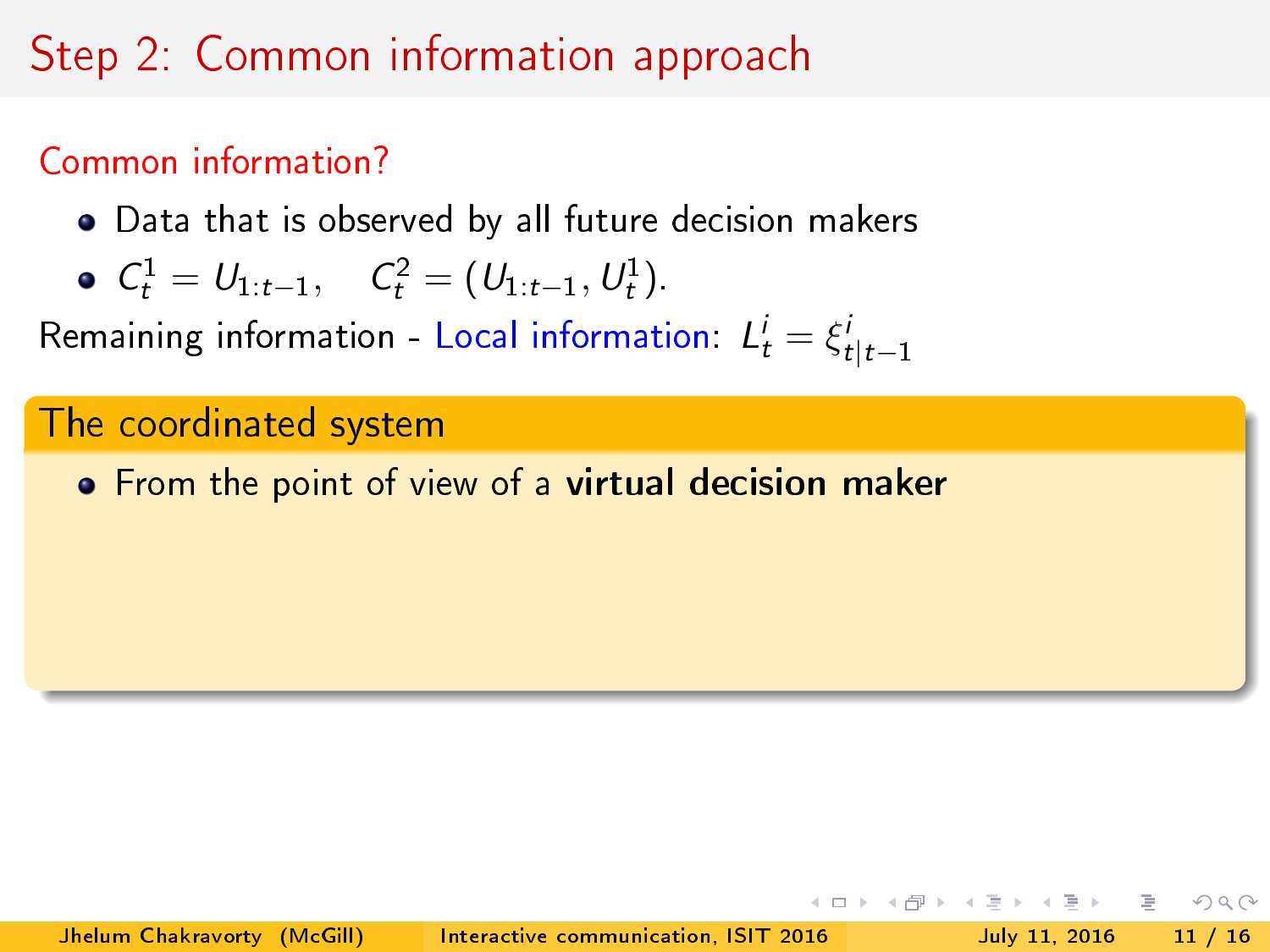### Common information?

Data that is observed by all future decision makers

• 
$$
C_t^1 = U_{1:t-1}
$$
,  $C_t^2 = (U_{1:t-1}, U_t^1)$ .

Remaining information - Local information:  $L^i_t = \xi^i_{t|t-1}$ 

#### The coordinated system

- **•** From the point of view of a virtual decision maker
- Observes  $C_t^i$

つへへ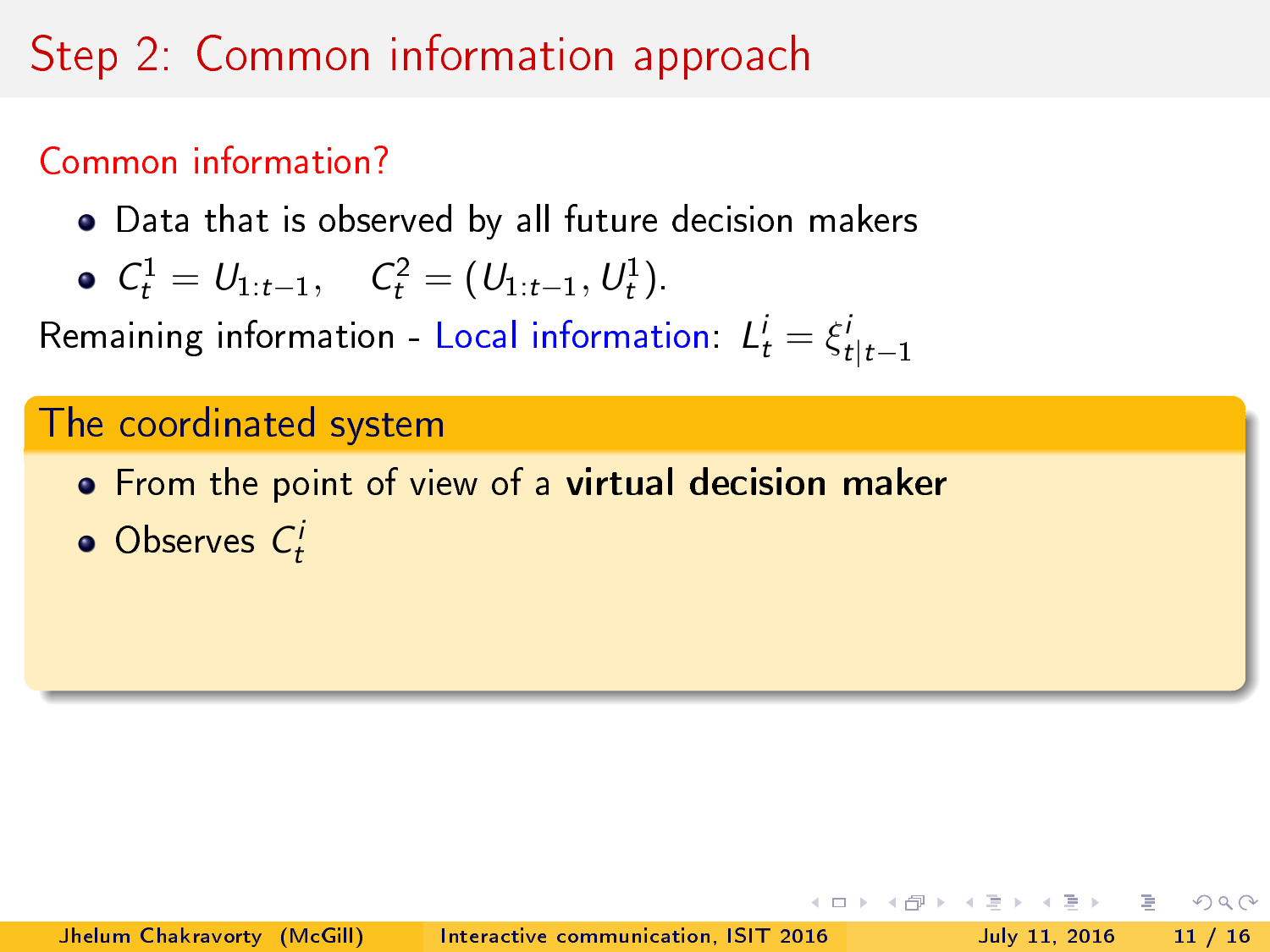### Common information?

Data that is observed by all future decision makers

• 
$$
C_t^1 = U_{1:t-1}
$$
,  $C_t^2 = (U_{1:t-1}, U_t^1)$ .

Remaining information - Local information:  $L^i_t = \xi^i_{t|t-1}$ 

#### The coordinated system

- **•** From the point of view of a virtual decision maker
- Observes  $C_t^i$
- Chooses prescriptions  $\phi^i_t: L^i_t \mapsto U^i_t$

 $\Omega$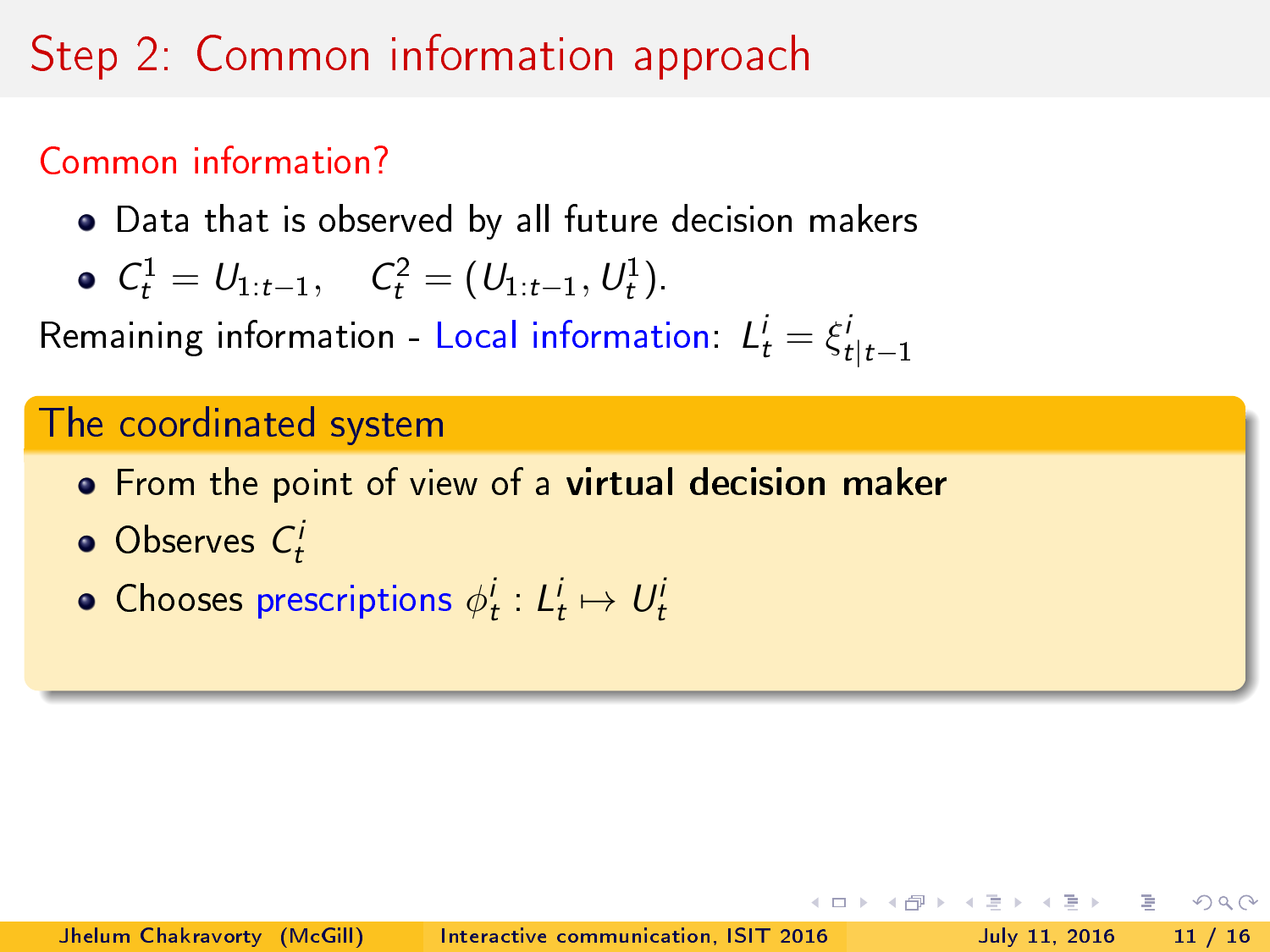### Common information?

Data that is observed by all future decision makers

• 
$$
C_t^1 = U_{1:t-1}
$$
,  $C_t^2 = (U_{1:t-1}, U_t^1)$ .

Remaining information - Local information:  $L^i_t = \xi^i_{t|t-1}$ 

#### The coordinated system

- **•** From the point of view of a virtual decision maker
- Observes  $C_t^i$
- Chooses prescriptions  $\phi^i_t: L^i_t \mapsto U^i_t$
- Encoder  $i$  uses  $\phi^i_t$  and its local information to generate  $U^i_t$ .

つへへ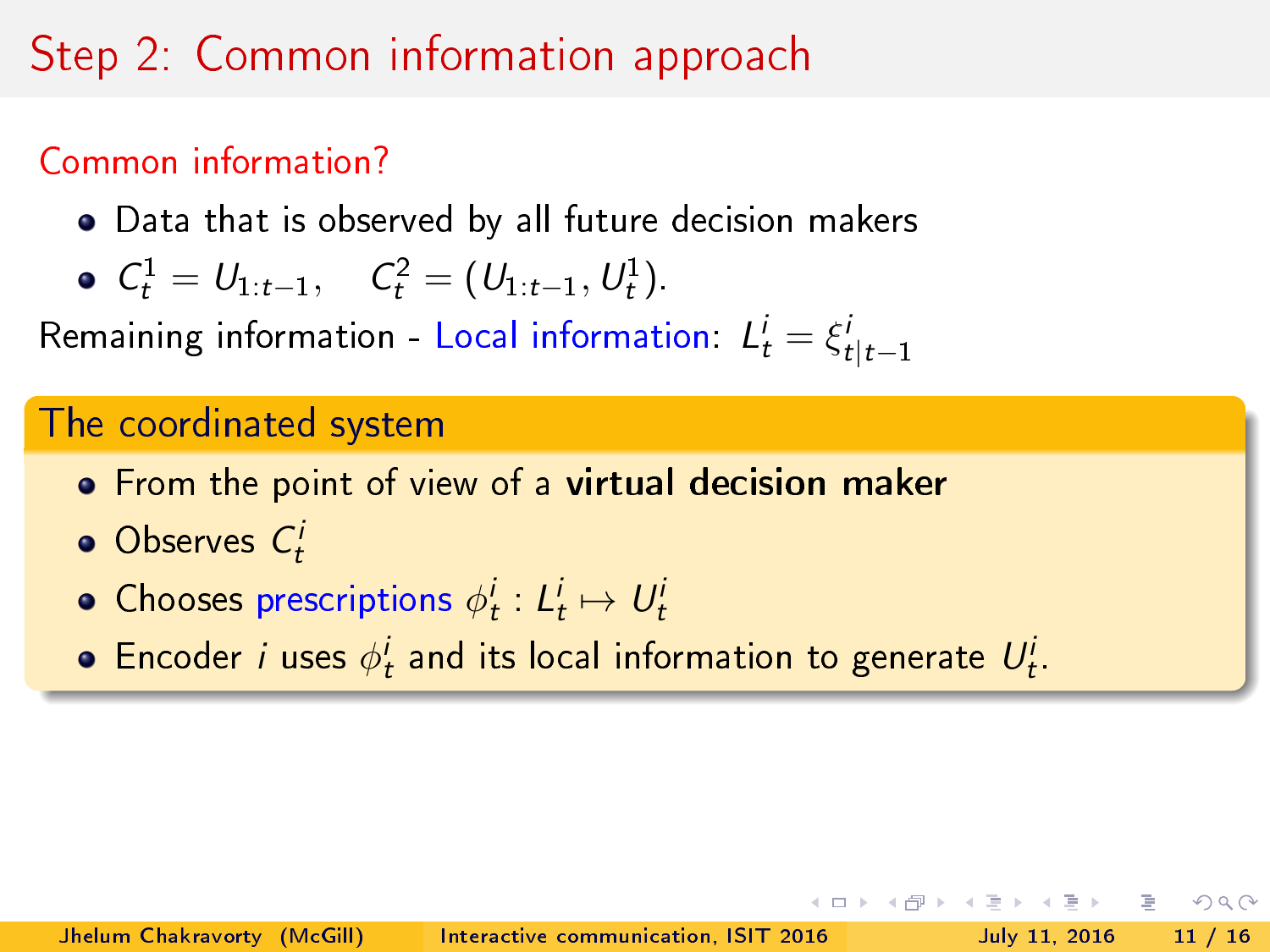Jhelum Chakravorty (McGill) [Interactive communication, ISIT 2016](#page-0-0) July 11, 2016 12 / 16

目

 $2Q$ 

イロト イ部 トイモト イモトー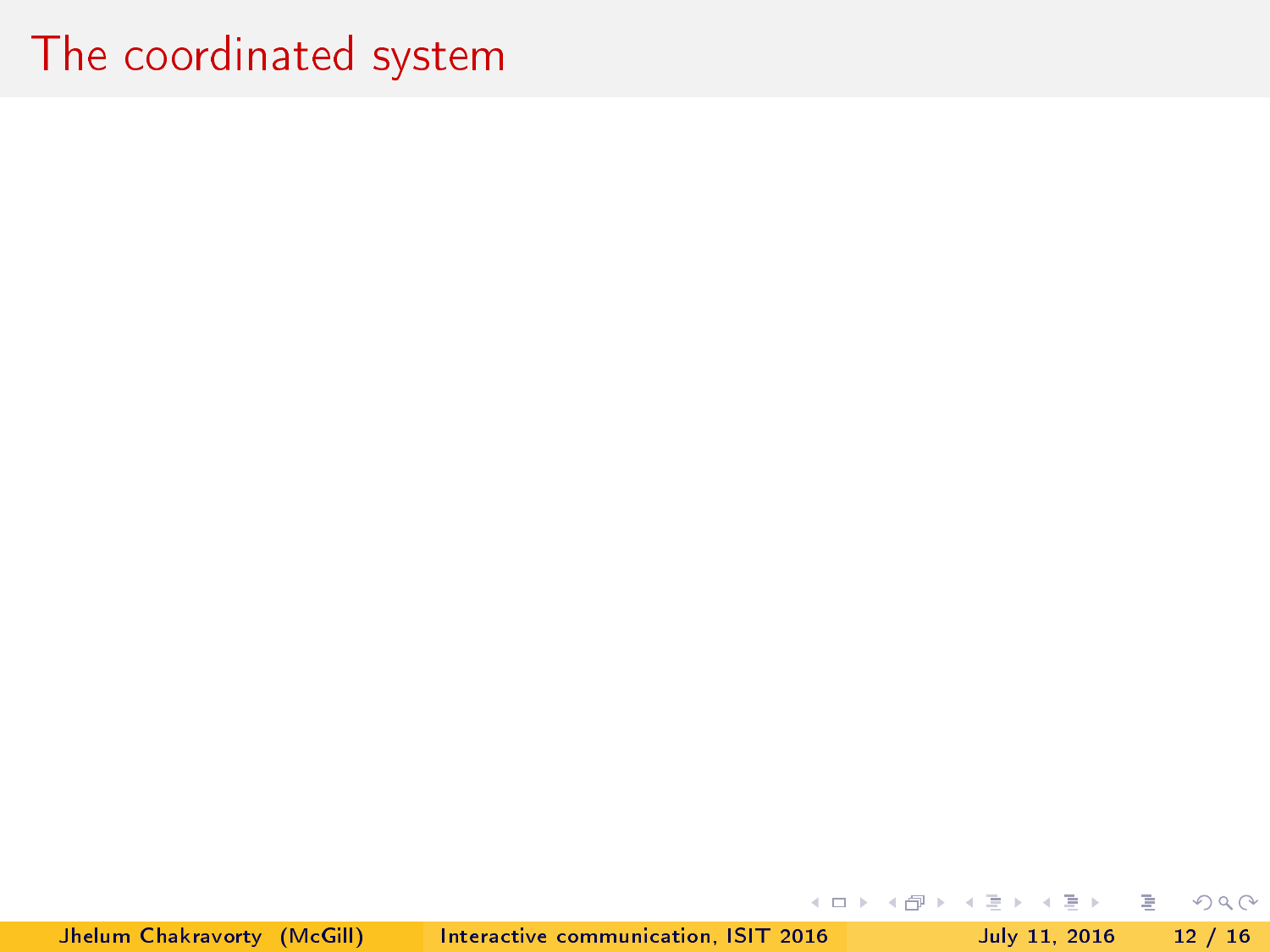**• Centralized system** 

重

 $2Q$ 

イロト イ押 トイラト イラトー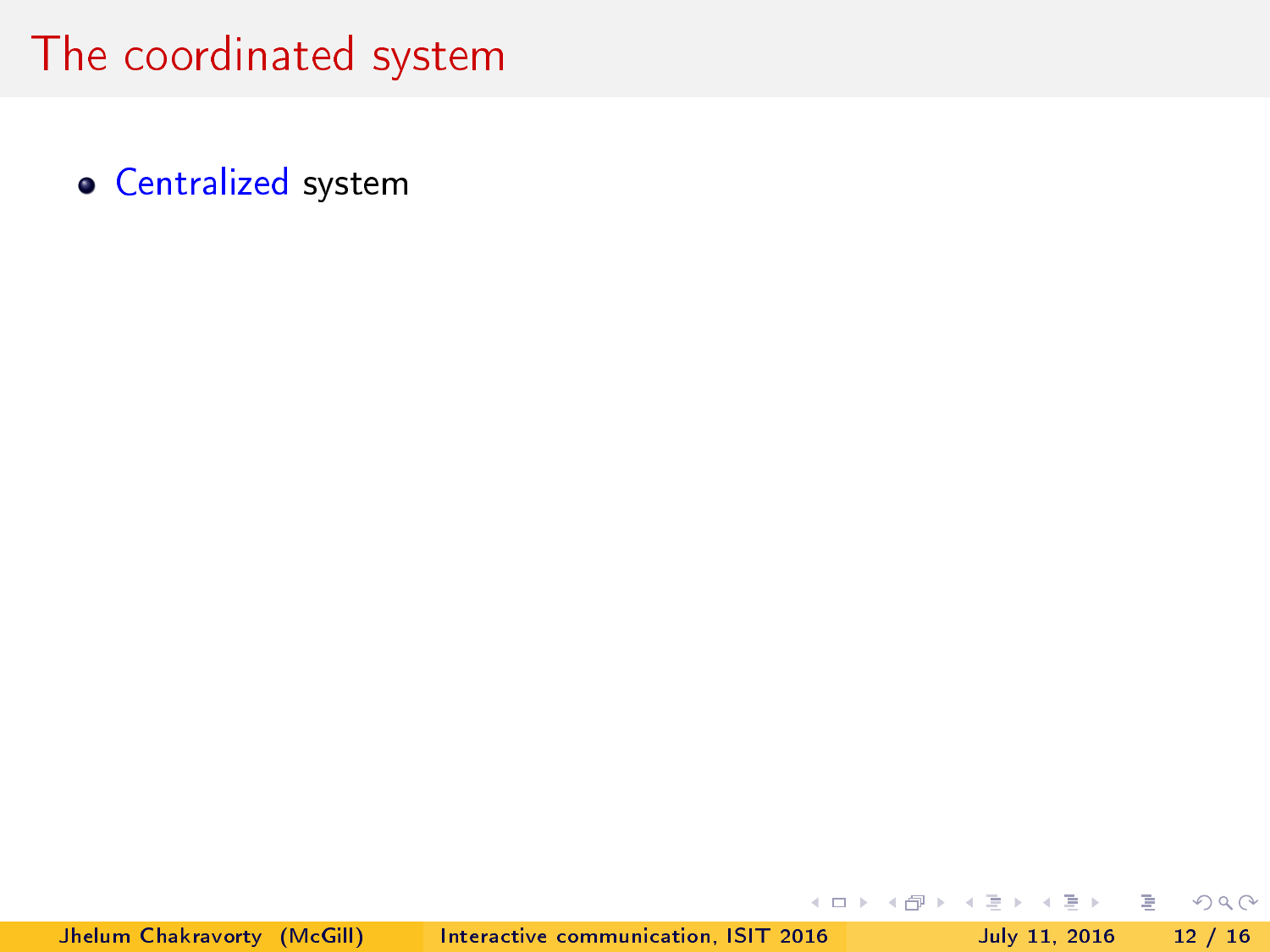- **Centralized system**
- Tools from Markov Decision Theory

 $\Omega$ 

 $\prec$ Ξŀ. B.

э  $\rightarrow$ 

**K ロト K 倒 ト K**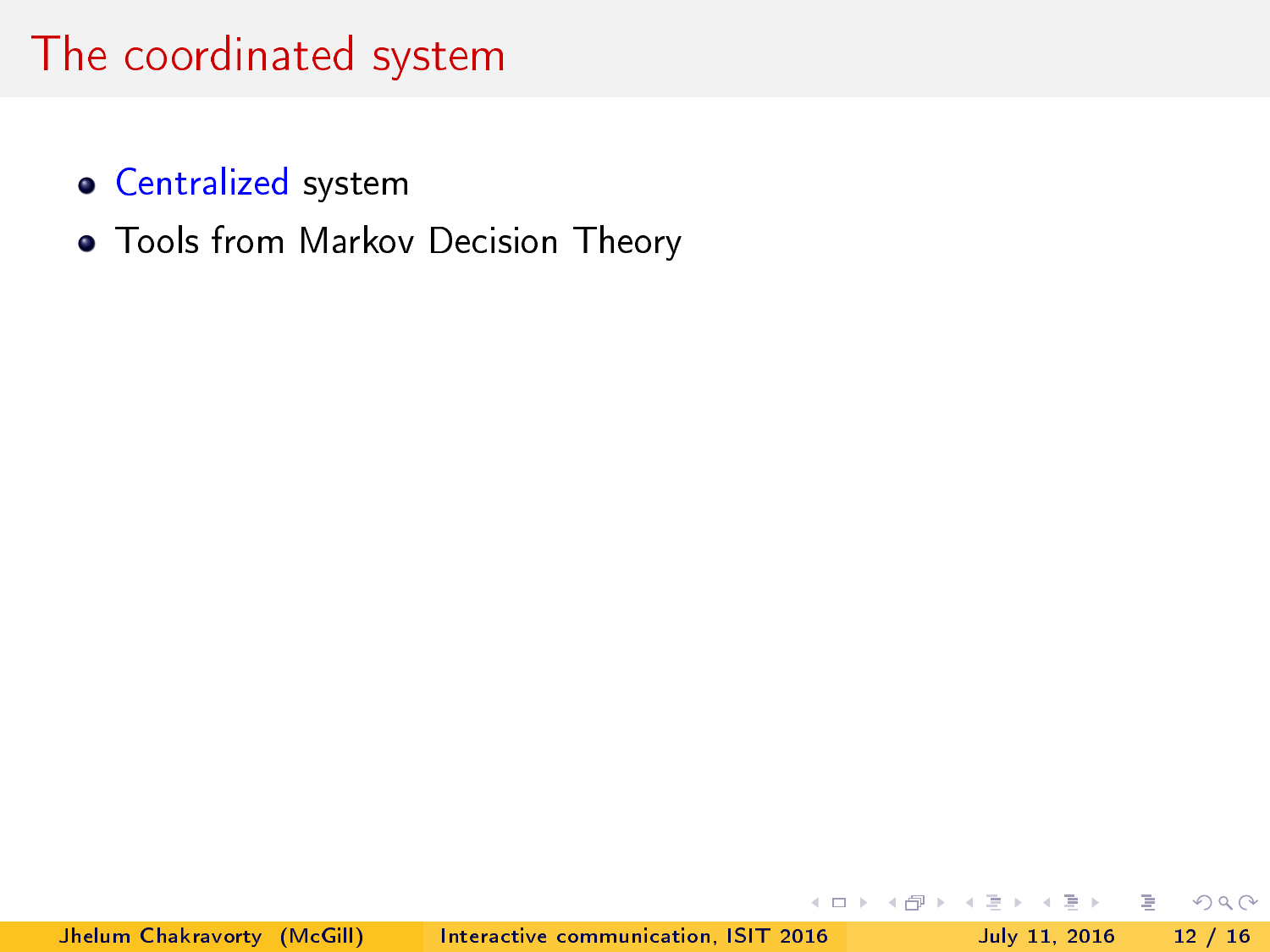- **Centralized system**
- Tools from Markov Decision Theory

Lemma: update of 
$$
\xi_{t|t-1}^i
$$
\n
$$
\xi_{t|t}^i = F_{t|t}^i(\xi_{t|t-1}^i, u_t^{-i}, \phi_t^{-i}).
$$

Recall: 
$$
\xi_{t|t}^i = F_{t|t}^i(\xi_{t|t-1}^i, u_{1:t}, \mathbf{f}^{-i})
$$

 $\leftarrow$   $\Box$ 

 $2Q$ 

÷.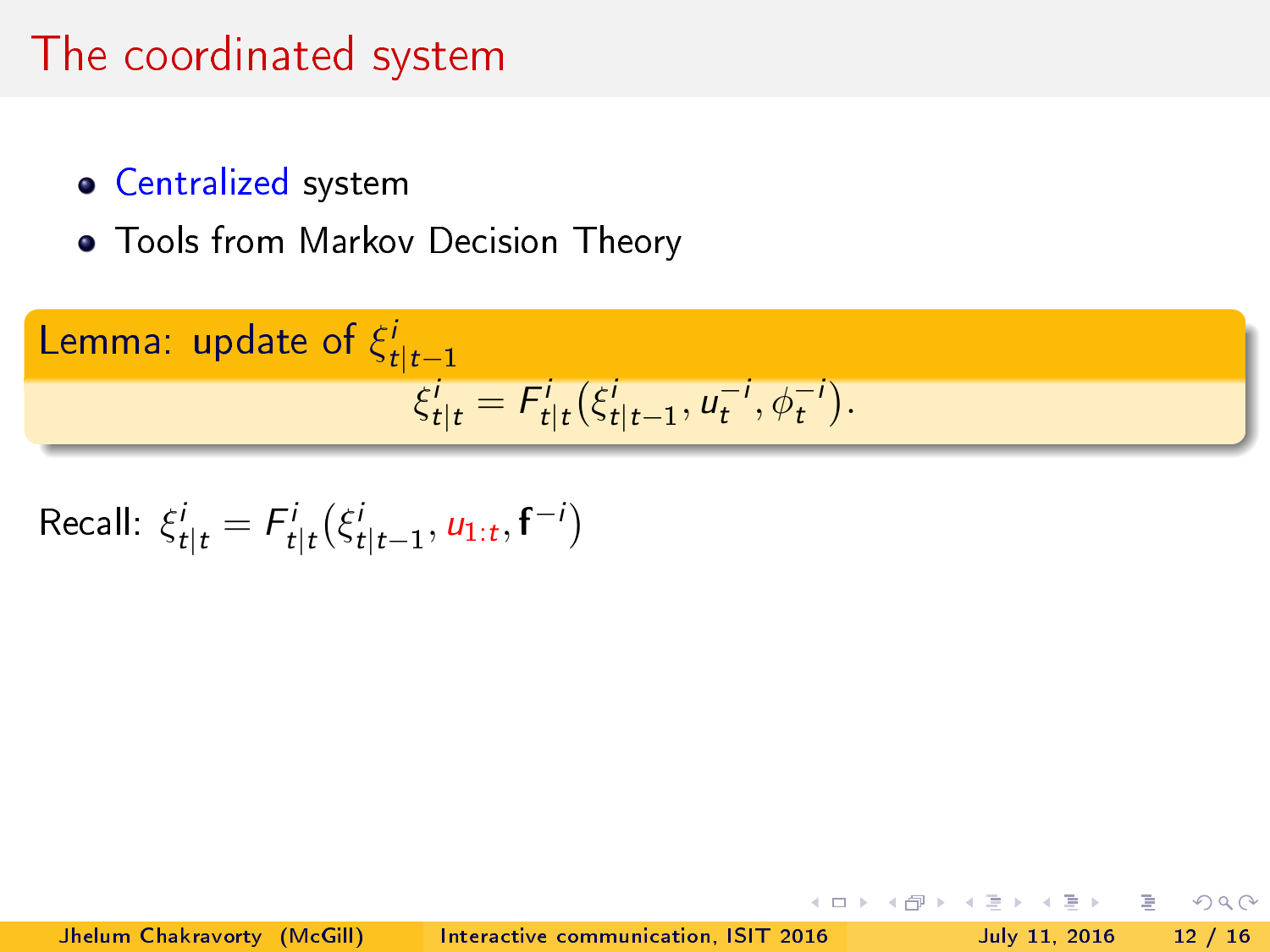- **Centralized system**
- Tools from Markov Decision Theory

## The belief states

$$
\pi_t^1(\xi^1, \xi^2) = \mathbb{P}(\Xi_{t|t-1}^1 = \xi^1, \Xi_{t|t-1}^2 = \xi^2 \mid U_{1:t-1} = u_{1:t-1}),
$$
  

$$
\pi_t^2(\xi^1, \xi^2) = \mathbb{P}(\Xi_{t|t-1}^1 = \xi^1, \Xi_{t|t-1}^2 = \xi^2 \mid U_{1:t-1} = u_{1:t-1}, U_t^1 = u_t^1),
$$

Update similar to  $\xi^i_{t|t-1}$ 

 $\leftarrow$   $\Box$ 

э

 $\Omega$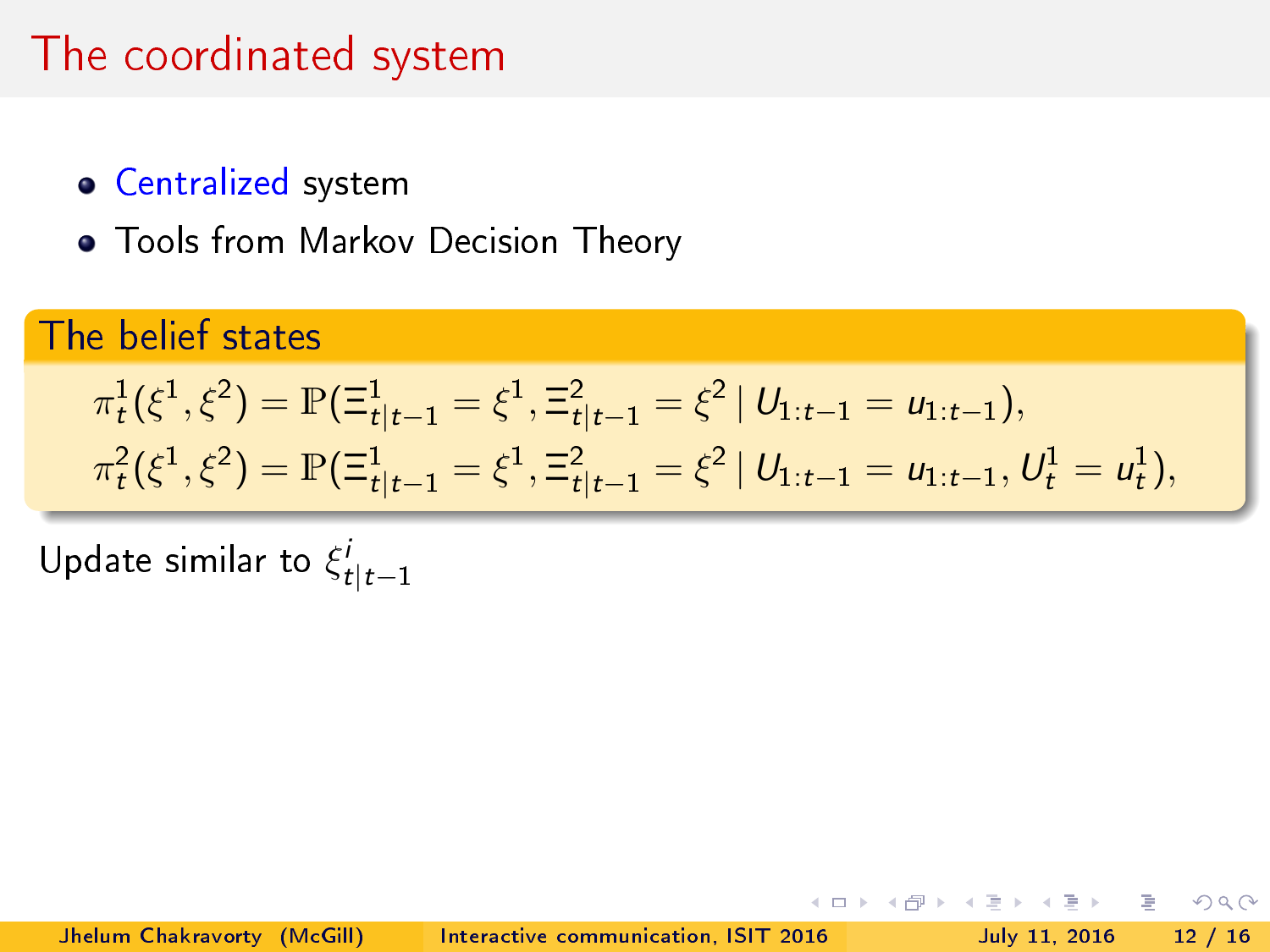### Theorem: Sufficient statistic

No loss of optimality

$$
U_t^1 = \tilde{f}_t^1(\xi_{t|t-1}^1, \Pi_t^1), \quad U_t^2 = \tilde{f}_t^2(\xi_{t|t-1}^2, \Pi_t^2).
$$

 $\leftarrow$   $\Box$ 

闹

÷.

÷.

 $QQ$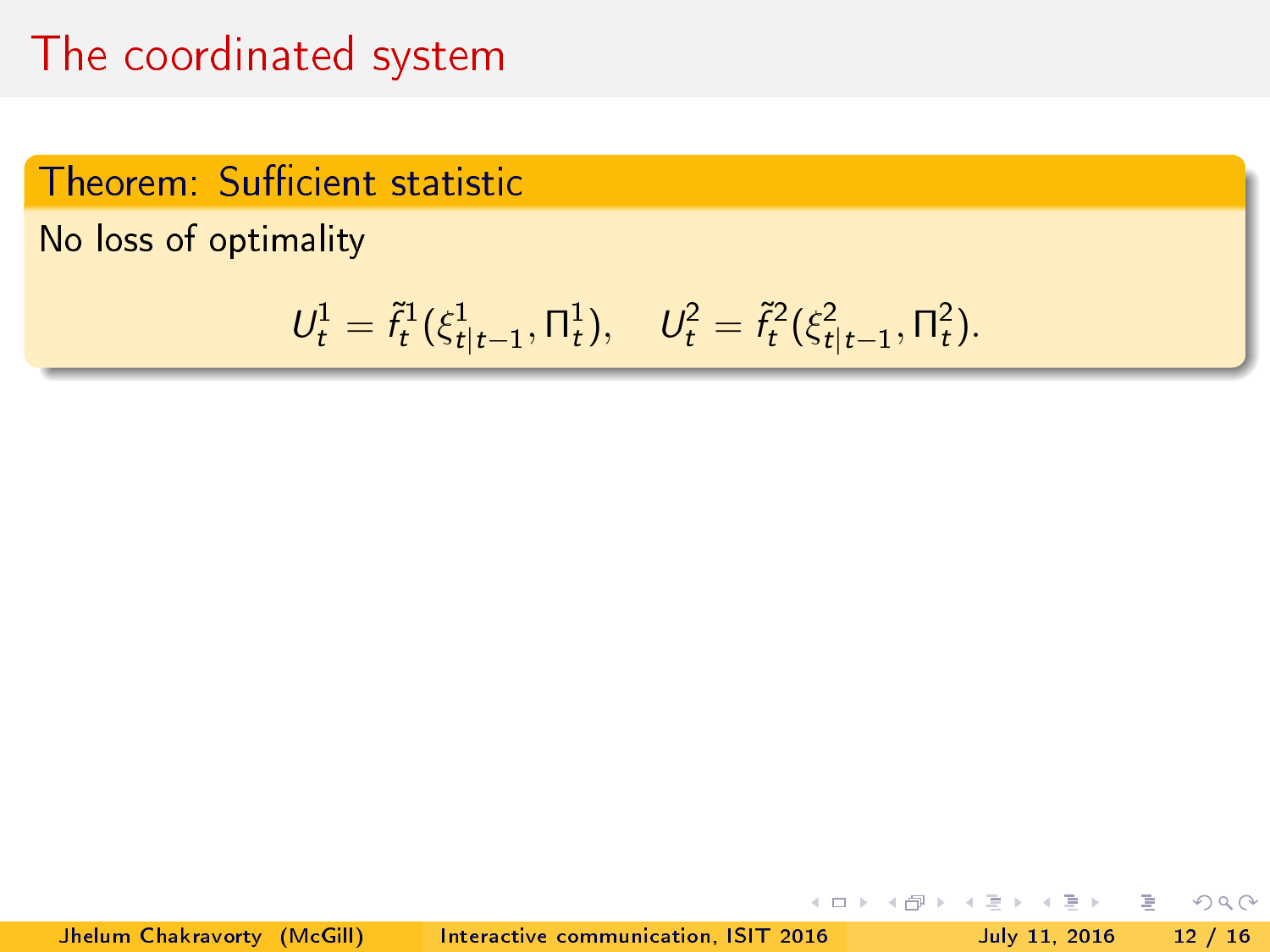Theorem: Dynamic program  
\n• 
$$
D_t^i(\xi_{t|t}^i) := \sum_{z \in \mathcal{Z}} d_t^i(z, \hat{g}^i(\xi_{t|t}^i)) \xi_{t|t}^i(z), i \in \{1, 2\}
$$
  
\n•  $V_{T+1}^2(\pi^2) = 0$ . For  $t = T, T - 1, ..., 1$   
\n
$$
V_t^2(\pi^2) = \min_{\phi_t^2: \Delta(\mathcal{Z}) \to \mathcal{U}^2} \mathbb{E}[c^2(U_t^2) + D_t^2(\Xi_{t|t}^2) + V_{t+1}^1(\Pi_{t+1}^1) |
$$
\n
$$
\Pi_t^2 = \pi^2, U_t^2 = \phi_t^2(\Xi_{t|t-1}^2)],
$$
\n
$$
V_t^1(\pi^1) = \min_{\phi_t^1: \Delta(\mathcal{Z}) \to \mathcal{U}^1} \mathbb{E}[c^1(U_t^1) + D_t^1(\Xi_{t|t}^1) + V_t^2(\Pi_t^2) |
$$
\n
$$
\Pi_t^1 = \pi^1, U_t^1 = \phi_t^1(\Xi_{t|t-1}^1)].
$$

Jhelum Chakravorty (McGill) [Interactive communication, ISIT 2016](#page-0-0) July 11, 2016 12 / 16

重

 $2Q$ 

**K ロ ⊁ K 伊 ⊁ K** 

 $\,$   $\,$ Ξŀ.

э  $\triangleleft$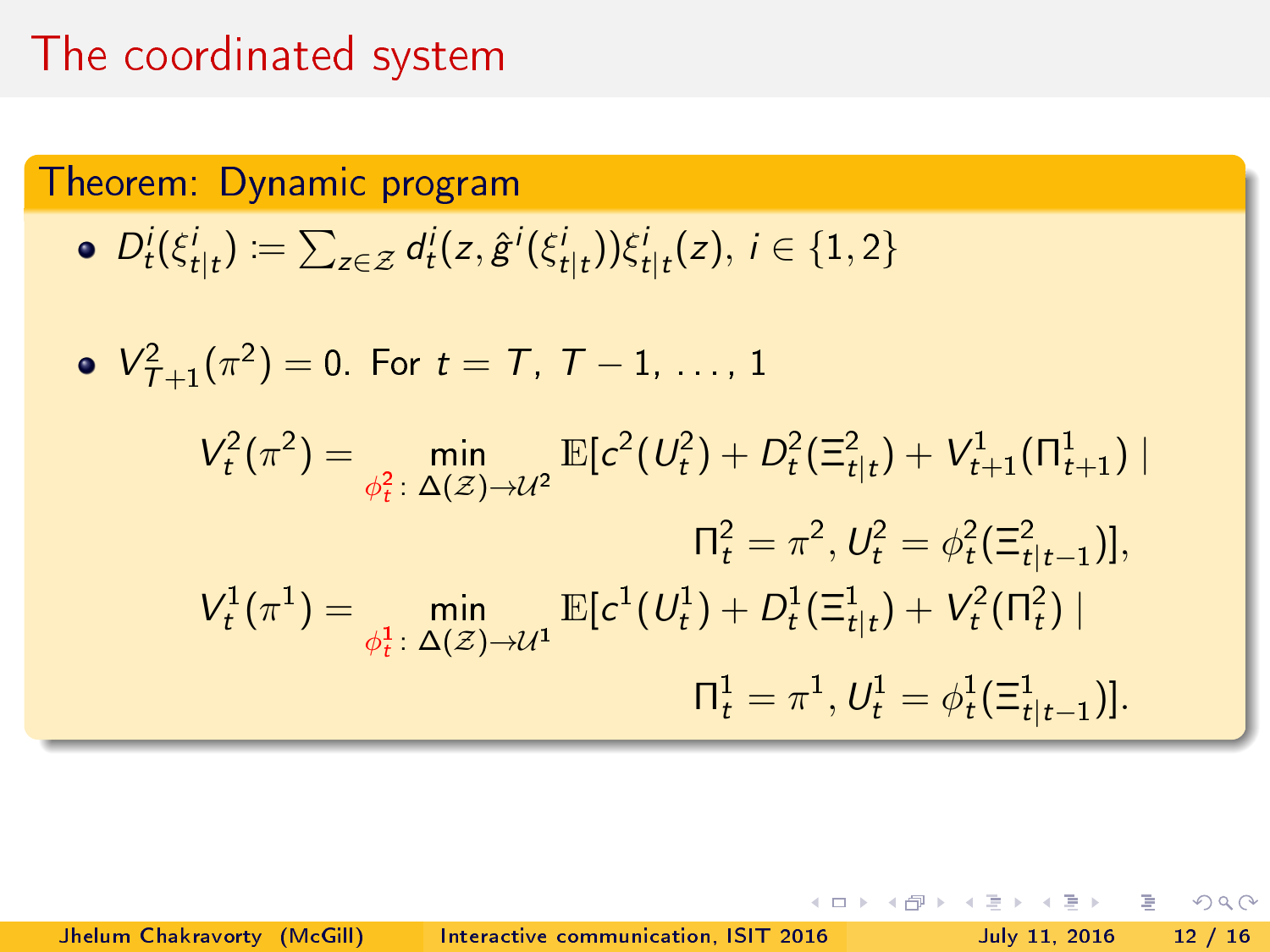Contributions? Limitations?

Jhelum Chakravorty (McGill) [Interactive communication, ISIT 2016](#page-0-0) July 11, 2016 13 / 16

K ロ > K @ > K ミ > K ミ > → ミ → 9 Q Q →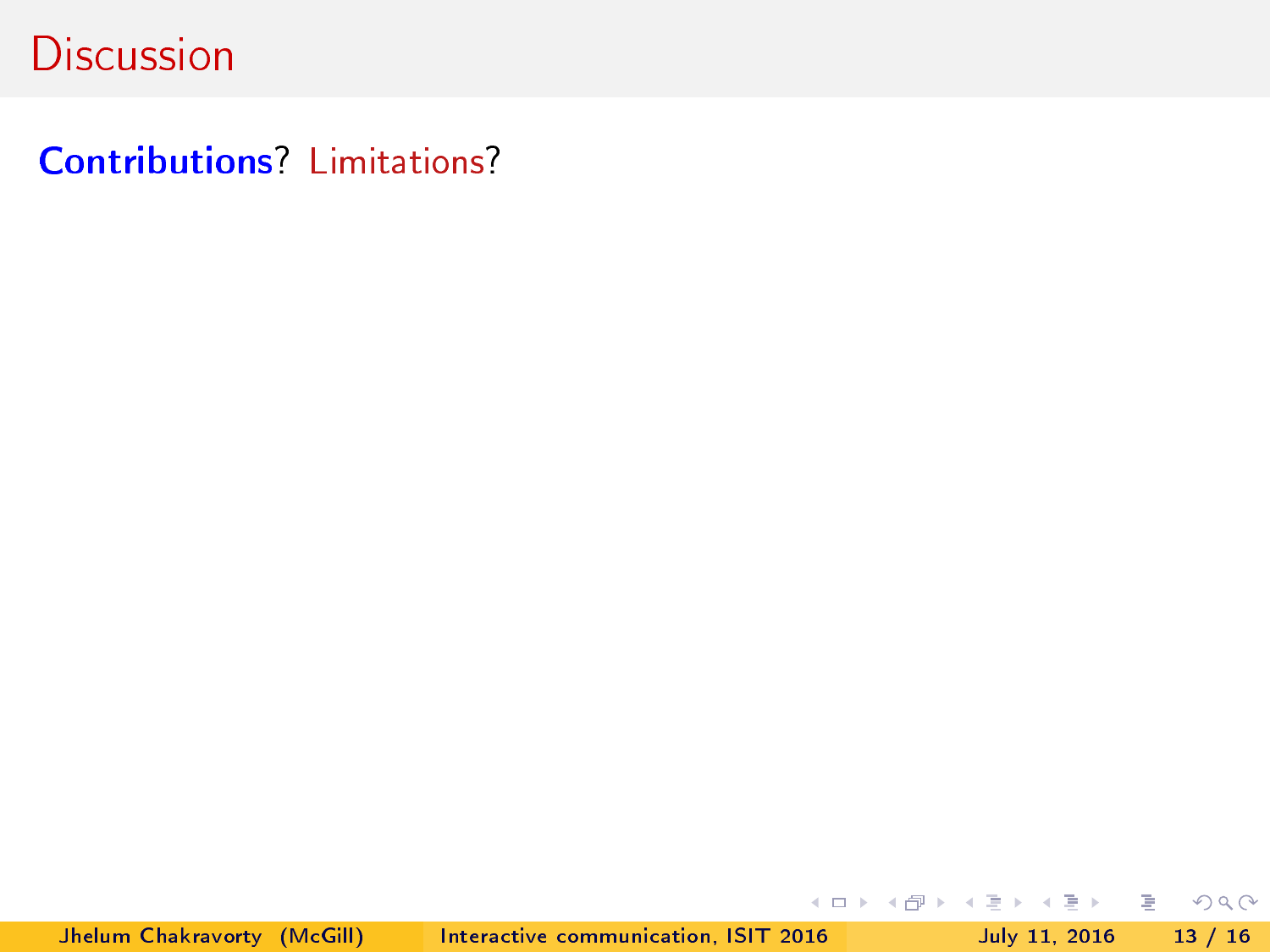#### **Contributions**

- $\bullet$  Identify a sufficient statistic at the encoder and the decoder; the domain of which does not depend on time
- **The DP:** identify optimal strategies
- The search complexity increases linearly with time horizon (rather than double exponentially, as for brute force search)
- o Natural extension to Infinite horizon setup; time-homogeneous optimal strategies
- **•** Extension to multi-terminal setup: *n* users; sequentially broadcasts their own action to all users and generates its own estimate and so on.

つへへ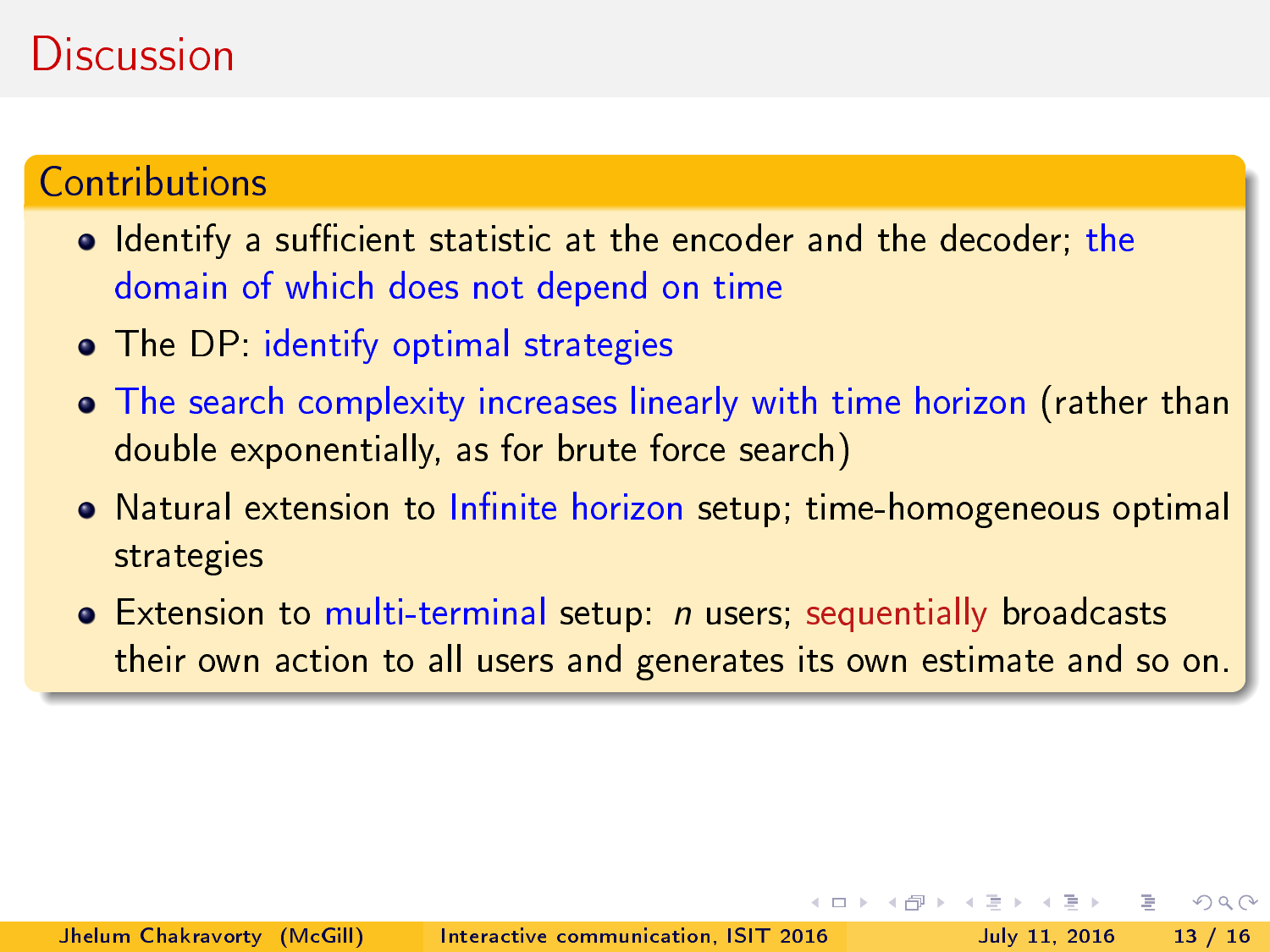#### Computational issues

- Computationally formidable !
- Special case: Finite  $\mathcal Z$  (say, cardinality  $n$ ). Then,  $\Delta(\mathcal Z) = \mathbb R^{n-1};$  $\Delta(\Delta(\mathcal{Z})\times \Delta(\mathcal{Z}))=\mathbb{R}^{2n-2}$ .

Ξŀ. ÷.

 $\leftarrow$   $\Box$ 

 $\Omega$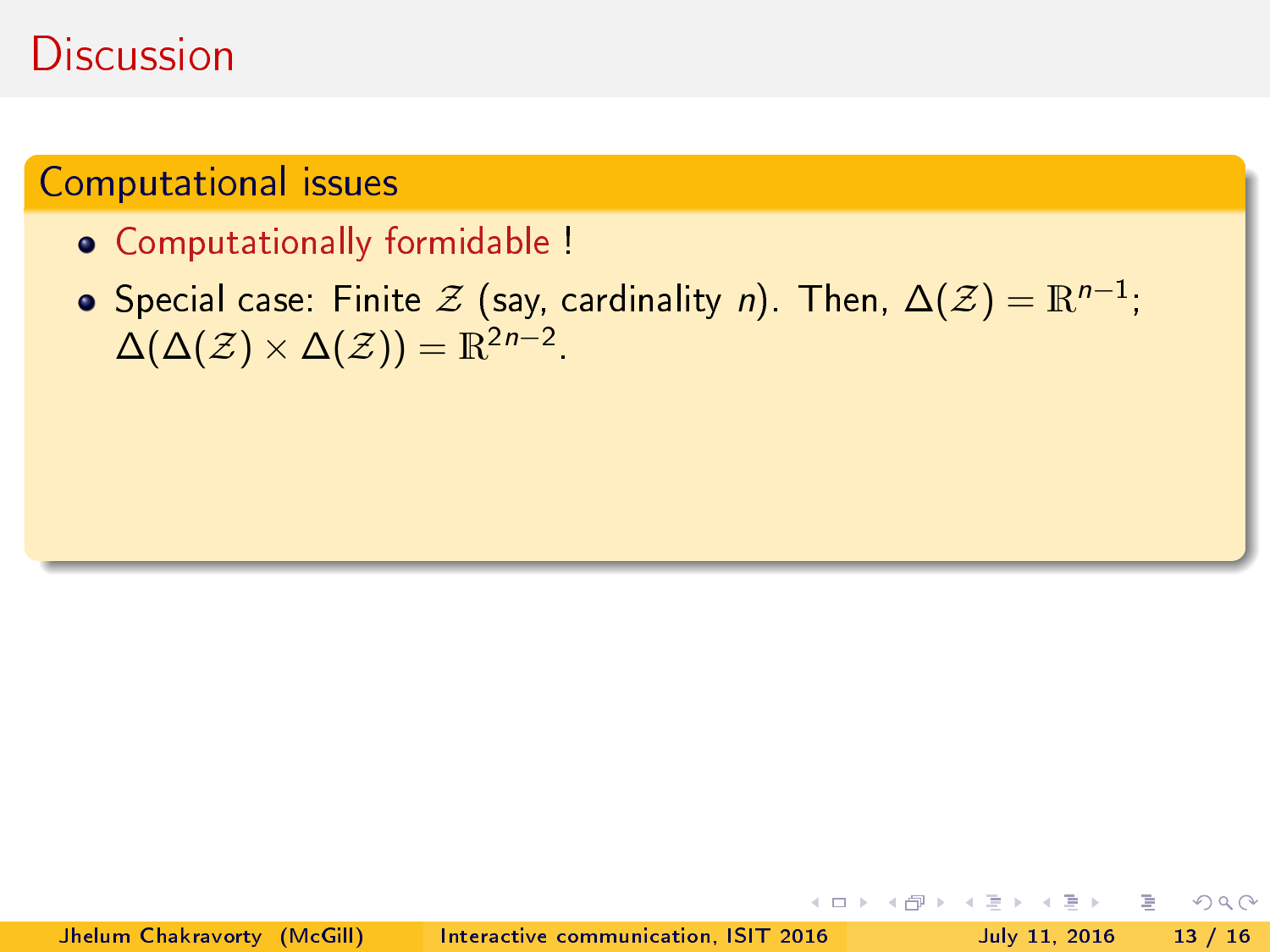#### Computational issues

- Computationally formidable !
- Special case: Finite  $\mathcal Z$  (say, cardinality  $n$ ). Then,  $\Delta(\mathcal Z) = \mathbb R^{n-1};$  $\Delta(\Delta(\mathcal{Z})\times \Delta(\mathcal{Z}))=\mathbb{R}^{2n-2}$ .
- **o** DP similar to POMDP.

 $\leftarrow$   $\Box$ 

 $\Omega$ 

Ξŀ. ÷.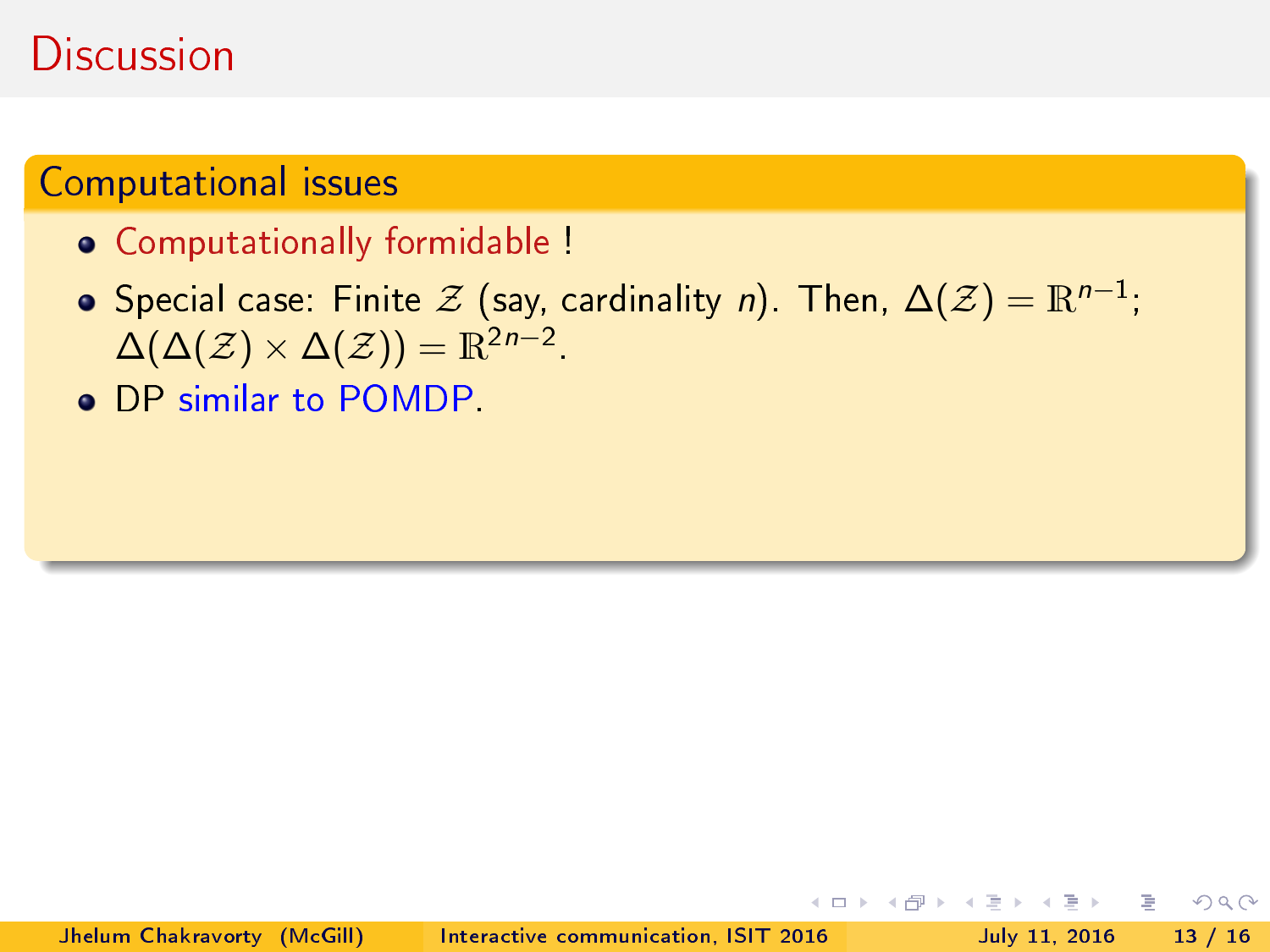#### Computational issues

- Computationally formidable !
- Special case: Finite  $\mathcal Z$  (say, cardinality  $n$ ). Then,  $\Delta(\mathcal Z) = \mathbb R^{n-1};$  $\Delta(\Delta(\mathcal{Z})\times \Delta(\mathcal{Z}))=\mathbb{R}^{2n-2}$ .

つへへ

DP similar to POMDP. Minimization over functional space.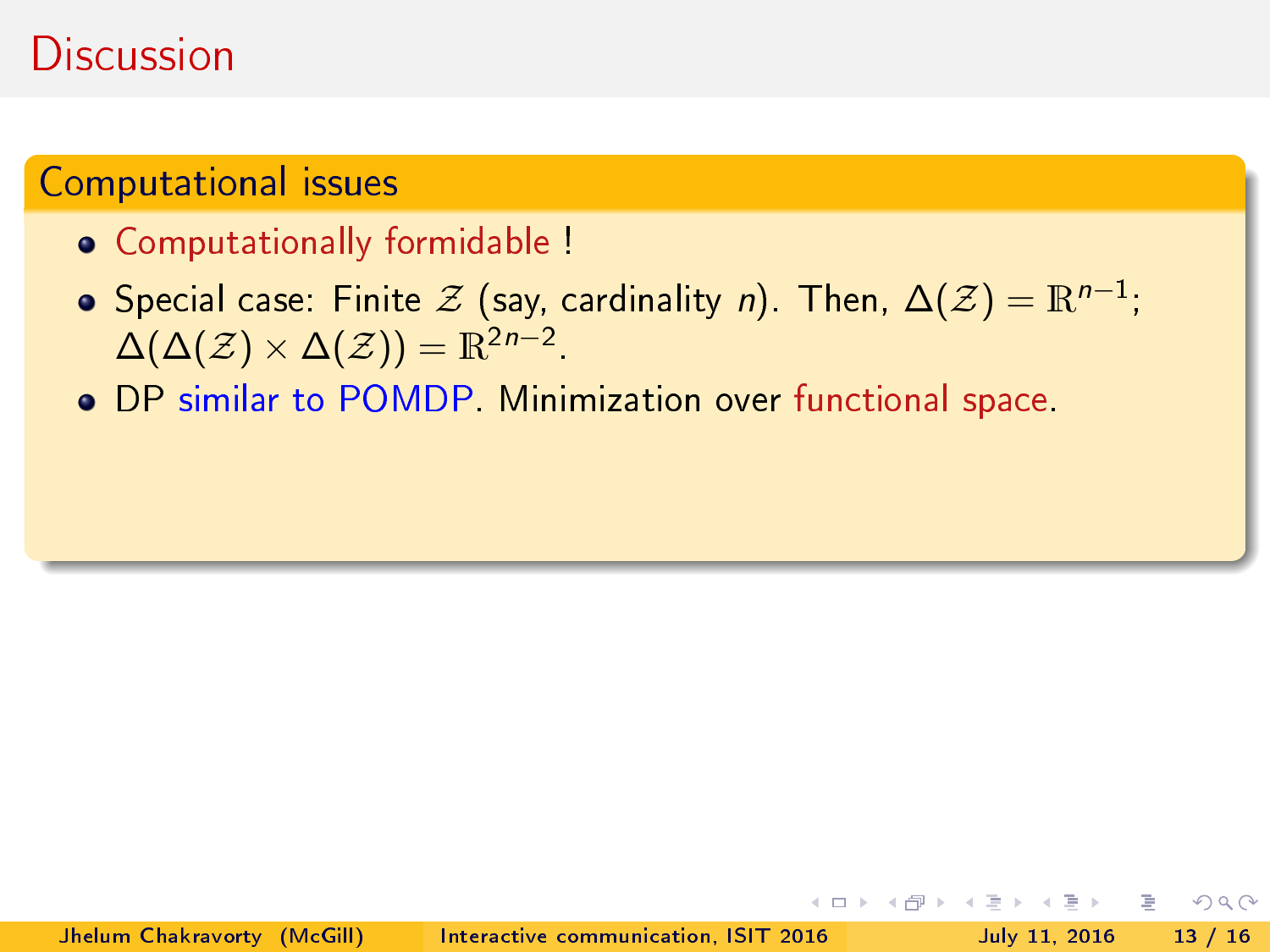#### Computational issues

- Computationally formidable !
- Special case: Finite  $\mathcal Z$  (say, cardinality  $n$ ). Then,  $\Delta(\mathcal Z) = \mathbb R^{n-1};$  $\Delta(\Delta(\mathcal{Z})\times \Delta(\mathcal{Z}))=\mathbb{R}^{2n-2}$ .
- DP similar to POMDP. Minimization over functional space.
	- Point-based algorithms for continuous-state POMDPs
	- Discretization based algorithms developed for real-time communication

つへへ

- Wood, Linder and Yuksel, ISIT 2015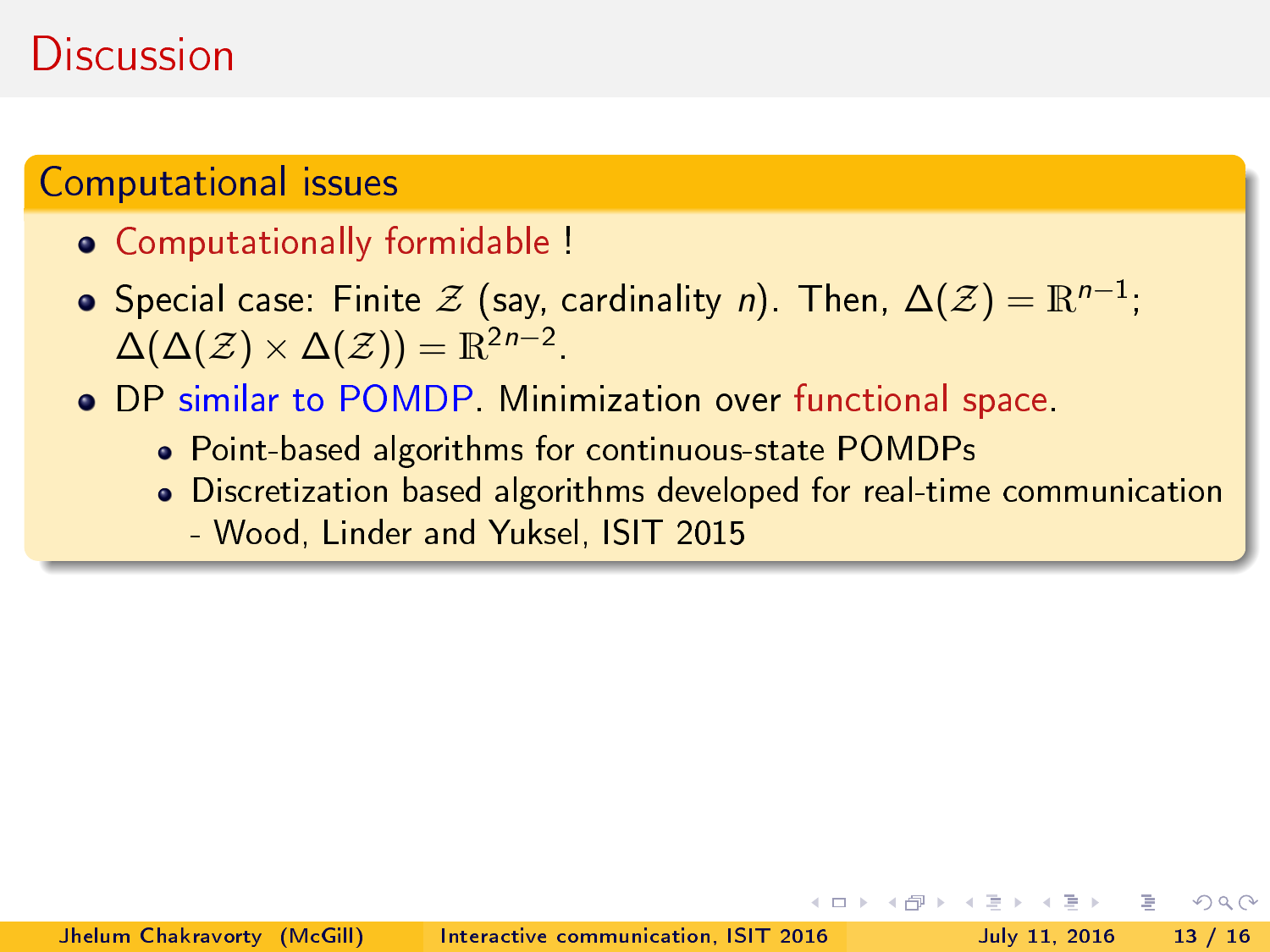# Why is Markovian  $Z_t$  difficult?

Key steps:

Jhelum Chakravorty (McGill) [Interactive communication, ISIT 2016](#page-0-0) July 11, 2016 14 / 16

 $2Q$ 

K ロ > 'K @ > 'K 경 > 'K 경 > ' - 경 +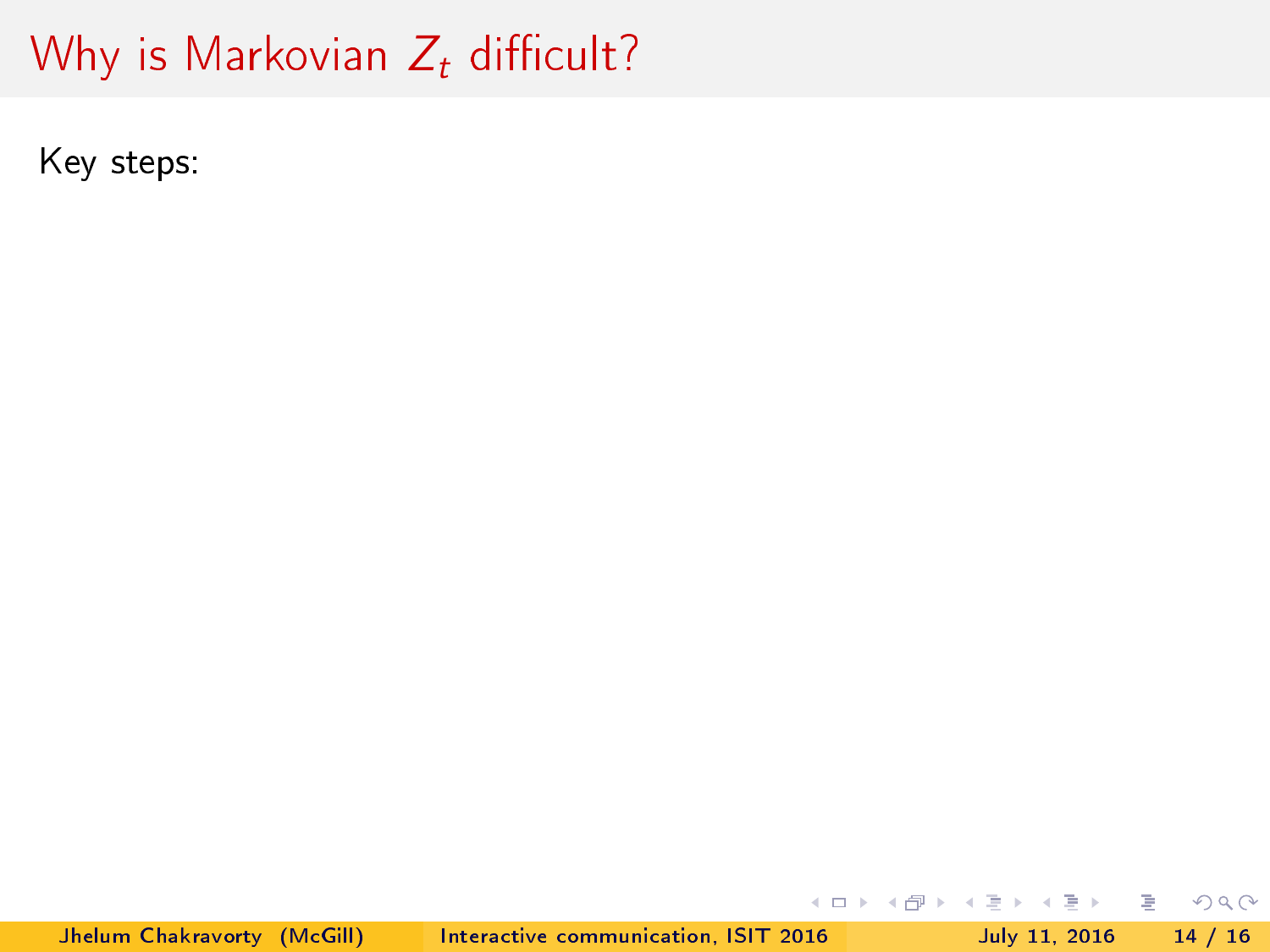Key steps:

Conditional independence

E.

 $2Q$ 

 $\Rightarrow$ 

Þ  $\,$   $\,$  $\prec$ 

**K ロト K 倒 ト K**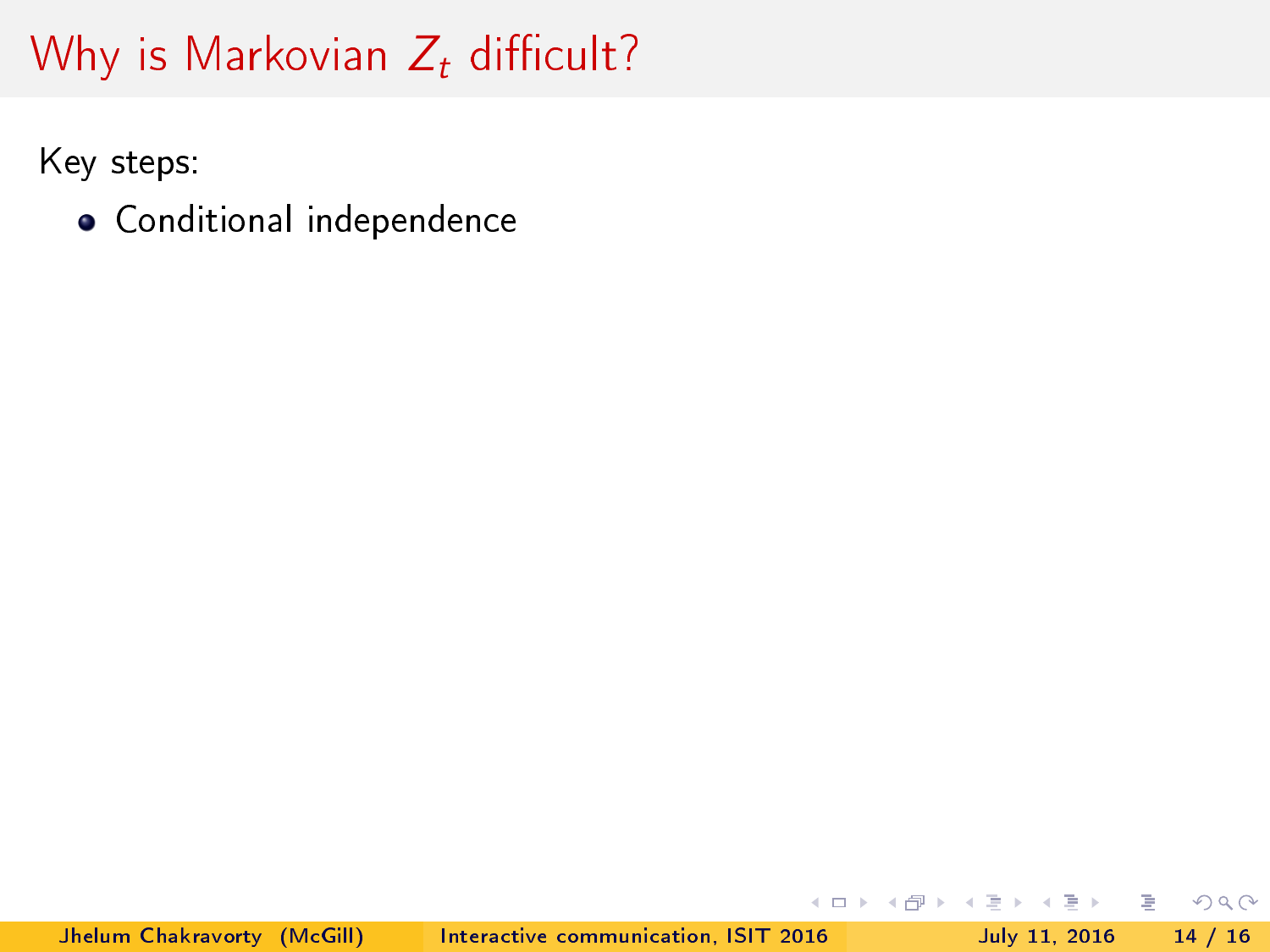Key steps:

- Conditional independence
- Belief that is not growing with time

( □ ) ( <sub>□</sub> ) (

(Biri) B.

э  $\rightarrow$   $\Omega$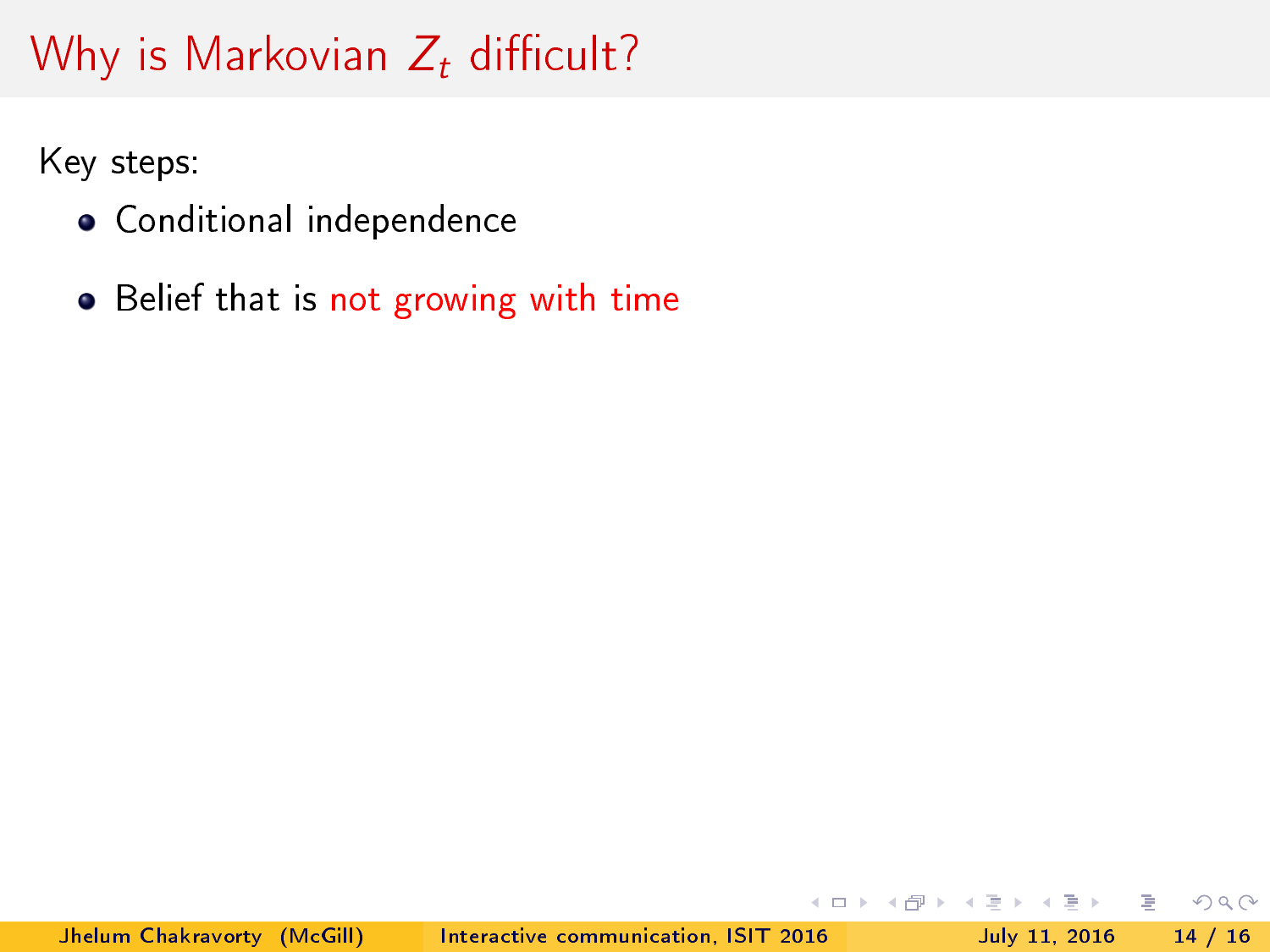Key steps:

Conditional independence

$$
\frac{\mathbb{P}(x_{1:t}^1, x_{1:t}^2 \mid \mathbf{z}, u_{1:t}^1, u_{1:t}^2) =}{\prod_{i \in \{1,2\}} \mathbb{P}(x_{1:t}^i \mid \mathbf{z}, u_{1:t}^1, u_{1:t}^2)}
$$

$$
\frac{\mathbb{P}(x_{1:t}^1, x_{1:t}^2 \mid \mathsf{z}_{1:t}, u_{1:t}^1, u_{1:t}^2) =}{\prod_{i \in \{1,2\}} \mathbb{P}(x_{1:t}^i \mid \mathsf{z}_{1:t}, u_{1:t}^1, u_{1:t}^2)}
$$

**K ロト K 倒 ト K** 

 $\Rightarrow$ 

E.

 $2Q$ 

Þ  $\,$   $\,$  $\prec$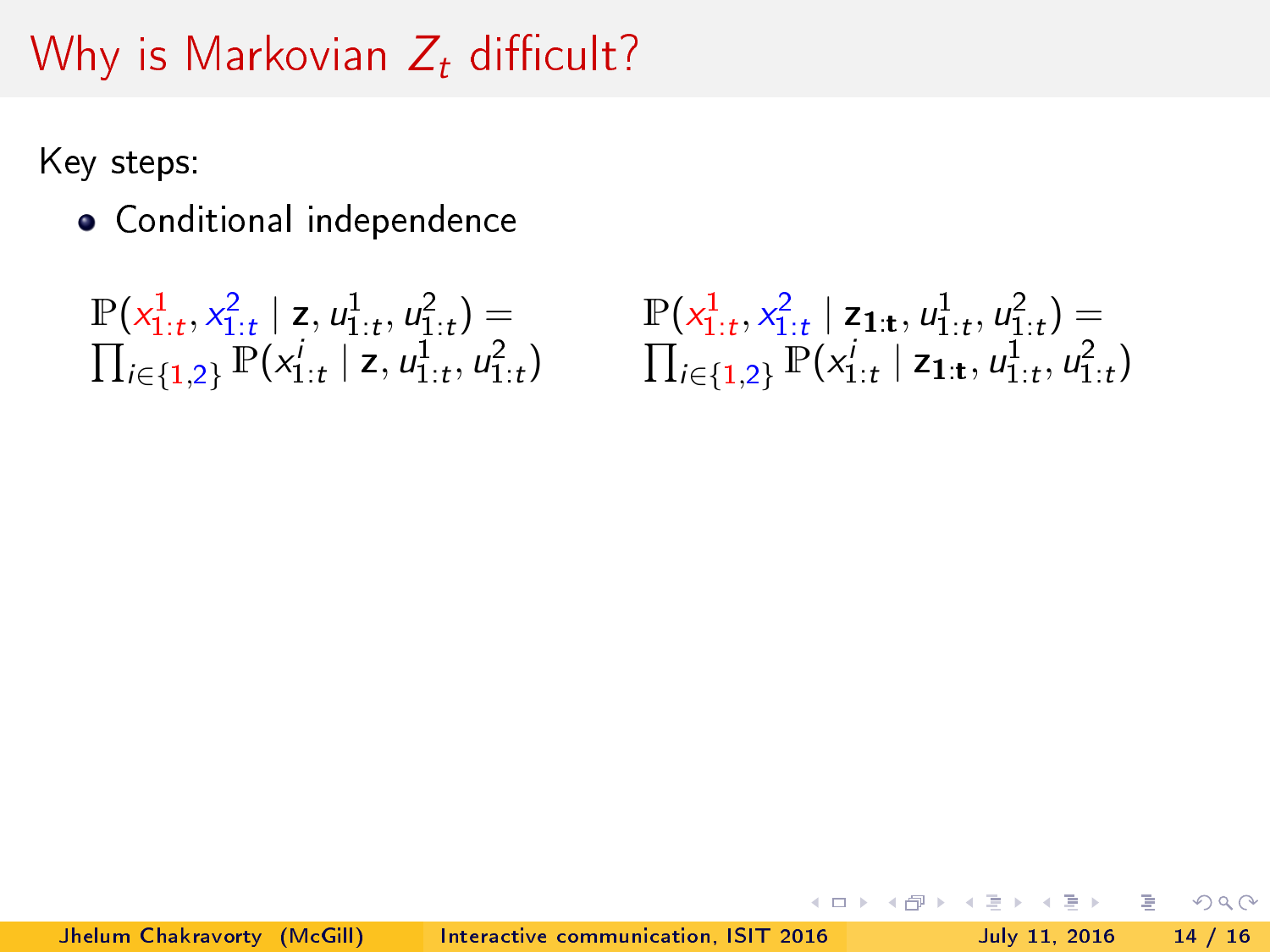Key steps:

Conditional independence

```
\mathbb{P}(x_{1:t}^1, x_{1:t}^2 \mid \mathsf{z}, u_{1:t}^1, u_{1:t}^2) =
```
 $\prod_{i\in\{1,2\}} \mathbb{P}(x_{1:t}^i \mid \mathsf{z}, u_{1:t}^1, u_{1:t}^2)$   $\qquad \prod_{i\in\{1,2\}} \mathbb{P}(x_{1:t}^i \mid \mathsf{z}_{1:t}, u_{1:t}^1, u_{1:t}^2)$  $\mathbb{P}(x_{1:t}^1, x_{1:t}^2 \mid \mathsf{z}_{1:t}, u_{1:t}^1, u_{1:t}^2) =$ ✓ ✓

Box 11

æ.

 $\Omega$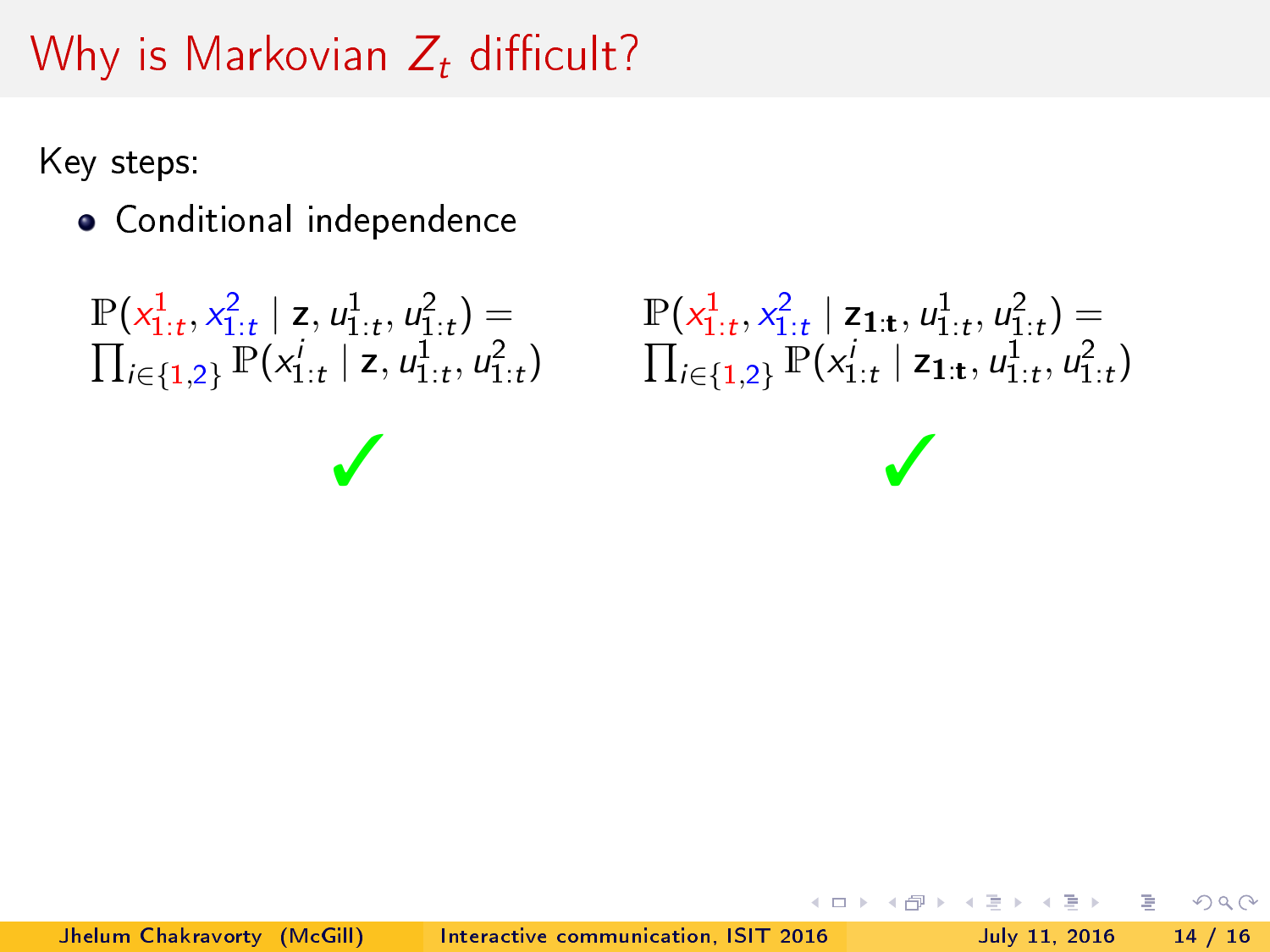Key steps:

• Belief that is not growing with time

```
\hat{f}_t^1(X_{1:t}^1, U_{1:t-1}^1, U_{1:t-1}^2) \longrightarrowU_{1:t-1}^1, U_{1:t-1}^2
```
 $\hat{f}_t^1(\mathbb{P}(\mathsf{Z} \,|\, \mathsf{X}_{1:t}^1, \mathsf{U}_{1:t-1}^1, \mathsf{U}_{1:t-1}^2), \quad \hat{f}_t^1(\mathbb{P}(\mathsf{Z}_{1:t} \,|\, \mathsf{X}_{1:t}^1, \mathsf{U}_{1:t-1}^1, \mathsf{U}_{1:t-1}^2),$  $\hat{f}_t^1(X_{1:t}^1, U_{1:t-1}^1, U_{1:t-1}^2) \longrightarrow$  $U_{1:t-1}^1, U_{1:t-1}^2)$ 

つひひ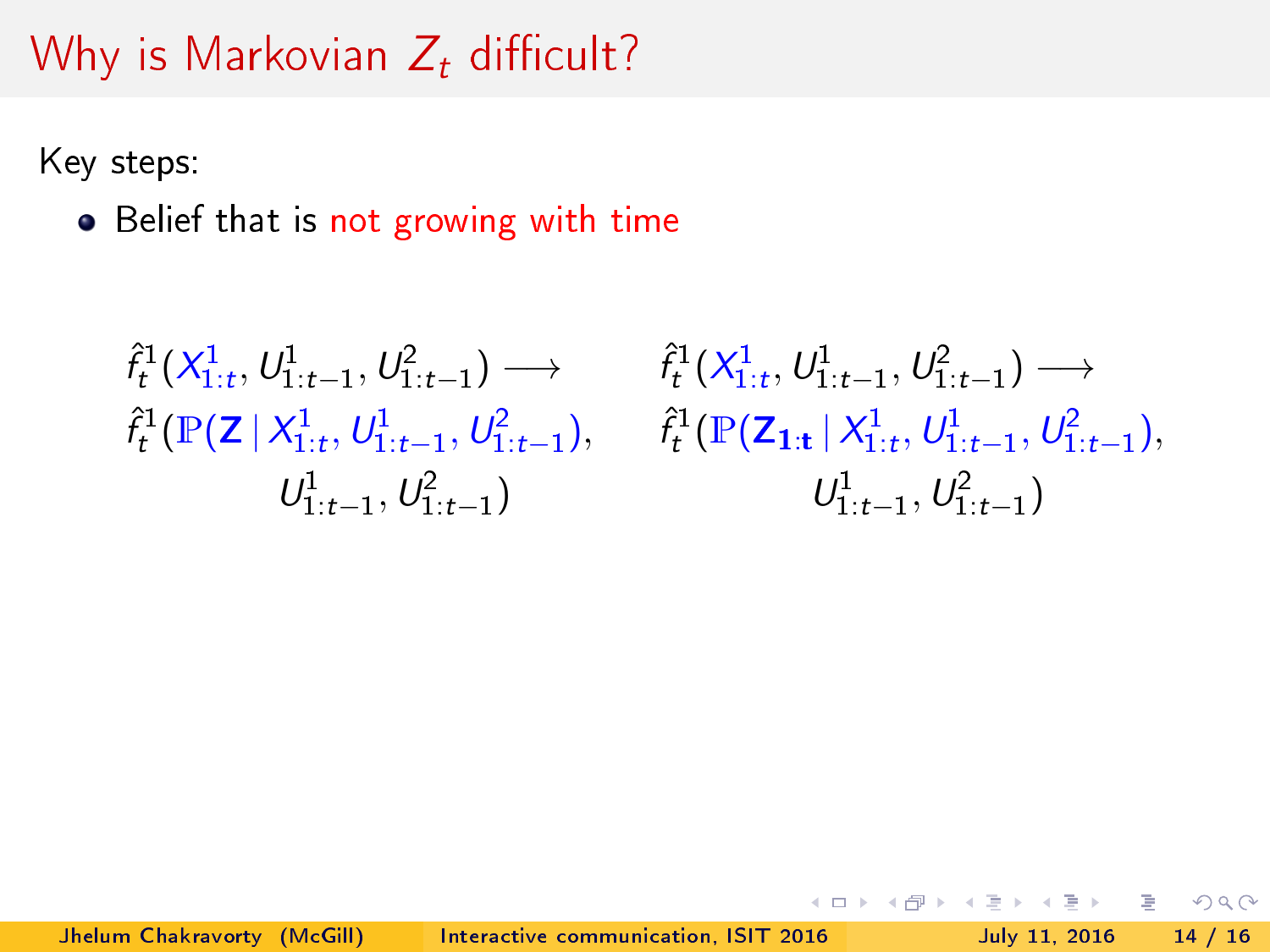Key steps:

• Belief that is not growing with time

```
\hat{f}_t^1(\mathsf{X}_{1:t}^1, \mathsf{U}_{1:t-1}^1, \mathsf{U}_{1:t-1}^2) \longrightarrow \qquad \hat{f}_t^1(\mathsf{X}_{1:t}^1, \mathsf{U}_{1:t-1}^1, \mathsf{U}_{1:t-1}^2) \longrightarrowU_{1:t-1}^1, U_{1:t-1}^2
```
 $\hat{f}_t^1(\mathbb{P}(\mathsf{Z} \,|\, \mathsf{X}_{1:t}^1, \mathsf{U}_{1:t-1}^1, \mathsf{U}_{1:t-1}^2), \quad \hat{f}_t^1(\mathbb{P}(\mathsf{Z}_{1:t} \,|\, \mathsf{X}_{1:t}^1, \mathsf{U}_{1:t-1}^1, \mathsf{U}_{1:t-1}^2),$  $U_{1:t-1}^1, U_{1:t-1}^2)$  $\checkmark$ 

つへへ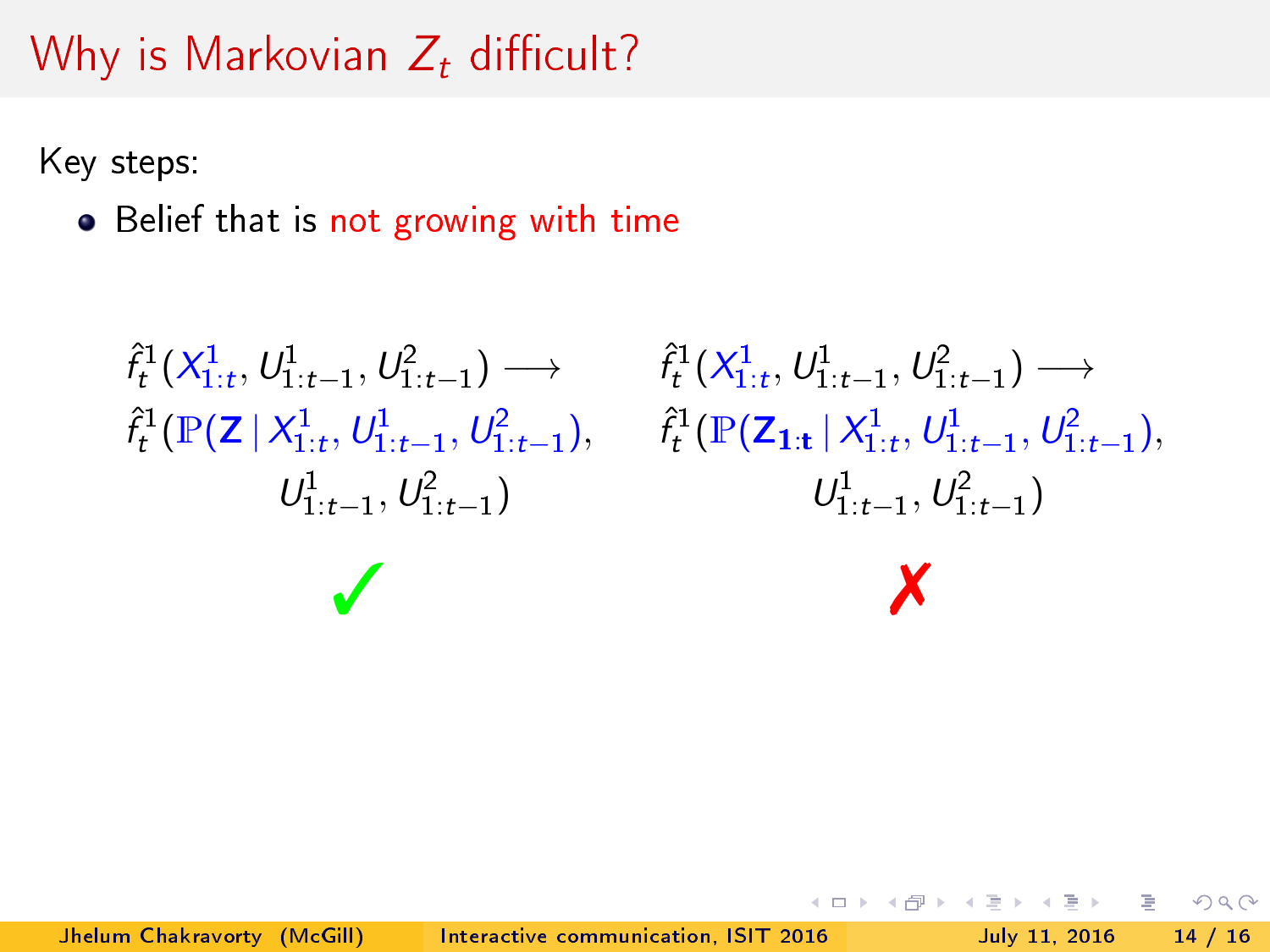- Study of some special structure of Markovian  $Z_t$  so that the belief states do not grow with time
- Finite state machines DP decomposition
- Lipsa and Martins, IEEE TAC, 2011: Optimality of threshold-based strategies for Gaussian setup and the transmitter may transmit or not

 $\Omega$